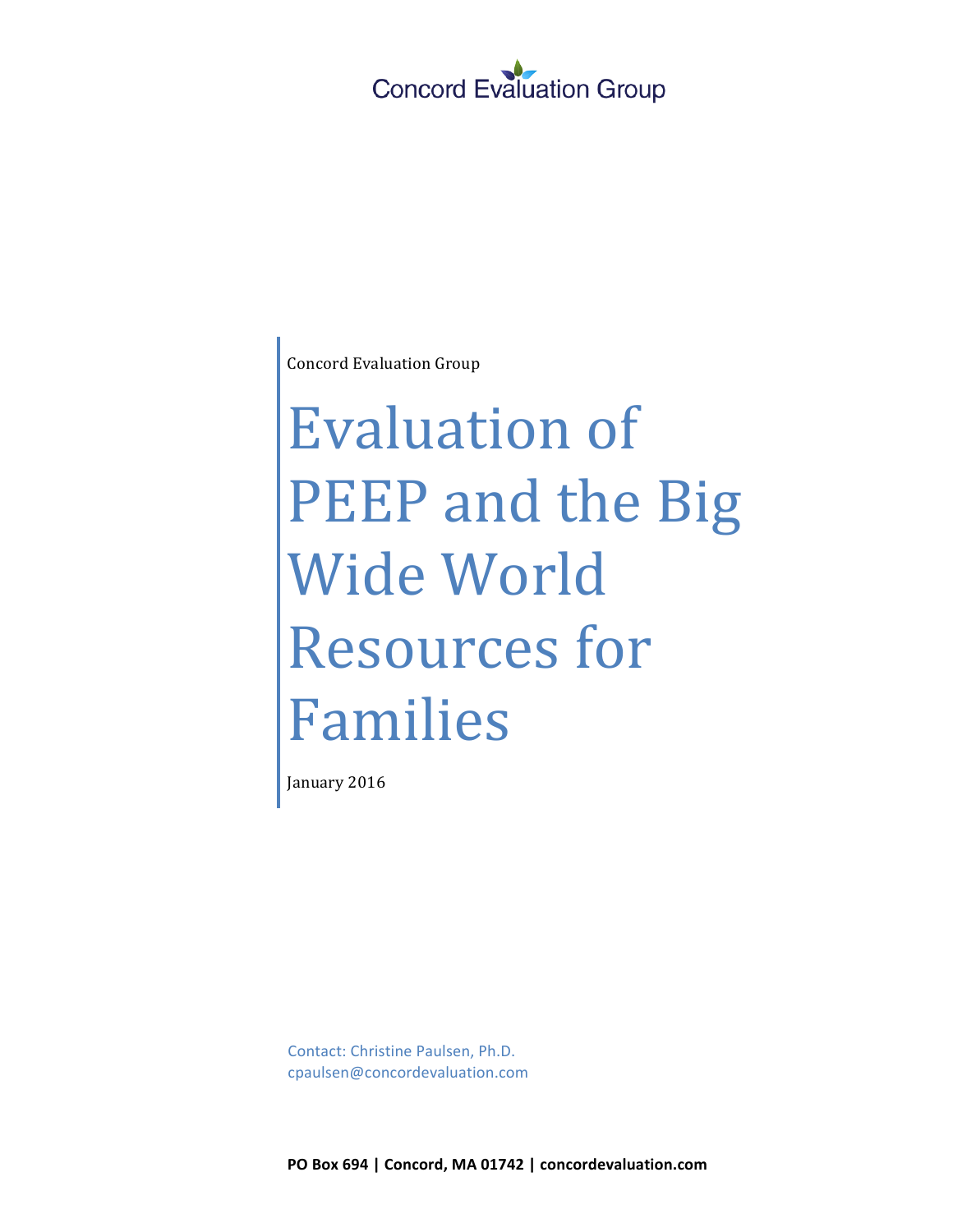#### **Citation**

Paulsen, C.A. (2016). *Evaluation of PEEP and the Big Wide World Resources for Families*. In support of NSF Grant No.: NSF DRL 1222607. Concord, MA: Concord Evaluation Group.

#### **Support for this study**

This research was performed on behalf of WGBH, with funding from the National Science Foundation, Division of Research on Learning in Formal and Informal Settings, Informal Science Education Program, Grant No: 1222607.

#### **Contact**

For questions or more information about the *evaluation study*, please contact:

#### **Christine Andrews Paulsen, Ph.D.**

President and Principal Research Scientist Concord Evaluation Group PO Box 694 Concord, MA 01742 (978) 369-3519 cpaulsen@concordevaluation.com

For questions about *PEEP and the Big Wide World*, please contact:

#### **Marisa Wolsky**

Executive Producer **WGBH** One Guest Street Boston, MA 02135 (617) 300-4338 marisa\_wolsky@wgbh.org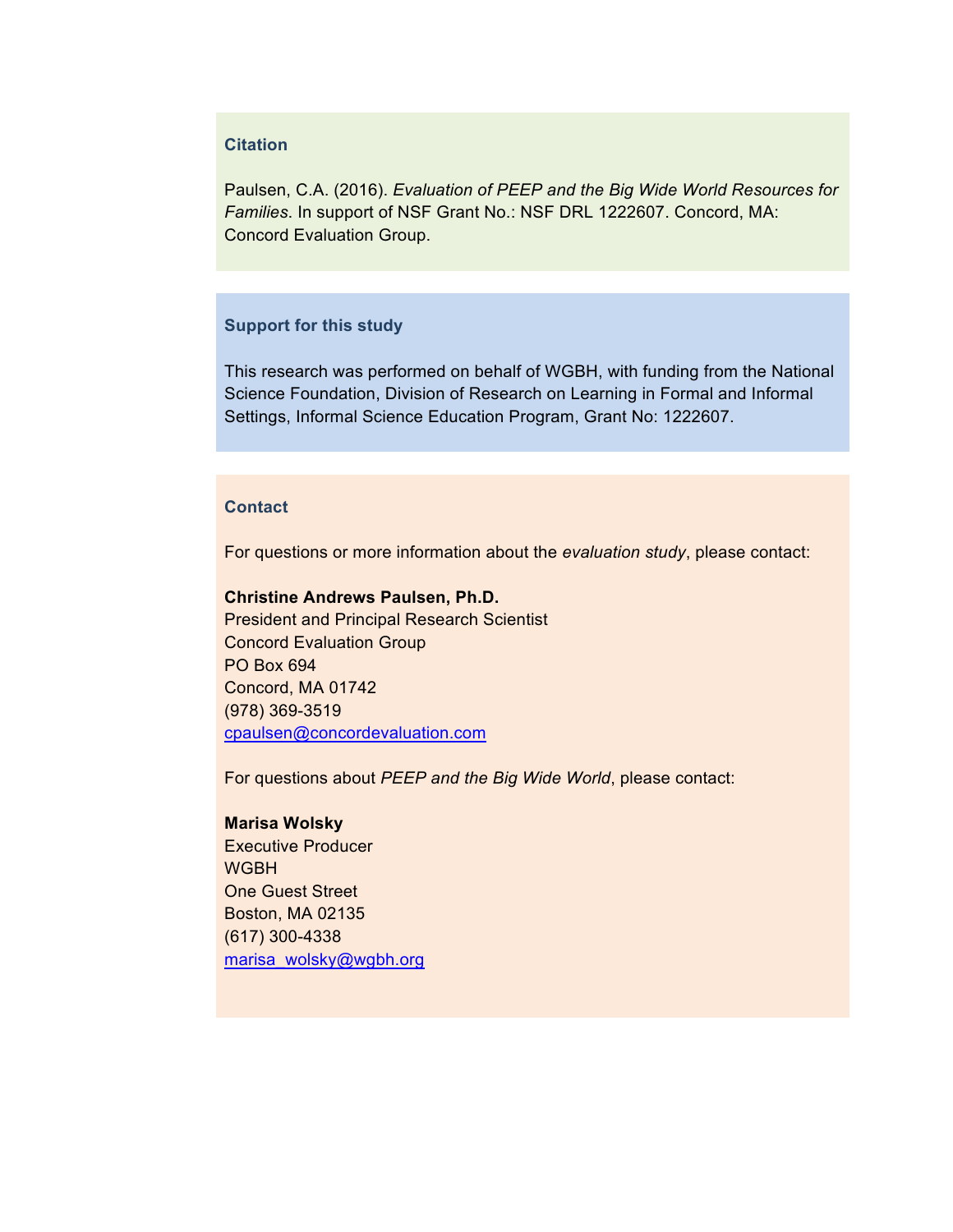| Appendix A: Treatment Group Episodes, Games, and Activities (English) A-1 |
|---------------------------------------------------------------------------|
| Appendix B: Treatment Group Episodes, Games, and Activities (Spanish) B-1 |
| Appendix C: Treatment Group Post-test Survey (English and Spanish) C-1    |
| Appendix D: Control Group Post-test Survey (English and Spanish) D-1      |

# **Table of Contents**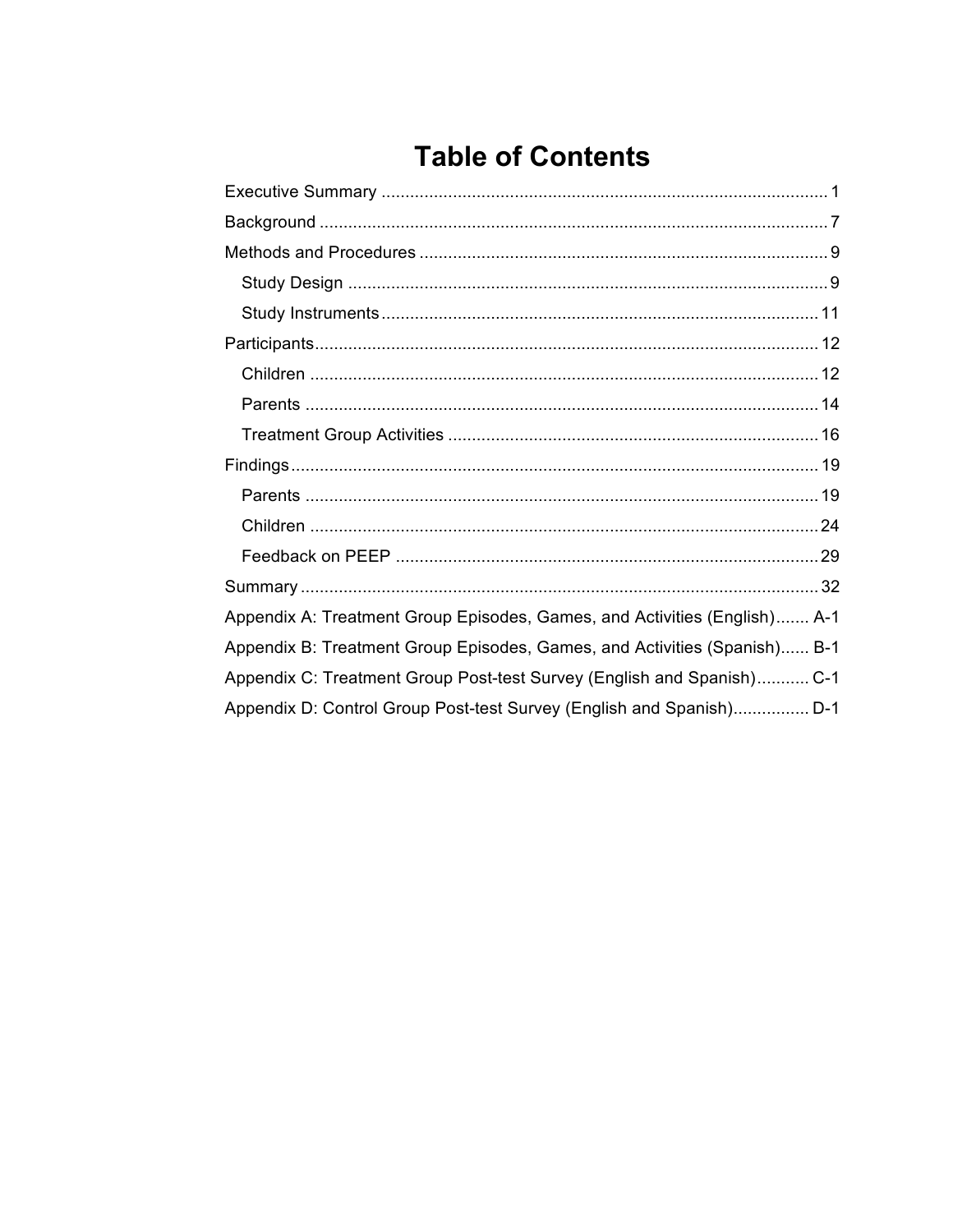# **Executive Summary**

# **Background**

The animated series *PEEP and the Big Wide World (PEEP)*, developed by WGBH Boston, is designed to teach science and math to children aged three to five years old. WGBH recently completed a total redesign of the PEEP website that was intended make the site more accessible to Spanish-speakers, more supportive of extended informal science and math exploration, and more functional for users of tablets and mobile devices. This work included:

- The **transformation of PEEP into a fully dual language website** via the translation of all games and website text into Spanish and the debut of a new Spanish-language title (El Mundo Divertido de Peep) and accompanying logo;
- **A significant expansion of available PEEP assets**, including six new games for kids, new videos for parents, and new professional development materials for preschool educators, as well as an expansion of the number of previously-produced PEEP animated videos from 7 to more than 50;
- **The reorganization of media assets for children**, in which the site no longer focuses on discrete "types" of assets like games and videos, but rather invites children to explore science and math topics—like "sound," and "numbers and measuring"— that feature integrated collections of animated stories, live-action videos, and online games;
- **The reorganization of materials for parents**, in which WGBH reworked the Parent section to make it easier for parents to explore hands-on activities (they are now searchable by location and theme) and find suggestions for related videos and games; and
- **A shift to responsive design**, meaning that the site now automatically adjusts to different window sizes on a variety of tablets, mobile devices and browsers.

# **Evaluation**

WGBH hired Concord Evaluation Group (CEG) to evaluate the impact of the new assets and redesigned site on children and their families, including English- and Spanish-speaking families. Specifically, the evaluation was designed to assess the extent to which PEEP achieved its stated impacts.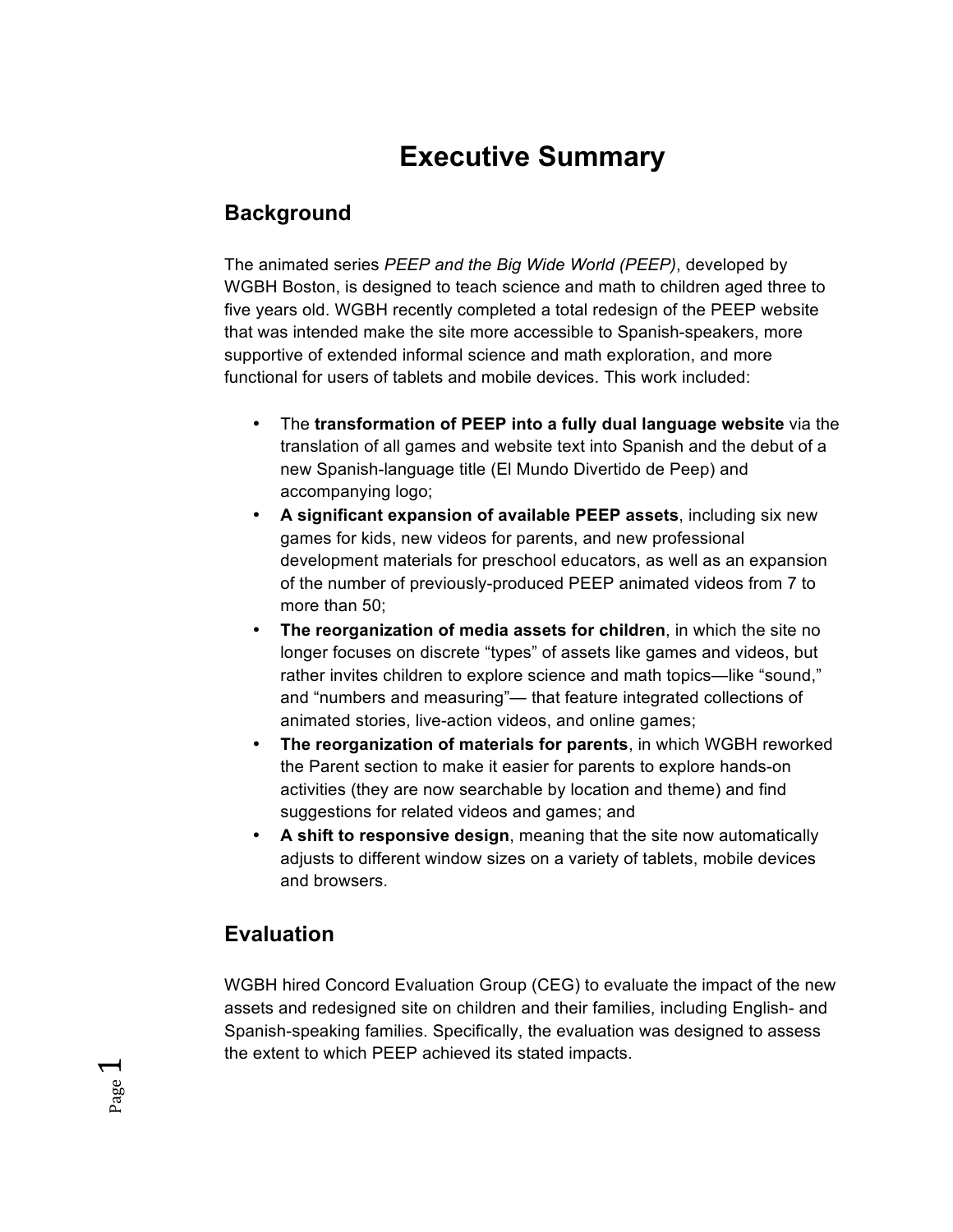The evaluation consisted of a national, home-based experiment in which 200 families who used the PEEP website were compared to 200 families who did not use the PEEP website (post-test only control group design). Half the families in each group were English-speaking and half were Spanish-speaking. Families that were assigned to the treatment group were provided with access to PEEP animated episodes, live action videos, games, and hands-on activities, while families in the control group were not provided with access to PEEP until after the study was completed. We encouraged treatment group families to use the resources as many times, and in any manner, desired over a period of 2-3 weeks; however we did ask them to focus on resources from two content areas: **(1) light and color (science), and (2) numbers and measuring (math).**

# **High-Level Findings**

Below, we summarize the main evaluation findings, organized by impacts.

Parents who used PEEP resources were significantly more likely to find **enjoyment** exploring science with their children, improve their **knowledge** of how to help their children learn science concepts, and believe that it is their **role** to help their children learn science and math. (Results were consistent across English- and Spanish-speaking parents.) In addition, 100% of parents reported that they would let their child watch/play with PEEP again.

Children who used PEEP resources were more likely to improve their **knowledge** of math and science content, increase their **interest** in math and science, and show **curiosity** about math and science. (Results were consistent across English- and Spanish-speaking children.) In addition, 99% of children said they would watch/play with PEEP again.

# **Impact 1: English- and Spanish-speaking parents will feel more equipped (self-efficacy), and thus more confident facilitating math and science exploration with their preschoolers as a result of using PEEP.**

We found that English- and Spanish-speaking parents who used PEEP resources were significantly more comfortable exploring math and science with their children and were significantly more knowledgeable about how to help their children learn specific math concepts, such as numbers, measuring, and other math topics than parents who did not use PEEP resources.

**Among English- and Spanish-speaking families, PEEP resources helped increase parents' comfort levels with respect to exploring math and science with their children.**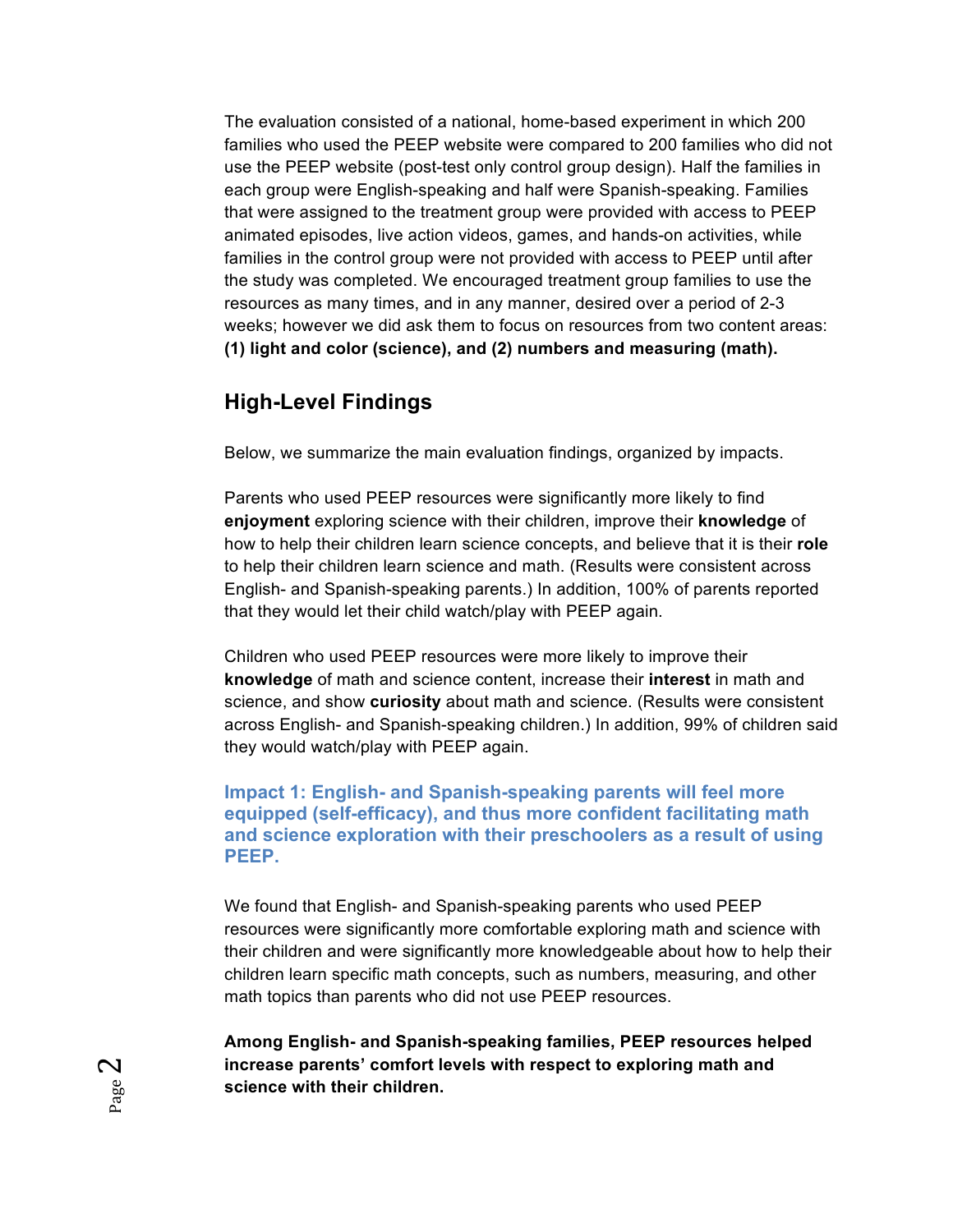Parents who used PEEP resources were significantly more likely than parents who did not use PEEP to agree with the following statements:

- I am comfortable exploring science with my child(ren).
- I am comfortable exploring math with my child(ren).

# **PEEP resources improved parents' confidence and self-efficacy around how to help their children learn about specific math and science concepts.**

English-speaking parents who used PEEP resources were statistically more likely than parents who did not use PEEP to agree with the following statements:

- I know how to help my child(ren) learn about light, color, and other science topics.
- I know how to help my child(ren) learn about numbers, measuring, and other math topics.

Spanish-speaking parents who used PEEP resources were significantly more likely than parents who did not use PEEP to agree with the following statements:

- I know how to explain most basic math concepts to my child(ren).
- I know how to help my child(ren) learn about numbers, measuring, and other math topics.

## **Spanish-speaking parents who used PEEP resources were more likely to report that math and science were difficult subjects to explain than parents who did not use PEEP.**

Spanish-speaking parents who used PEEP resources were significantly more likely than parents who did not use PEEP resources to agree with the following statements:

- Science is harder to explain than most subjects.
- Math is harder to explain than most subjects.

## **Impact 2: English- and Spanish-speaking parents will feel more inclined to facilitate math and science exploration with their preschoolers as a result of using PEEP resources.**

**English- and Spanish-speaking parents who used PEEP resources were significantly more likely to report that they enjoyed exploring math and science with their children and that they believed it was their job to help their children understand science than parents who did not use PEEP, thus making them more inclined to explore these topics with their children.**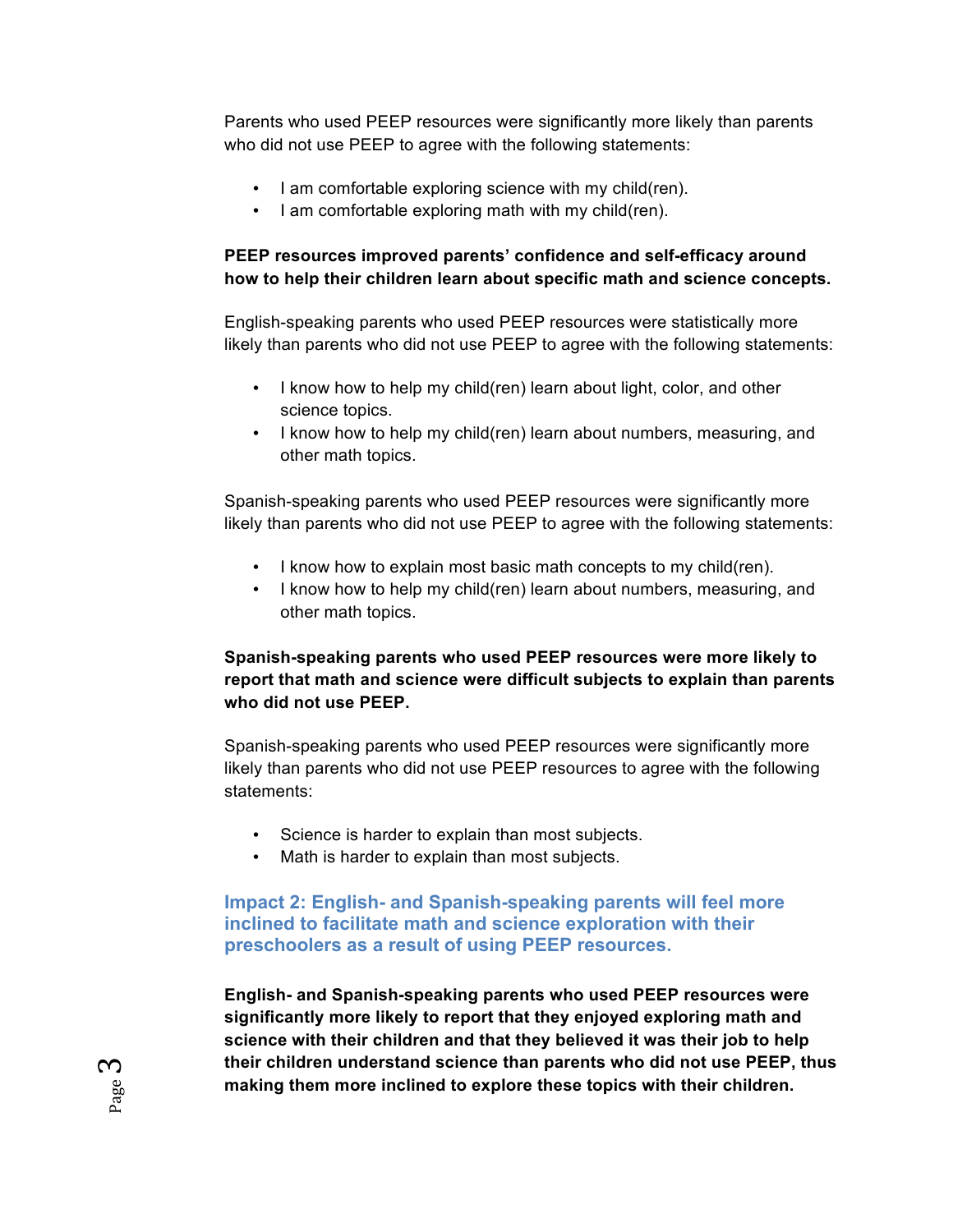English- and Spanish-speaking parents who used PEEP resources were statistically more likely than parents who did not use PEEP resources to agree with the following statements:

- I enjoy exploring science with my child(ren).
- I enjoy exploring math with my child(ren).

Spanish-speaking parents who used PEEP resources were statistically more likely than parents who did not use PEEP resources to agree with the following statements:

- It is my job to help my child(ren) understand science.
- It is my job to help my child(ren) understand math.

English-speaking parents who used PEEP were significantly more likely than parents who did not use PEEP to agree that it was their job to help their children to understand science, but there was no difference between the groups with respect to math.

# **Impact 3: Preschoolers will more effectively apply inquiry process skills, including prediction, observation, problem-solving, and exploration as a result of using PEEP.**

Spanish-speaking parents whose children used PEEP resources reported that their children were significantly more likely to ask interesting questions about how things work, enjoy exploring and sharing ideas about what they find, enjoy solving problems, and show a willingness to listen to other people's ideas than children who did not use PEEP.

We found no differences in inquiry skills between English-speaking children who used PEEP versus those who did not use PEEP, but this is possibly due to a "ceiling effect" – children in the English-speaking control group had higher scores than children in the Spanish-speaking control group, so there may have been less room for growth.

## **Impact 4: Preschoolers will demonstrate more curiosity and interest in math and science as a result of using PEEP.**

**English- and Spanish-speaking parents whose children used PEEP resources reported that their children were significantly more likely to be interested in math and science and were more curious than children who did not use PEEP.** 

In addition, among Spanish-speaking parents who used PEEP,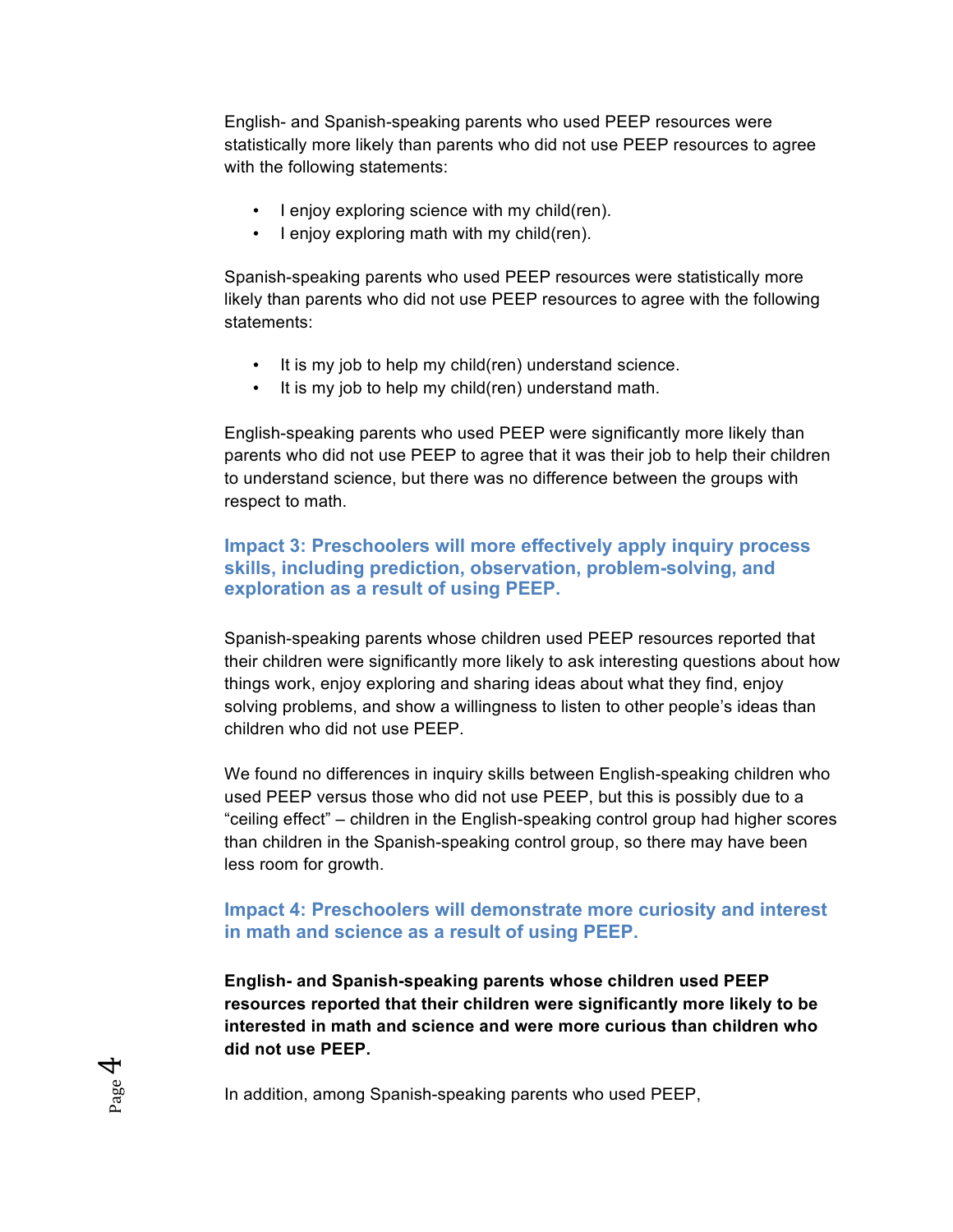- 100% of parents who used PEEP resources reported that "PEEP made my child more interested in learning science,"
- 81% agreed that "PEEP sparked my child's curiosity," and
- 72% of parents reported that "PEEP made my child more interested in learning about math."

Among English-speaking parents who used PEEP,

- 90% agreed that "PEEP sparked my child's curiosity,"
- 61% reported that "PEEP made my child more interested in learning science," and
- 61% also reported that "PEEP made my child more interested in learning about math."

# **Impact 5: Preschoolers will learn math and science content as a result of using PEEP.**

We found that English- and Spanish-speaking children who used the PEEP resources scored significantly higher on objective measures of science and math knowledge (including numbers, measuring, light, and color) than children who did not use PEEP.

## **Spanish-speaking children who used PEEP scored, on average, 29% better than the children who did not use PEEP. English-speaking children who used PEEP scored an average of 18% better than children who did not use PEEP.**

We found that 100% of Spanish-speaking parents who used PEEP reported that "My child learned something new about science from PEEP" and 75% of these parents reported that "My child learned something new about math from PEEP."

We found that 92% of English-speaking parents who used PEEP reported that "My child learned something new about science from PEEP" and 75% of parents reported that "My child learned something new about math from PEEP."

# **Feedback on PEEP**

**All parents (100%) reported that they would let their child watch or play with PEEP again. All but one child (99%) reported they planned to visit PEEP again.**

Several parents reported that they enjoyed PEEP because it taught their children something new within the context of having fun. Other parents reported that they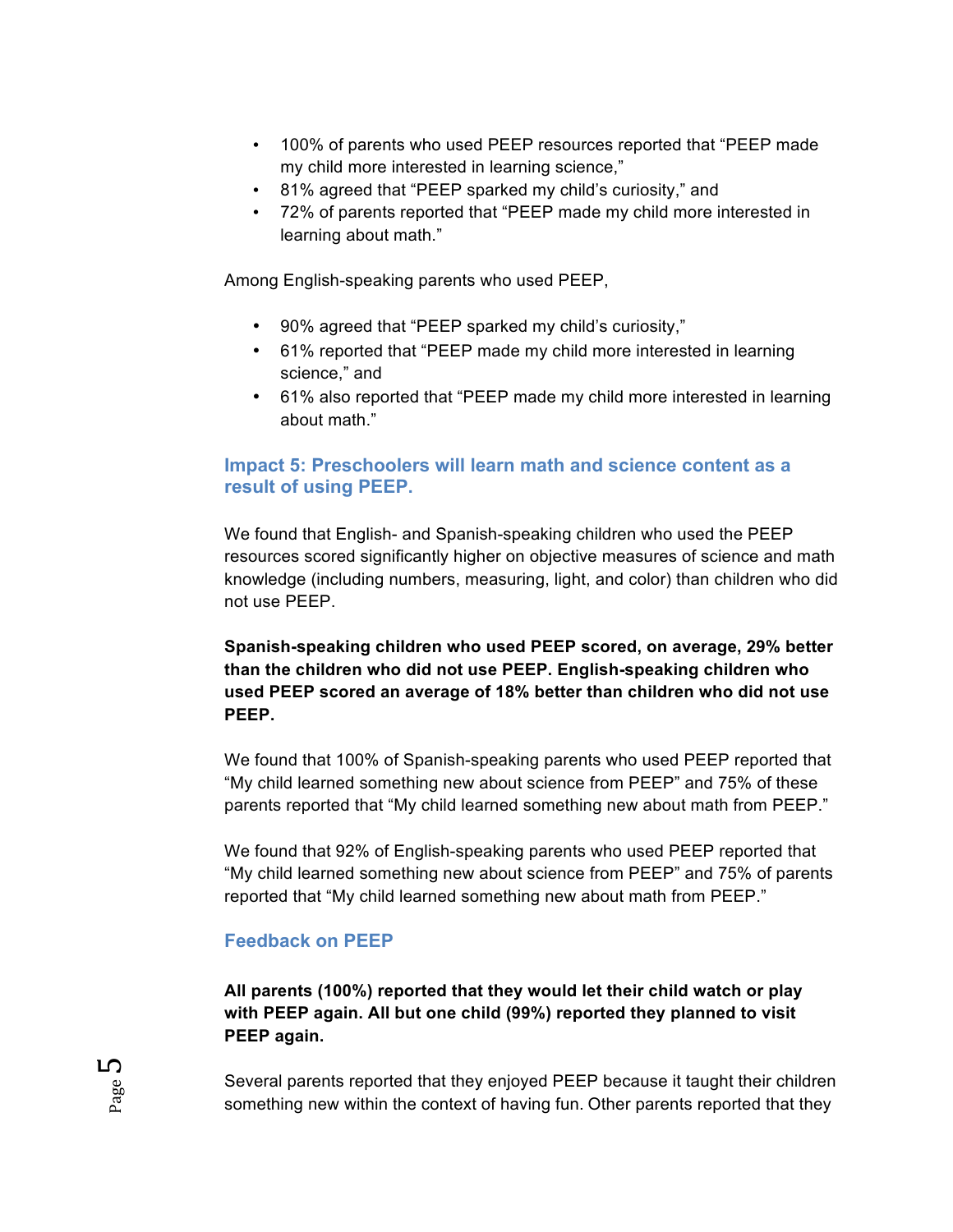liked PEEP because it kept their children engaged. Parents also reported that they enjoyed the slower pace and simplicity of PEEP as well as its "easy to access" content. A couple parents reported that they appreciated the gender neutrality of PEEP.

#### **Suggestions for Future Study**

Due to the small proportion of low income families in the study, it is unclear what role socioeconomic status (SES) may have played in some of the findings. We suggest that future evaluations try to include more low income families. For example, it would be informative to conduct an evaluation with 100% lower income samples to explore the impacts that can be made on a population with fewer economic and educational resources than middle or upper income families.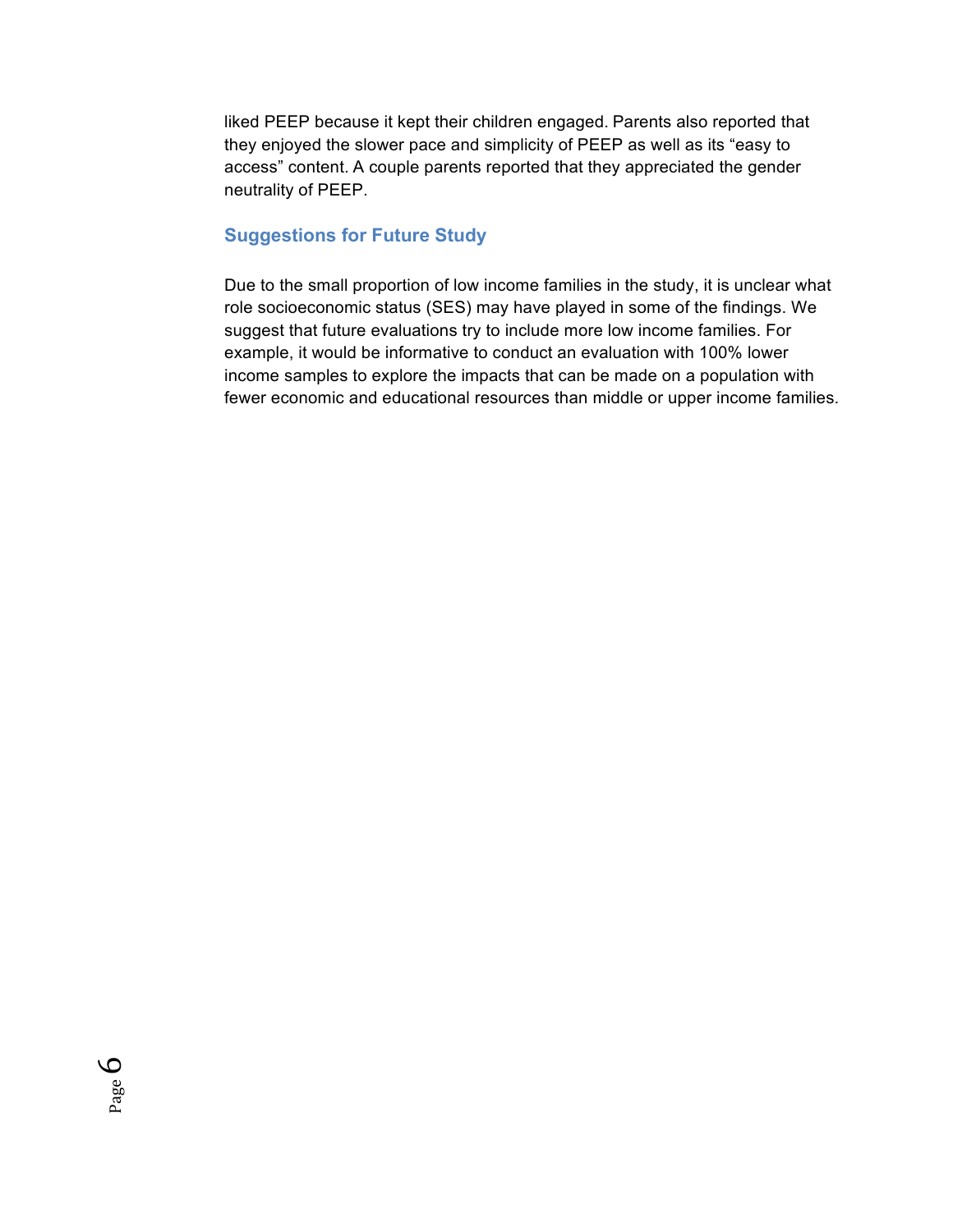# **Background**

The animated series *PEEP and the Big Wide World (PEEP)*, developed by WGBH Boston, is designed to teach science and math to children aged three to five years old. "Set in and around a pond, a bush, and a tin can, the show follows a newly hatched chicken named PEEP, and his friends Chirp and Quack (a robin and a duck), on their daily adventures. Surrounding them is a large urban park a place of great wonder and mystery, a place they are forever eager to explore, a place they call 'the big wide world.' Each half-hour episode contains two stories which highlight specific science concepts, plus two live-action shorts presenting real kids playing and experimenting with these concepts in their own big wide worlds." 1

WGBH recently completed a total redesign of the PEEP website that was intended make the site more accessible to Spanish-speakers, more supportive of extended informal science and math exploration, and more functional for users of tablets and mobile devices. This work included:

- The **transformation of PEEP into a fully dual language website** via the translation of all games and website text into Spanish and the debut of a new Spanish-language title (El Mundo Divertido de Peep) and accompanying logo;
- **A significant expansion of available PEEP assets**, including six new games for kids, new videos for parents, and new professional development materials for preschool educators, as well as an expansion of the number of previously-produced PEEP animated videos from 7 to more than 50;
- **The reorganization of media assets for children**, in which the site no longer focuses on discrete "types" of assets like games and videos, but rather invites children to explore science and math topics—like "sound," and "numbers and measuring"— that feature integrated collections of animated stories, live-action videos, and online games;
- **The reorganization of materials for parents**, in which WGBH reworked the Parent section to make it easier for parents to explore hands-on activities (they are now searchable by location and theme) and find suggestions for related videos and games; and
- **A shift to responsive design**, meaning that the site now automatically adjusts to different window sizes on a variety of tablets, mobile devices and browsers.

Page 7

<sup>&</sup>lt;sup>1</sup> From the PEEP website http://www.PEEPandthebigwideworld.com/about/show.html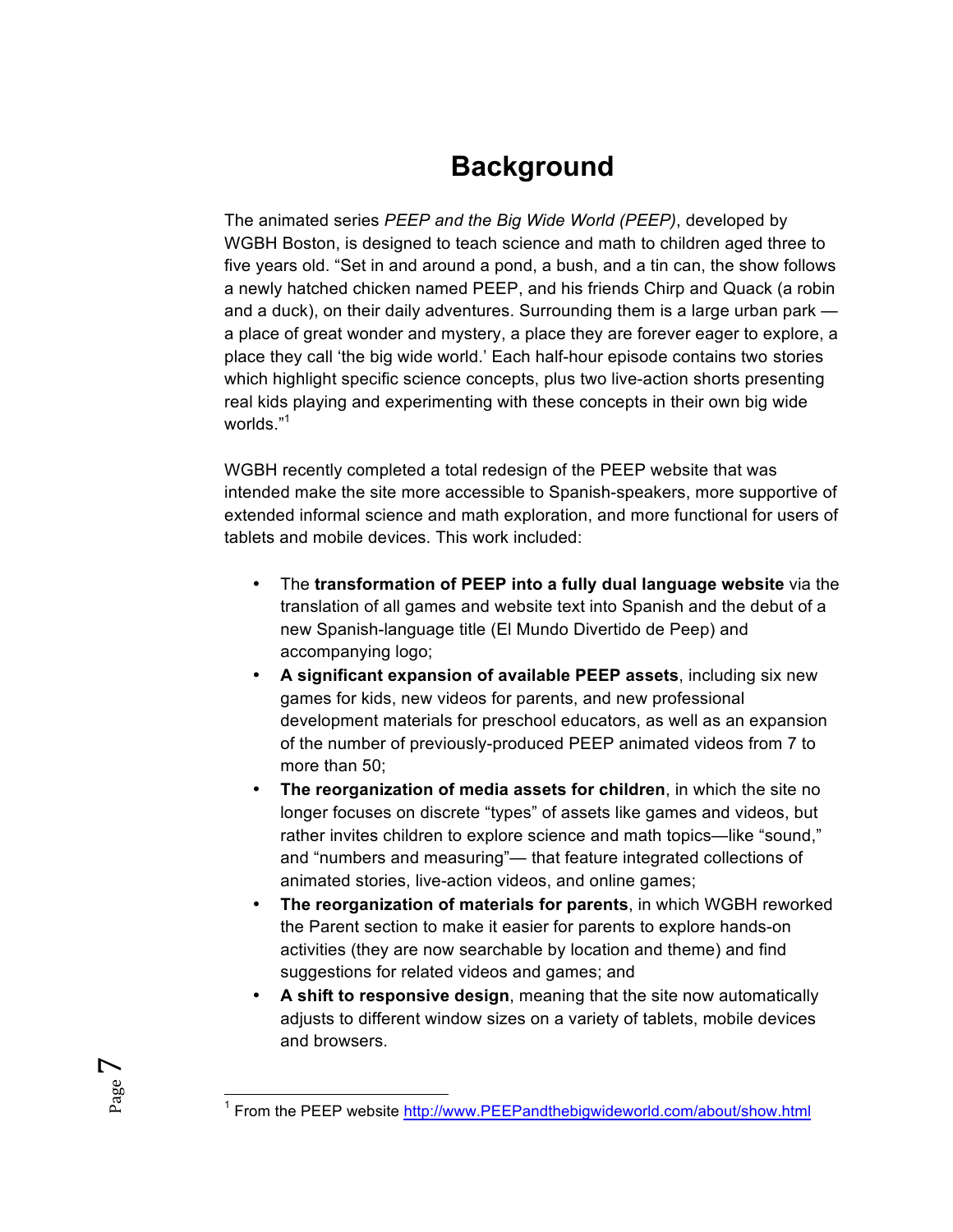WGBH hired Concord Evaluation Group (CEG) to evaluate the impact of the new assets and redesigned site on children and their families, including English- and Spanish-speaking families. Specifically, the evaluation was designed to assess the extent to which PEEP achieved its stated impacts:

- 1. English- and Spanish-speaking parents will feel more equipped (selfefficacy), and thus more confident facilitating math and science exploration with their preschoolers as a result of using PEEP.
- 2. English- and Spanish-speaking parents will feel more inclined to facilitate math and science exploration with their preschoolers as a result of using PEEP.
- 3. Preschoolers will more effectively apply inquiry process skills, including prediction, observation, problem-solving, and exploration as a result of using PEEP.

In addition to the stated impacts, the evaluation also assessed the extent to which PEEP achieved two additional impacts:

- 4. Preschoolers will demonstrate more curiosity and interest in math and science as a result of using PEEP.
- 5. Preschoolers will learn math and science content as a result of using PEEP.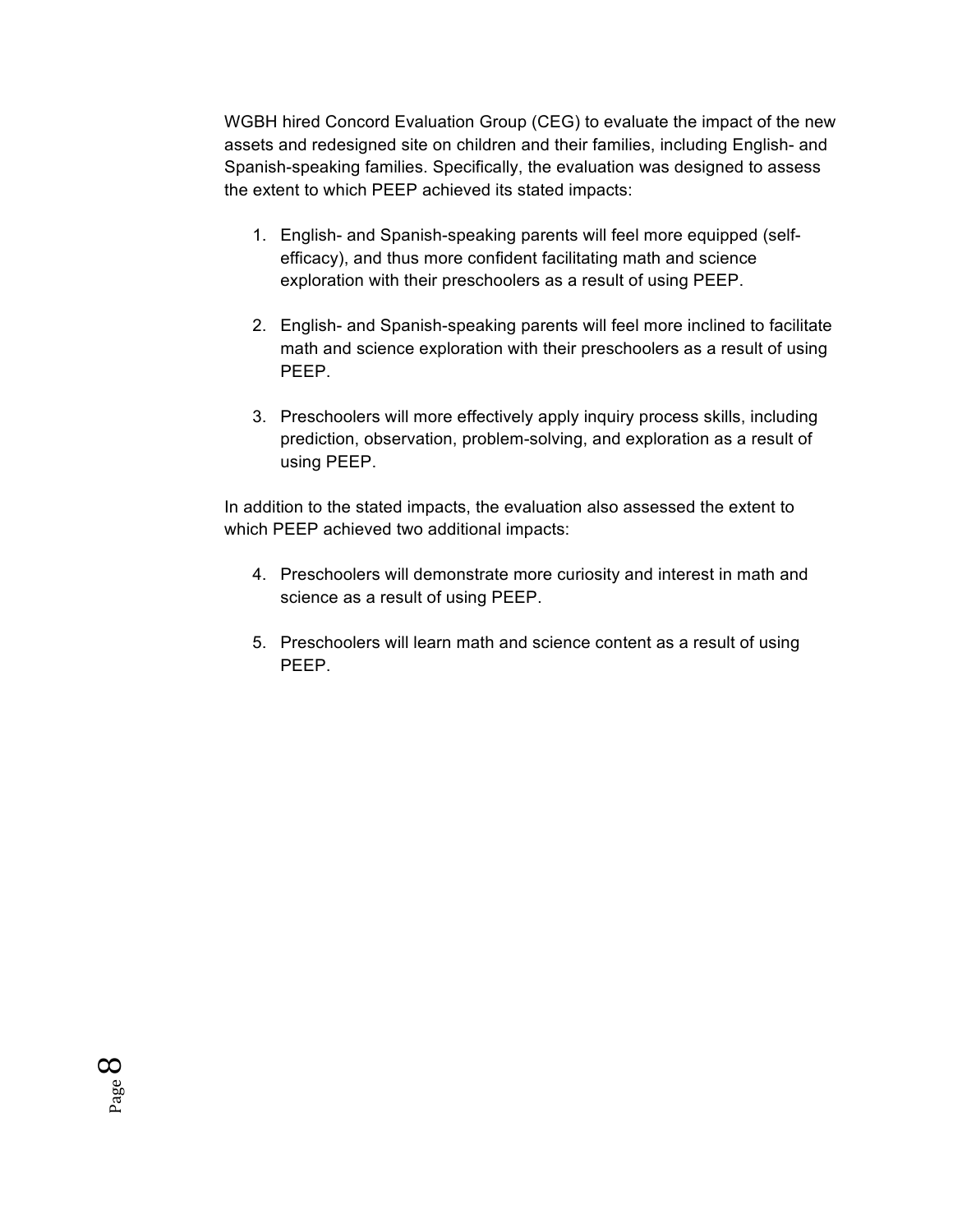# **Methods and Procedures**

# **Study Design**

The evaluation consisted of a national, home-based experiment in which families who used the PEEP website were compared to families who did not use the PEEP website (post-test only control group design).

CEG recruited study participants using its national panel of families who have expressed an interest in previous studies conducted by CEG, and by reaching out to preschools and Head Start centers across the country. We provided panel members and preschools with information about the study and invited interested parents to contact us directly to see if their families qualified to participate in the study. To qualify for the study, families needed to:

- Have at least one 4-5 year old child living at home,
- Speak English and/or Spanish, and
- Have the ability to watch videos streaming from a computer (at home or anywhere they preferred).

We offered families an incentive of \$50 for their participation in the study. From the pool of eligible families, CEG randomly assigned families to one of two groups, treatment or control (Figure 1). Families randomly assigned to the control group who indicated previous exposure to PEEP were reassigned to the treatment group so the control group would only contain families who have never been exposed to PEEP before. Random assignment provides rigor to the study design because it helps to ensure that the background characteristics of participants are distributed as fairly and as equally as possible across the groups. $2$  Equivalency across the groups with respect to key variables, like interest in science or educational level of the parents, enables us to say with confidence that any observed differences between two groups with respect to, say, science knowledge are likely due to the intervention (using PEEP resources) and not due to differences in the families' backgrounds.



 <sup>2</sup> Boruch, R.F. (1997). *Randomized Experiments for Planning and Evaluation: A Practical Guide*. Thousand Oaks, CA: Sage Publications.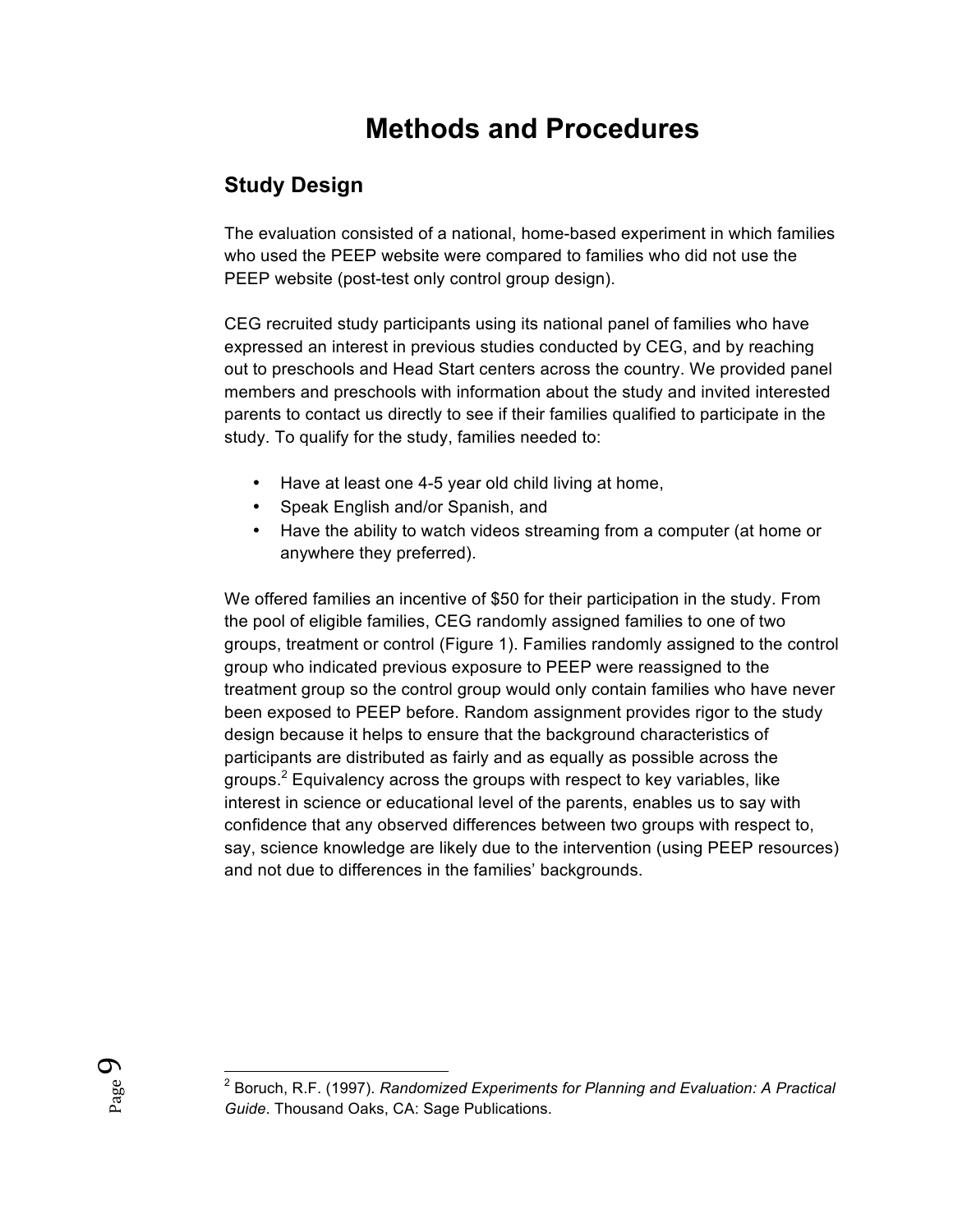

#### **Figure 1. Experimental design of the National Family Study.**

As illustrated in Figure 1, families that were assigned to the treatment group were provided with access to PEEP animated episodes, live action videos, games, and hands-on activities, while families in the control group were not provided with access to PEEP until after the study was completed. $3$  We encouraged treatment group families to use the resources as many times, and in any manner, desired over a period of 2-3 weeks; however we did ask them to focus on resources from two content areas: **(1) light and color (science), and (2) numbers and measuring (math).** The specific episodes, videos, games, and activities are listed in Appendices A and B.

After families in the treatment group had an opportunity to use the PEEP resources, the preschool child and one parent completed a survey together to assess the extent to which:

- Parents felt equipped and confident to help their preschoolers explore science and math.
- Parents felt inclined to facilitate science and math exploration with their preschoolers.
- Parents observed that their preschoolers applied inquiry skills, including making observations and predictions, problem-solving, and an overall

 $3$  The website was publicly available at the time of the study. To ensure that the control group families were "uncontaminated" by exposure to the website, we asked families after the study whether they had visited the website during the study period. Those who responded affirmatively were removed from the sample and a replacement family was included.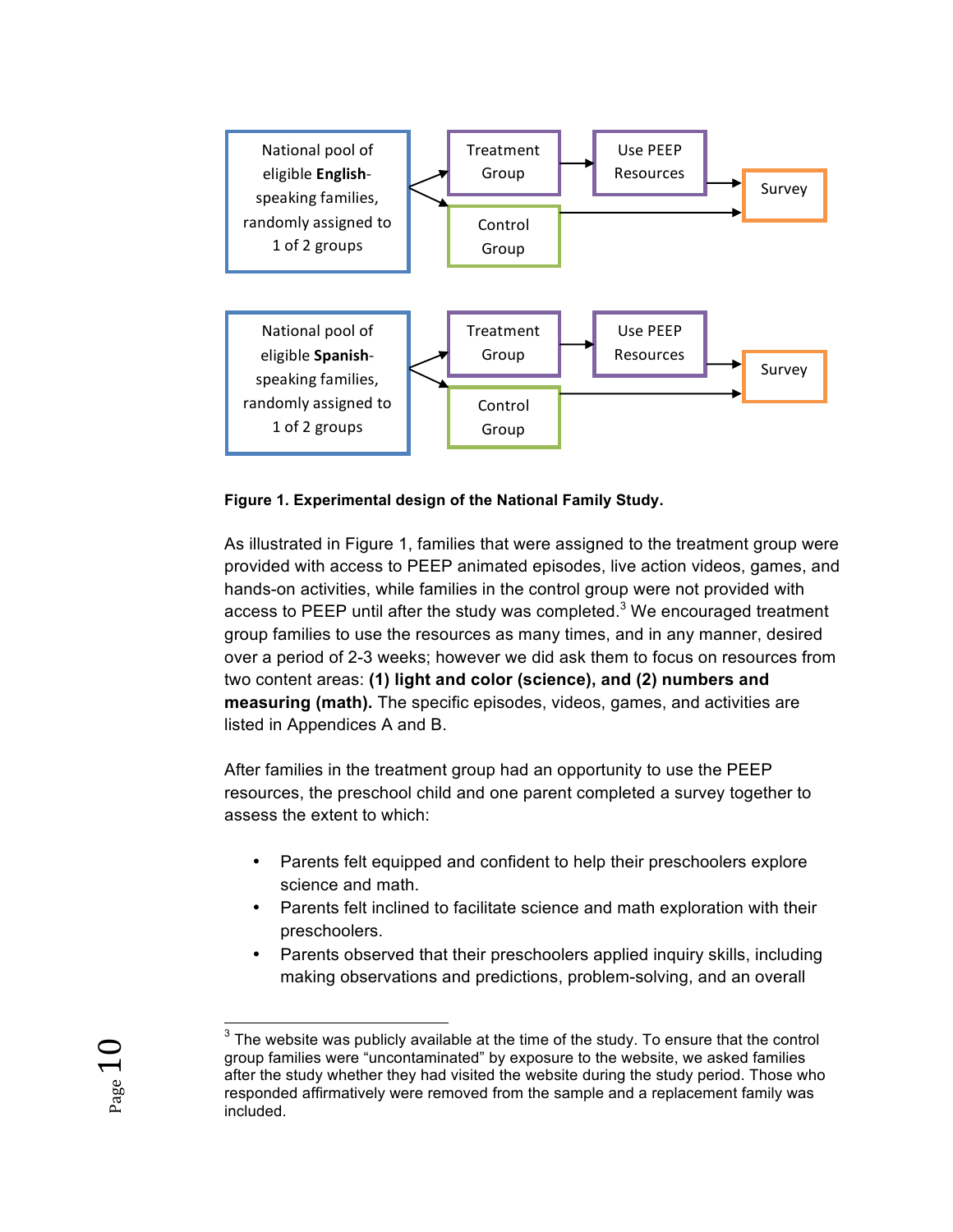discovery-based orientation in the hands-on explorations of their environments after using PEEP.

- Parents observed that their preschoolers demonstrated curiosity and interest in math and science after using PEEP.
- Preschoolers demonstrated knowledge of math and science content as a result of using PEEP.

Families assigned to the control group were not provided with any PEEP resources before completing the survey together. We did, however, provide control group families with access to the PEEP resources at the end of the study. The surveys, and the constructs they measured, are described in more detail in next.

# **Study Instruments**

We developed two survey instruments and translated them both into Spanish, one survey for the treatment group (Appendix C) and one for the control group (Appendix D). The surveys were administered online. Families were provided with careful instruction about how to access and complete the surveys from home. Due to the young age of the target audience, we instructed parents how to help their children click on buttons or type in responses without interfering with the children's answers to the questions. We call this type of survey administration "parent assisted." Thus, in each family the parent acted merely as a typist for the child who provided his or her own answers to the questions. The surveys also contained questions that were specifically designed for parents. We provided written instructions for survey administration to the parents, plus email follow-up and, when necessary, telephone support.

The survey questions were pilot tested by 8 families prior to conducting the evaluation study to ensure that the survey administration procedures were reliable and that the questions themselves were clear and comprehensible. Pilot testing was iterative—that is, when we made changes to questions during pilot testing, we re-tested the new items with other pilot test families to ensure that the changes were sufficient.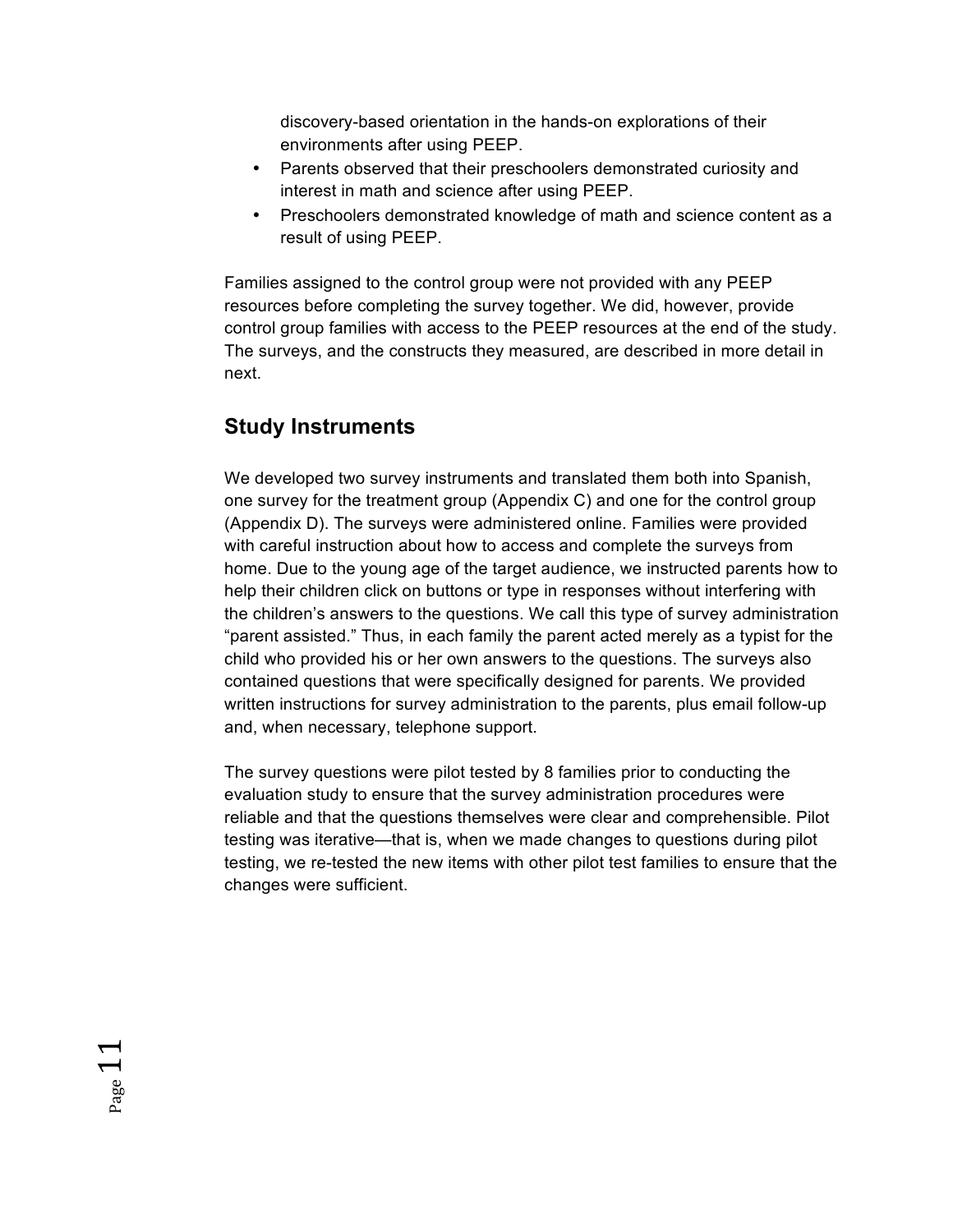# **Participants**

# **Children**

The total sample size was 400 families (200 English-speaking and 200 Spanishspeaking). The children sample was split evenly between boys and girls. The study included more 4 year olds than 5 year olds, at a ratio of 3:1. Most of the children in the English-speaking population were white (80%), while most of the children in the Spanish-speaking population were Latino(a) (92%). The Englishspeaking control group contained significantly more African-American families than the treatment group (21% versus 3%), despite random assignment.<sup>4</sup> Nearly all of the children attended preschool/daycare at a center or attended Kindergarten.

|                                        | Control<br>Group<br>$(n = 100)$ | <b>Treatment</b><br>Group<br>$(n = 100)$ | <b>TOTAL</b><br>$(N = 200)$ |
|----------------------------------------|---------------------------------|------------------------------------------|-----------------------------|
| Gender - English-speaking              |                                 |                                          |                             |
| Boy                                    | 52 (52.0%)                      | 50 (50.0%)                               | 102 (51.0%)                 |
| Girl                                   | 48 (48.0%)                      | 50 (50.0%)                               | 98 (51.1%)                  |
| <b>Gender - Spanish-speaking</b>       |                                 |                                          |                             |
| Boy                                    | 50 (50.0%)                      | 51 (51.0%)                               | 101 (50.5%)                 |
| Girl                                   | 50 (50.0%)                      | 49 (49.0%)                               | 99 (49.5%)                  |
| Age - English-speaking                 |                                 |                                          |                             |
| 4                                      | 70 (70.0%)                      | 74 (74.0%)                               | 144 (72.0%)                 |
| 5                                      | 30 (30.0%)                      | 26 (26.0%)                               | 56 (28.0%)                  |
| Age - Spanish-speaking                 |                                 |                                          |                             |
| 4                                      | 79 (79.0%)                      | 73 (73.0%)                               | 152 (76.0%)                 |
| 5                                      | 21 (21.0%)                      | 27 (27.0%)                               | 48 (24.0%)                  |
| Race/ethnicity - English-speaking      |                                 |                                          |                             |
| White or Caucasian                     | 76 (76.0%)                      | 83 (83.0%)                               | 159 (79.5%)                 |
| Hispanic, Latino(a), or Spanish        | $7(7.0\%)$                      | $8(8.0\%)$                               | 15 (7.5%)                   |
| Black or African-American <sup>a</sup> | 21 (21.0%)                      | $3(3.0\%)$                               | 24 (12.0%)                  |
| Asian                                  | $6(6.0\%)$                      | 10 (10.0%)                               | 16 (8.0%)                   |
| Other                                  | $1(1.0\%)$                      | $0(0.0\%)$                               | $1(0.5\%)$                  |
| Race/ethnicity - Spanish-speaking      |                                 |                                          |                             |
| White or Caucasian                     | 50 (50.0%)                      | 42 (42.0%)                               | 92 (46.0%)                  |

| Table 1:                                                     |  |
|--------------------------------------------------------------|--|
| <b>Children's Demographic and Background Characteristics</b> |  |

<sup>&</sup>lt;sup>4</sup> While random assignment usually results in samples that are equivalent on most variables, there are times when the two groups lack equivalence. We have analyzed the data, controlling for differences in variables, when appropriate.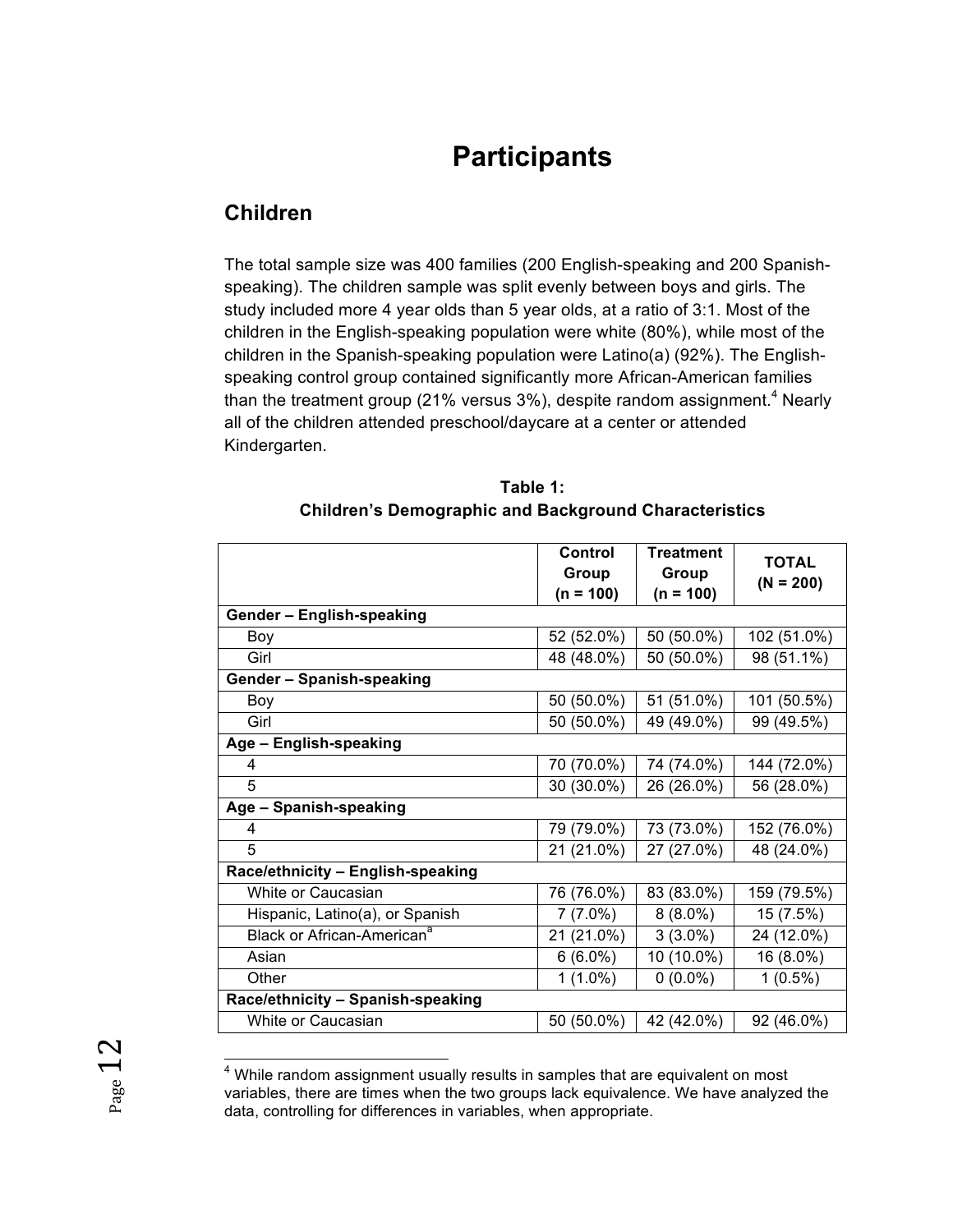|                                          | Control<br>Group<br>$(n = 100)$ | <b>Treatment</b><br>Group<br>$(n = 100)$ | <b>TOTAL</b><br>$(N = 200)$ |
|------------------------------------------|---------------------------------|------------------------------------------|-----------------------------|
| Hispanic, Latino(a), or Spanish          | 92 (92.0%)                      | 92 (92.0%)                               | 184 (92.0%)                 |
| <b>Black or African-American</b>         | $6(6.0\%)$                      | $9(9.0\%)$                               | 15 (7.5%)                   |
| Asian                                    | $0(0.0\%)$                      | $0(0.0\%)$                               | $0(0.0\%)$                  |
| Other                                    | $1(1.0\%)$                      | $0(0.0\%)$                               | $1(0.5\%)$                  |
| Preschool type - English-speaking        |                                 |                                          |                             |
| Preschool/daycare at a center            | 80 (80.0%)                      | 73 (73.0%)                               | 153 (76.5%)                 |
| Kindergarten                             | 19 (19.0%)                      | 18 (18.0%)                               | 37 (18.5%)                  |
| Preschool/daycare at a home provider     | $0(0.0\%)$                      | $3(3.0\%)$                               | 3(1.5%)                     |
| Not in school yet                        | $0(0.0\%)$                      | $2(2.0\%)$                               | $2(1.0\%)$                  |
| Not answered                             | $1(1.0\%)$                      | $4(4.0\%)$                               | 5(2.5%)                     |
| <b>Preschool type - Spanish-speaking</b> |                                 |                                          |                             |
| Preschool/daycare at a center            | 93 (93.0%)                      | 69 (69.0%)                               | 162 (81.0%)                 |
| Kindergarten                             | $7(7.0\%)$                      | 27 (27.0%)                               | 34 (17.0%)                  |
| Preschool/daycare at a home provider     | $0(0.0\%)$                      | $0(0.0\%)$                               | $0(0.0\%)$                  |
| Not in school yet                        | $0(0.0\%)$                      | $0(0.0\%)$                               | $0(0.0\%)$                  |
| Not answered                             | $0(0.0\%)$                      | $4(4.0\%)$                               | $4(2.0\%)$                  |

<sup>a</sup> The difference between the two groups was statistically significant (Chi-square <sub>(df = 1)</sub> = 13.684,  $p = .000$ ).

 $b$  The difference between the groups was statistically significant (Chi-square  $_{(df = 1)} =$ 15.245,  $p = .0001$ ).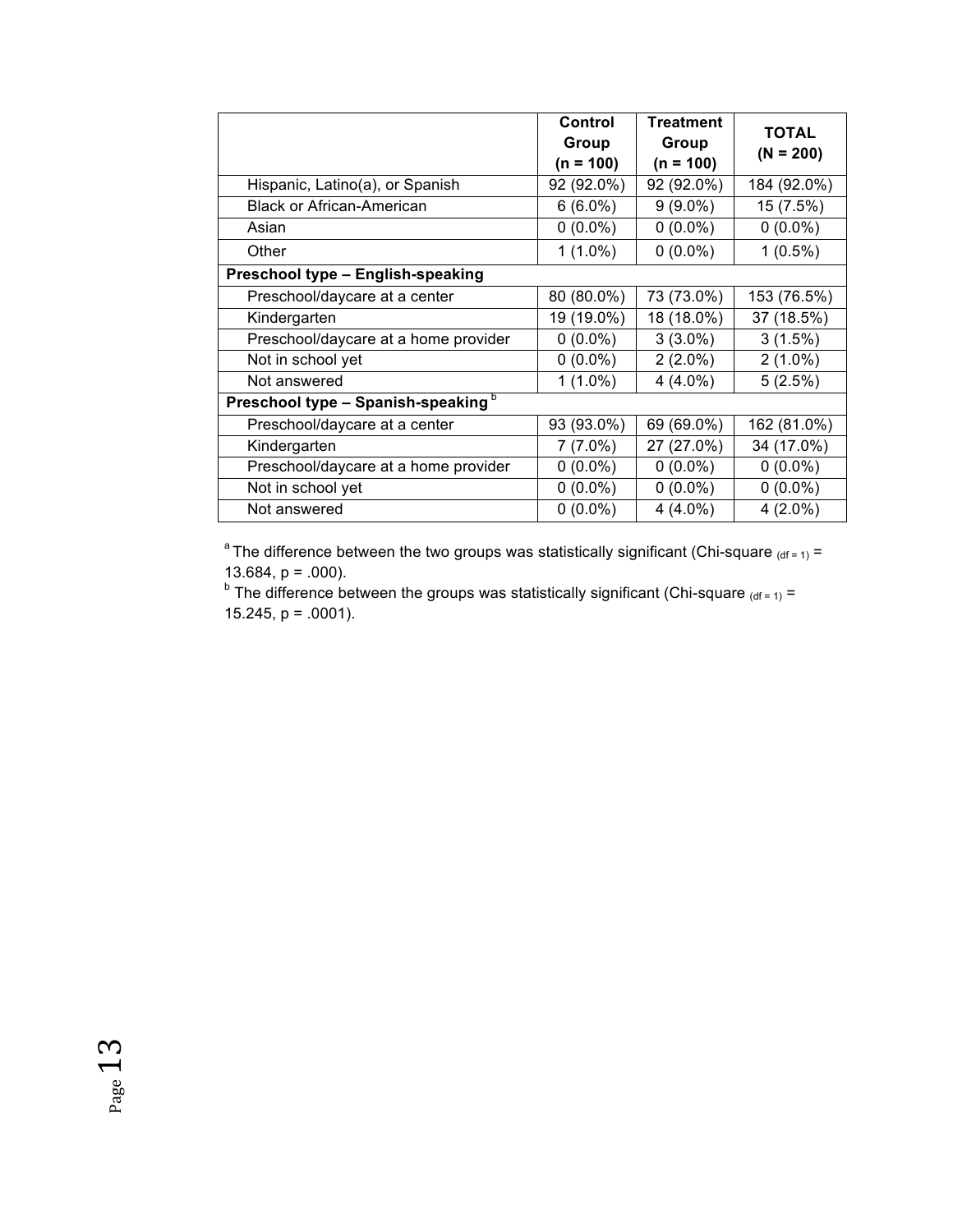# **Parents**

The majority of the parents involved in the study were mothers (93% and 90%, respectively), followed by fathers (6% and 11%, respectively). Most of the parents in the English-speaking population were white (78%), while most of the parents in the Spanish-speaking population were Latino(a) (87%). The Englishspeaking control group contained more African-American parents than the treatment group (21% versus 3%).

|                                                  | <b>Control</b>       | <b>Treatment</b>        | <b>TOTAL</b> |  |
|--------------------------------------------------|----------------------|-------------------------|--------------|--|
|                                                  | Group<br>$(n = 100)$ | Group<br>$(n = 100)$    | $(N = 200)$  |  |
| Role - English-speaking                          |                      |                         |              |  |
| Mother                                           | 93 (93.0%)           | 92 (92.0%)              | 185 (92.5%)  |  |
| Father                                           | $4(4.0\%)$           | $7(7.0\%)$              | 11 (5.5%)    |  |
| Other Relative or Guardian                       | $3(3.0\%)$           | $1(1.0\%)$              | $4(2.0\%)$   |  |
| Role - Spanish-speaking                          |                      |                         |              |  |
| Mother                                           | 94 (94.0%)           | 85 (85.0%)              | 179 (89.5%)  |  |
| Father                                           | $6(6.0\%)$           | 15 (15.0%)              | 21 (10.5%)   |  |
| Other Relative or Guardian                       | $0(0.0\%)$           | $0(0.0\%)$              | $0(0.0\%)$   |  |
| Race/ethnicity - English-speaking                |                      |                         |              |  |
| White or Caucasian                               | 74 (74.0%)           | 82 (82.0%)              | 156 (78.0%)  |  |
| Hispanic, Latino(a), or Spanish                  | $1(1.0\%)$           | $4(4.0\%)$              | 5(2.5%)      |  |
| Black or African-American <sup>a</sup>           | 19 (19.0%)           | $3(3.0\%)$              | 22 (11.0%)   |  |
| Asian                                            | $5(5.0\%)$           | $9(9.0\%)$              | 14 (7.0%)    |  |
| Other                                            | $2(2.0\%)$           | $2(2.0\%)$              | $4(2.0\%)$   |  |
| Race/ethnicity - Spanish-speaking                |                      |                         |              |  |
| White or Caucasian <sup>b</sup>                  | 38 (38.0%)           | 24 (24.0%)              | 62 (31.0%)   |  |
| Hispanic, Latino(a), or Spanish                  | 87 (87.0%)           | 87 (87.0%)              | 174 (87.0%)  |  |
| <b>Black or African-American</b>                 | $0(0.0\%)$           | $0(0.0\%)$              | $0(0.0\%)$   |  |
| Asian                                            | $0(0.0\%)$           | $0(0.0\%)$              | $0(0.0\%)$   |  |
| Other                                            | $0(0.0\%)$           | $0(0.0\%)$              | $0(0.0\%)$   |  |
| Household Income - English-speaking <sup>c</sup> |                      |                         |              |  |
| Under \$25K per year                             | $9(9.0\%)$           | 13 (13.0%)              | 22 (11.0%)   |  |
| \$25,000 - \$49,999 per year                     | 14 (14.0%)           | $3(3.0\%)$              | 17 (8.5%)    |  |
| \$50,000 - \$99,999 per year                     | 36 (36.0%)           | $\overline{53(53.0\%)}$ | 89 (44.5%)   |  |
| \$100,000 or more per year                       | 40 (40.0%)           | 28 (28.0%)              | 68 (34.0%)   |  |
| Not answered                                     | $1(1.0\%)$           | $3(3.0\%)$              | $4(2.0\%)$   |  |
| Household Income - Spanish-speaking <sup>d</sup> |                      |                         |              |  |
| Under \$25K per year                             | $9(9.0\%)$           | $9(9.0\%)$              | 18 (9.0%)    |  |
| \$25,000 - \$49,999 per year                     | 21 (21.0%)           | 15 (15.0%)              | 36 (18.0%)   |  |
| \$50,000 - \$99,999 per year                     | 56 (17.0%)           | $27(27.0\%)$            | 83 (41.5%)   |  |
| \$100,000 or more per year                       | 14 (14.0%)           | 45 (45.0%)              | 59 (29.5%)   |  |

## **Table 2: Parents' Demographic and Background Characteristics**

 $P_{\text{age}}$  14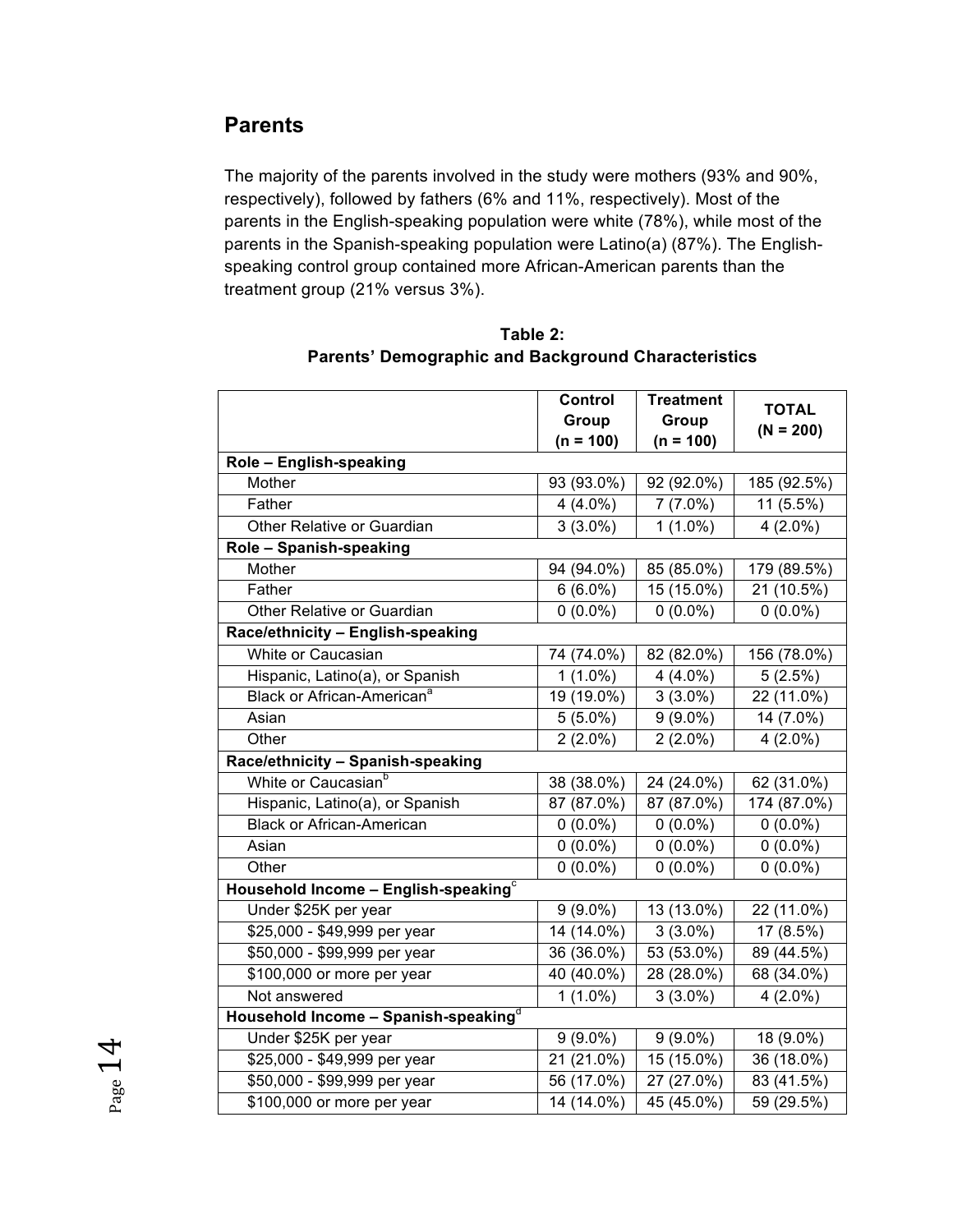|                                          | Control<br>Group<br>$(n = 100)$ | <b>Treatment</b><br>Group<br>$(n = 100)$ | <b>TOTAL</b><br>$(N = 200)$ |
|------------------------------------------|---------------------------------|------------------------------------------|-----------------------------|
| Not answered                             | $0(0.0\%)$                      | $4(4.0\%)$                               | $4(2.0\%)$                  |
| Location - English-speaking <sup>e</sup> |                                 |                                          |                             |
| Urban                                    | 36 (36.0%)                      | 18 (18.0%)                               | 54 (27.0%)                  |
| Suburban                                 | 56 (56.0%)                      | 64 (64.0%)                               | 120 (60.0%)                 |
| Rural                                    | $8(8.0\%)$                      | 18 (18.0%)                               | 26 (13.0%)                  |
| <b>Location - Spanish-speaking</b>       |                                 |                                          |                             |
| Urban                                    | 60 (60.0%)                      | 61 (61.0%)                               | 121 (60.5%)                 |
| Suburban                                 | 34 (34.0%)                      | 36 (36.0%)                               | 70 (35.0%)                  |
| Rural                                    | $6(6.0\%)$                      | $3(3.0\%)$                               | 9(4.5%)                     |

<sup>a</sup> The difference between the groups was statistically significant (Chi-square  $_{(df = 1)}$  = 11.491,  $p = .001$ ).

 $\frac{b}{c}$ . The difference between the groups was statistically significant (Chi-square <sub>(df = 1)</sub> = 3.950,  $p = .047$ ).

<sup>c</sup> The difference between the groups was statistically significant (Chi-square  $_{(df = 4)}$  = 14.210,  $p = .007$ ).

<sup>d</sup> The difference between the groups was statistically significant (Chi-square <sub>(df = 4)</sub> =  $31.421$ ,  $p = .000$ ).

<sup>e</sup> The difference between the groups was statistically significant (Chi-square  $_{(df = 2)}$  = 10.379,  $p = .006$ ).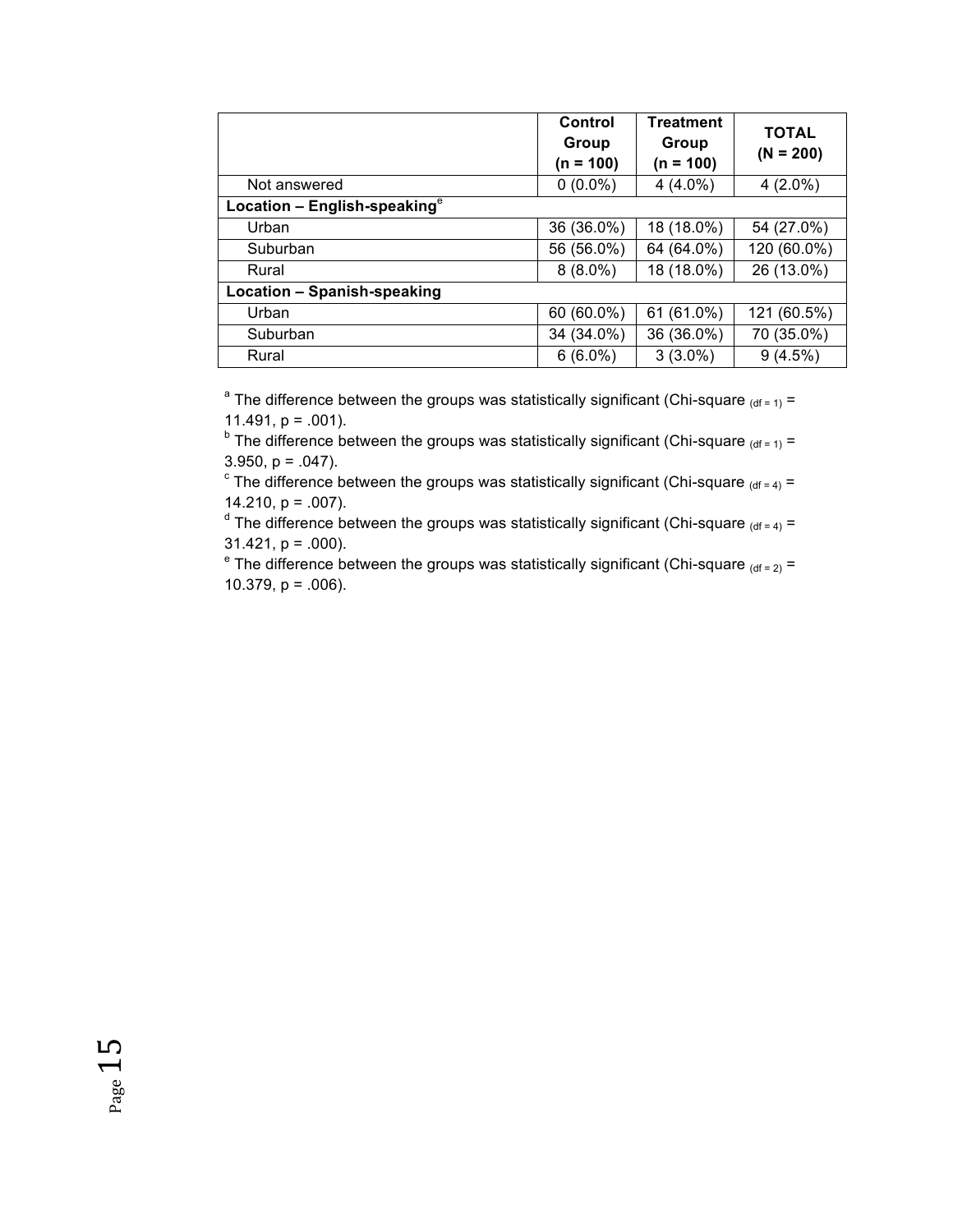# **Treatment Group Activities**

Most families in the treatment group reported that they primarily used laptop computers to access PEEP resources (60%), followed by desktop computers (19%). Tablets and smartphones were used less frequently, although Englishspeaking families were almost four times more likely to report using tablets than Spanish-speaking families.

| <b>Device</b>    | <b>English-speaking</b><br><b>Families</b><br>$(N = 100)$ | Spanish-speaking<br><b>Families</b><br>$(N = 100)$ | <b>Totals</b> |
|------------------|-----------------------------------------------------------|----------------------------------------------------|---------------|
| Laptop computer  | 50 (50.0%)                                                | 69 (69.0%)                                         | 119 (59.5%)   |
| Desktop computer | 25 (25.0%)                                                | 12 (12.0%)                                         | 37 (18.6%)    |
| Tablet           | 21 (21.0%)                                                | $6(6.0\%)$                                         | 27 (13.6%)    |
| Smartphone       | $4(4.0\%)$                                                | $9(9.0\%)$                                         | 13 (6.6%)     |
| Not answered     | $0(0.0\%)$                                                | $4(4.0\%)$                                         | $4(2.0\%)$    |

## **Table 3: Devices Used by Treatment Group Families**

We provided access to PEEP resources in both Spanish and English. Interestingly, among the Spanish-speaking families, 66% reported that they preferred to use websites written in English with their children, while only 17% reported that they preferred to use websites written in Spanish; 16% reported that they had no preference.

The animations and the number of families who viewed each of them are summarized in the table below.

| <b>Animations</b>             | <b>English-speaking</b><br><b>Families</b><br>$(N = 100)$ | Spanish-speaking<br><b>Families</b><br>$(N = 100)$ | <b>Totals</b> |
|-------------------------------|-----------------------------------------------------------|----------------------------------------------------|---------------|
| A PEEP of a Different Color   | 97 (97.0%)                                                | 96 (96.0%)                                         | 193 (96.5%)   |
| Shadow Play                   | 90 (90.0%)                                                | 87 (87.0%)                                         | 177 (88.5%)   |
| <b>PEEP's Color Quest</b>     | 79 (79.0%)                                                | 87 (87.0%)                                         | 166 (83.0%)   |
| Night Light                   | 85 (85.0%)                                                | 63 (63.0%)                                         | 148 (74.0%)   |
| <b>PEEP Feet</b>              | 59 (59.0%)                                                | 81 (81.0%)                                         | 140 (70.0%)   |
| There's No Place Like<br>Home | 66 (66.0%)                                                | 72 (72.0%)                                         | 138 (69.0%)   |
| <b>Count Them Out</b>         | 65 (65.0%)                                                | 57 (57.0%)                                         | 122 (61.0%)   |
| <b>Bringing Spring</b>        | 67 (67.0%)                                                | 54 (54.0%)                                         | 121 (60.5%)   |
| <b>Meeting Halfway</b>        | 54 (54.0%)                                                | 63 (63.0%)                                         | 117 (58.5%)   |

**Table 4: Animations Used by Treatment Group Families**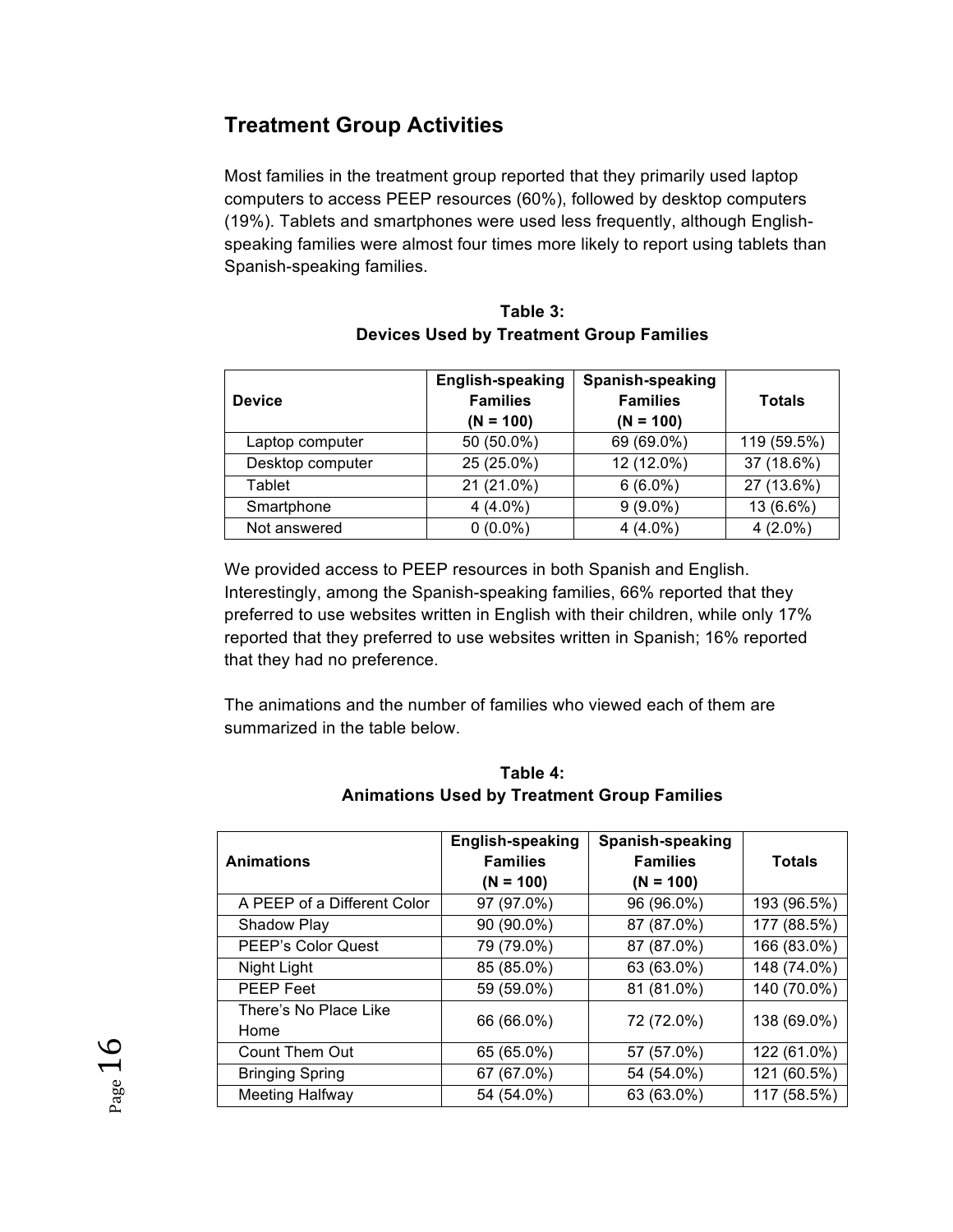| <b>Animations</b>      | <b>English-speaking</b><br><b>Families</b><br>$(N = 100)$ | Spanish-speaking<br><b>Families</b><br>$(N = 100)$ | <b>Totals</b> |
|------------------------|-----------------------------------------------------------|----------------------------------------------------|---------------|
| Go West Young PEEP     | 65 (65.0%)                                                | 48 (48.0%)                                         | 113 (56.5%)   |
| Two's a Crowd, Part I  | 54 (54.0%)                                                | 39 (39.0%)                                         | 93 (46.5%)    |
| Two's a Crowd, Part II | 51 (51.0%)                                                | 39 (39.0%)                                         | 90 (45.0%)    |

The live action videos and their viewing frequency are summarized in the table below.

|                             | <b>English-speaking</b> | Spanish-speaking |             |
|-----------------------------|-------------------------|------------------|-------------|
| Videos                      | <b>Families</b>         | <b>Families</b>  | Totals      |
|                             | $(N = 100)$             | $(N = 100)$      |             |
| Mixing Paint                | 87 (87.0%)              | 87 (87.0%)       | 174 (87.0%) |
| <b>Outdoor Shadows</b>      | 61 (61.0%)              | 81 (81.0%)       | 142 (71.0%) |
| <b>Shadow Puppets</b>       | 72 (72.0%)              | 54 (54.0%)       | 126 (63.0%) |
| Measuring Me                | 62 (62.0%)              | 63 (63.0%)       | 125 (62.5%) |
| Shadow Tracing              | 59 (59.0%)              | 63 (63.0%)       | 122 (61.0%) |
| <b>Sharing Snacks</b>       | 57 (57.0%)              | 48 (48.0%)       | 105 (52.5%) |
| Juicy Light                 | 61 (61.0%)              | 39 (39.0%)       | 100 (50.0%) |
| <b>Recycled Reflections</b> | 45 (45.0%)              | 48 (48.0%)       | 93 (46.5%)  |
| Measuring with Footsteps    | 38 (38.0%)              | 51 (51.0%)       | 89 (44.5%)  |
| Using a Measuring Stick     | 43 (43.0%)              | 30 (30.0%)       | 73 (36.5%)  |
| <b>Shifting Shadows</b>     | 51 (51.0%)              | 18 (18.0%)       | 69 (34.5%)  |
| Lemonade Lessons            | 38 (38.0%)              | 27 (27.0%)       | 65 (32.5%)  |
| <b>Half Court</b>           | 33 (33.0%)              | 24 (24.0%)       | 57 (28.5%)  |

| Table 5:                                            |  |
|-----------------------------------------------------|--|
| Live Action Videos Used by Treatment Group Families |  |

The hands-on activities and their frequency of use are summarized in the table below. Notably, although we invited families to try only two hands-on activities, clearly most families chose to do many more than just two.

| Table 6:                                                    |  |
|-------------------------------------------------------------|--|
| <b>Hands-on Activities Used by Treatment Group Families</b> |  |

| <b>Activities</b>             | <b>English-speaking</b><br><b>Families</b> | Spanish-speaking<br><b>Families</b> | <b>Totals</b> |
|-------------------------------|--------------------------------------------|-------------------------------------|---------------|
|                               | $(N = 100)$                                | $(N = 100)$                         |               |
| <b>Making Hand Shadows</b>    | 62 (62.0%)                                 | 90 (90.0%)                          | 152 (76.0%)   |
| Pouring Water                 | 48 (48.0%)                                 | 63 (63.0%)                          | 111 (55.5%)   |
| <b>Mixing Colors</b>          | 50 (50.0%)                                 | 45 (45.0%)                          | 95 (47.5%)    |
| Me and My Shadow              | 40 (40.0%)                                 | 48 (48.0%)                          | 88 (44.0%)    |
| <b>Big Steps Little Steps</b> | 19 (19.0%)                                 | 63 (63.0%)                          | 82 (41.0%)    |
| Measuring with Steps          | 30 (30.0%)                                 | 51 (51.0%)                          | 81 (40.5%)    |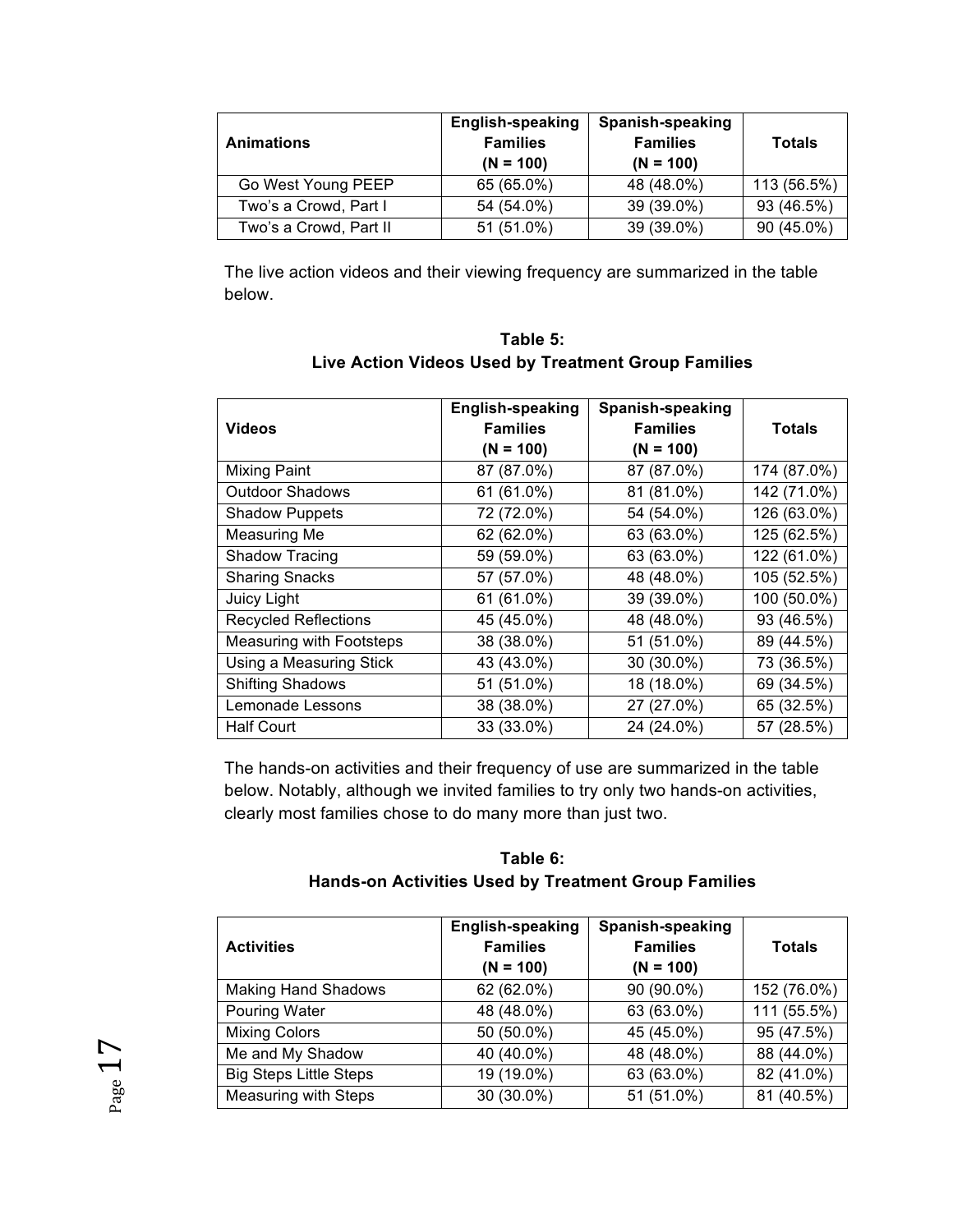|                                  | <b>English-speaking</b> | Spanish-speaking |               |
|----------------------------------|-------------------------|------------------|---------------|
| <b>Activities</b>                | <b>Families</b>         | <b>Families</b>  | <b>Totals</b> |
|                                  | $(N = 100)$             | $(N = 100)$      |               |
| <b>Playing with Mirrors</b>      | 45 (45.0%)              | 30 (30.0%)       | 75 (37.5%)    |
| <b>Exploring Colored Shadows</b> | 24 (24.0%)              | 45 (45.0%)       | 69 (34.5%)    |
| <b>Sharing Snacks</b>            | 29 (29.0%)              | 36 (36.0%)       | 65 (32.5%)    |
| <b>Tracing Shadows</b>           | 32 (32.0%)              | 24 (24.0%)       | 56 (28.0%)    |
| <b>Making Shadow Puppets</b>     | 29 (29.0%)              | 27 (27.0%)       | 56 (28.0%)    |
| Tall, Taller, Tallest. Wide,     | 11 (11.0%)              | 36 (36.0%)       | 47 (23.5%)    |
| Wider, Widest.                   |                         |                  |               |
| <b>Measuring Time</b>            | 22 (22.0%)              | 21 (21.0%)       | 43 (21.5%)    |
| <b>Perfect Portions</b>          | 17 (17.0%)              | 21 (21.0%)       | 38 (19.0%)    |
| Playing with Reflections         | 23 (23.0%)              | $9(9.0\%)$       | 32 (16.0%)    |
| Keep the Change                  | 19 (19.0%)              | 12 (12.0%)       | 31 (15.5%)    |
| Measuring Your Journey           | $6(6.0\%)$              | 15 (15.0%)       | 21 (10.5%)    |
| <b>Weight Watchers</b>           | $5(5.0\%)$              | 15 (15.0%)       | 20 (10.0%)    |

The games and the number of families who tried them are summarized in the table below.

|  | Table 7:                                      |  |
|--|-----------------------------------------------|--|
|  | <b>Games Used by Treatment Group Families</b> |  |

| Games               | English-speaking<br><b>Families</b><br>$(N = 100)$ | Spanish-speaking<br><b>Families</b><br>$(N = 100)$ | <b>Totals</b> |
|---------------------|----------------------------------------------------|----------------------------------------------------|---------------|
| Shadow Shapes       | 82 (82.0%)                                         | 81 (81.0%)                                         | 163 (81.5%)   |
| Paint Splat         | 77 (77.0%)                                         | 69 (69.0%)                                         | 146 (73.0%)   |
| Night Light         | 80 (80.0%)                                         | 48 (48.0%)                                         | 128 (64.0%)   |
| Fish Swish          | 65 (65.0%)                                         | 45 (45.0%)                                         | 110 (55.0%)   |
| <b>Flower Power</b> | 54 (54.0%)                                         | 51 (51.0%)                                         | 105 (52.5%)   |
| Hop to It!          | 51 (51.0%)                                         | 48 (48.0%)                                         | 99 (49.5%)    |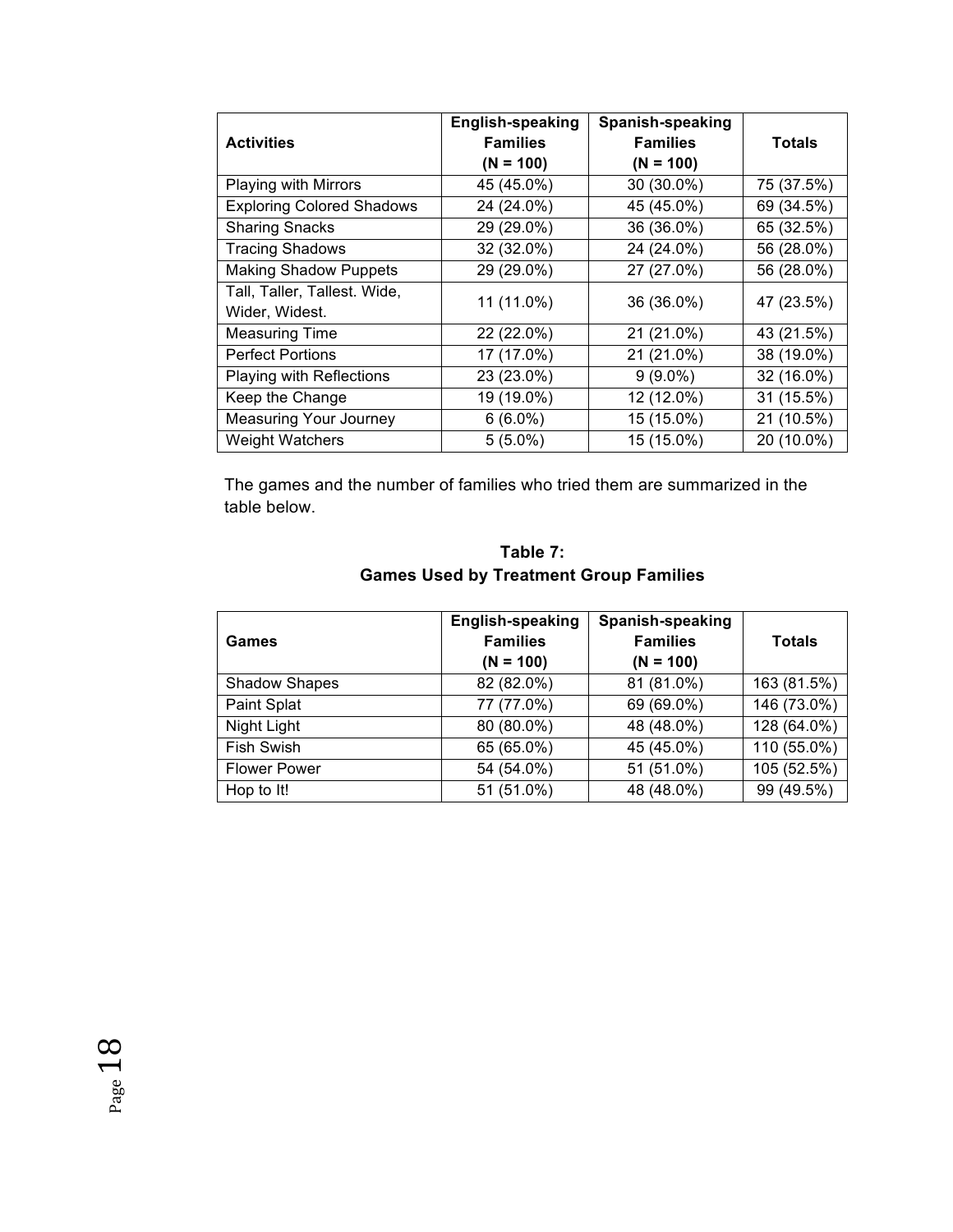# **Findings**

# **Parents**

*Impact 1: English- and Spanish-speaking parents will feel more equipped (self-efficacy) and more confident facilitating math and science exploration with their preschoolers as a result of using PEEP.*

We asked parents to rate their agreement with the statements in Tables 8 and 9 on a scale of 1 (Strongly disagree) to 5 (Strongly agree). The statements were designed to gauge their self-efficacy and confidence related to facilitating math and science activities with their children.

We found that English- and Spanish-speaking parents who used PEEP resources were significantly more comfortable exploring math and science with their children and were significantly more knowledgeable about how to help their children learn specific math concepts, such as numbers, measuring, and other math topics than parents who did not use PEEP resources.

English-speaking parents who used PEEP resources were also significantly more knowledgeable about how to help their children learn about light, color, and other science topics than parents who did not use PEEP resources. We did not observe this difference with the Spanish-speaking sample.

In addition, Spanish-speaking parents who used PEEP resources were significantly more likely to report that they knew how to explain most basic math concepts to their children than parents who did not use PEEP resources. This is notable since they were also significantly more likely to report that math and science are harder to explain than most subjects. Neither of these effects were observed with the English-speaking sample.

Due to differences in the background characteristics of participants in each group, we performed the analyses multiple times, each time controlling for a different background variable, including African-American status (African-American or not), household income, and urbanicity (urban, rural, suburban). The differences reported above remained significant when controlling for these background factors. Thus, we are confident that exposure to Peep is likely driving the observed differences rather than differences in the groups' backgrounds.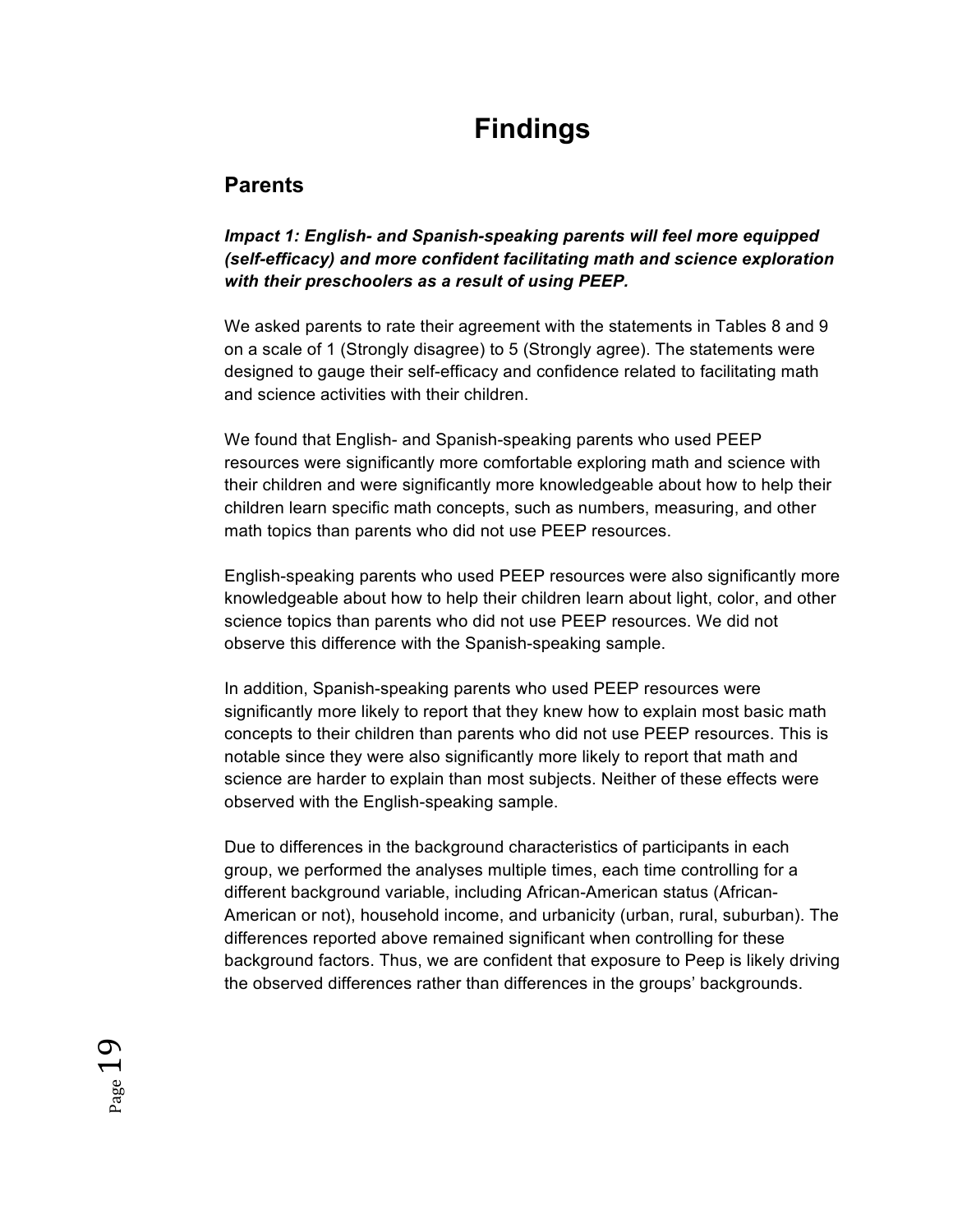|                                                                                               | Group     | N  | <b>Mean</b> | <b>Std Dev</b> | p Value | <b>Effect</b><br><b>Size</b> |
|-----------------------------------------------------------------------------------------------|-----------|----|-------------|----------------|---------|------------------------------|
| I know how to help my<br>child(ren) learn about light,<br>color, and other science<br>topics. | Treatment | 98 | 4.15        | .78            | .02     | .34                          |
|                                                                                               | Control   | 99 | 3.87        | .94            |         |                              |
| I know how to explain most                                                                    | Treatment | 98 | 4.06        | .66            |         |                              |
| basic science concepts to my<br>child(ren).                                                   | Control   | 99 | 4.00        | .86            | .57     |                              |
| I am comfortable exploring                                                                    | Treatment | 98 | 4.49        | .78            | .05     | .29                          |
| science with my child(ren).                                                                   | Control   | 99 | 4.26        | .80            |         |                              |
| Science is harder to explain                                                                  | Treatment | 98 | 2.97        | 1.07           |         |                              |
| than most subjects.                                                                           | Control   | 99 | 2.95        | 1.17           | .90     |                              |
| I know how to help my<br>child(ren) learn about                                               | Treatment | 98 | 4.28        | .67            | .01     | .40                          |
| numbers, measuring, and<br>other math topics.                                                 | Control   | 99 | 3.99        | .40            |         |                              |
| I know how to explain most                                                                    | Treatment | 98 | 4.28        | .67            |         |                              |
| basic math concepts to my<br>child(ren).                                                      | Control   | 99 | 4.12        | .90            | .17     |                              |
| I am comfortable exploring                                                                    | Treatment | 98 | 4.43        | .61            |         |                              |
| math with my child(ren).                                                                      | Control   | 99 | 3.98        | 1.05           | .00     | .52                          |
| Math is harder to explain than                                                                | Treatment | 98 | 2.87        | 1.15           |         |                              |
| most subjects.                                                                                | Control   | 95 | 3.11        | 1.30           | .16     |                              |

**Table 8: English-speaking Parents' Self-Efficacy and Confidence**

# **Table 9: Spanish-speaking Parents' Self-Efficacy and Confidence**

|                                                                                               | Group     | N   | <b>Mean</b> | <b>Std Dev</b> | p Value | <b>Effect</b><br><b>Size</b> |
|-----------------------------------------------------------------------------------------------|-----------|-----|-------------|----------------|---------|------------------------------|
| I know how to help my<br>child(ren) learn about light,<br>color, and other science<br>topics. | Treatment | 96  | 3.88        | 1.00           | .54     |                              |
|                                                                                               | Control   | 100 | 3.97        | 1.18           |         |                              |
| I know how to explain most                                                                    | Treatment | 96  | 3.75        | 1.07           |         |                              |
| basic science concepts to my<br>child(ren).                                                   | Control   | 100 | 3.63        | 1.29           | .48     |                              |
| I am comfortable exploring                                                                    | Treatment | 96  | 4.47        | .50            | .00     | .50                          |
| science with my child(ren).                                                                   | Control   | 100 | 3.96        | 1.33           |         |                              |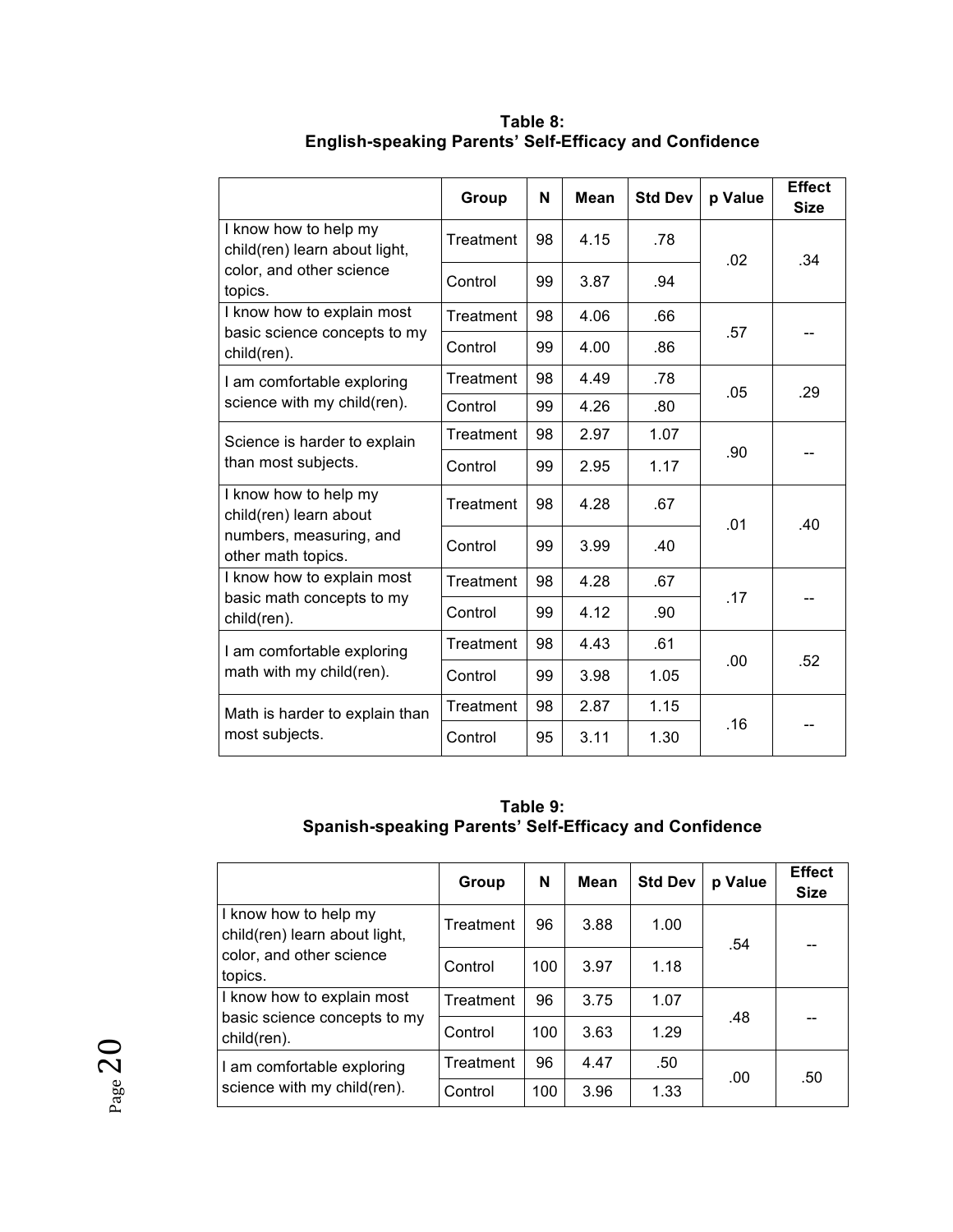|                                                 | Group     | N   | <b>Mean</b> | <b>Std Dev</b> | p Value | <b>Effect</b><br><b>Size</b> |
|-------------------------------------------------|-----------|-----|-------------|----------------|---------|------------------------------|
| Science is harder to explain                    | Treatment | 96  | 2.88        | .90            |         |                              |
| than most subjects.                             | Control   | 100 | 2.53        | 1.18           | .02     | .48                          |
| I know how to help my<br>child(ren) learn about | Treatment | 96  | 4.06        | .90            | .00     | .61                          |
| numbers, measuring, and<br>other math topics.   | Control   | 88  | 3.31        | 1.41           |         |                              |
| I know how to explain most                      | Treatment | 96  | 4.47        | .50            |         |                              |
| basic math concepts to my<br>child(ren).        | Control   | 100 | 3.41        | 1.30           | .00     | 1.07                         |
| I am comfortable exploring                      | Treatment | 96  | 4.34        | .89            |         |                              |
| math with my child(ren).                        | Control   | 100 | 3.71        | 1.13           | .00     | .62                          |
| Math is harder to explain than                  | Treatment | 96  | 2.59        | 1.37           |         |                              |
| most subjects.                                  | Control   | 100 | 2.19        | 1.00           | .02     | .33                          |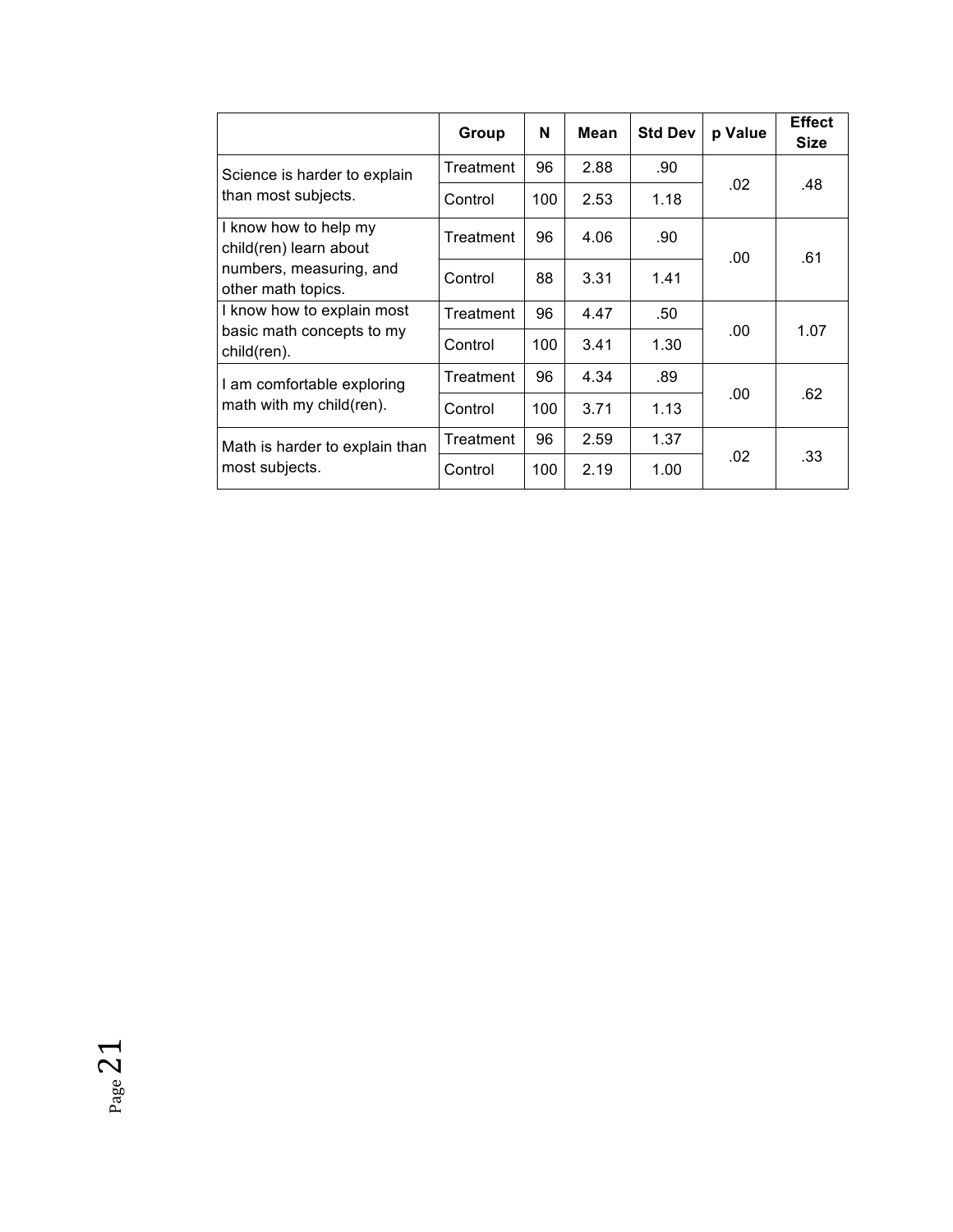## *Impact 2: English- and Spanish-speaking parents will feel more inclined to facilitate math and science exploration with their preschoolers as a result of using PEEP resources.*

We asked parents to rate their agreement with the statements in Tables 10 and 11 on a scale of 1 (Strongly disagree) to 5 (Strongly agree). The statements were designed to gauge their inclination to facilitate math and science activities with their children.

English- and Spanish-speaking parents who used PEEP resources were significantly more likely to report that they enjoyed exploring math and science with their children and that they believed it was their job to help their children understand science than parents who did not use PEEP.

Spanish-speaking parents who used PEEP were also significantly more likely to believe that it was their job to help their children understand math than parents who did not use PEEP. We did not observe this difference in the Englishspeaking sample.

Again, we performed the analyses multiple times, each time controlling for African-American status (African-American or not), household income, and urbanicity (urban, rural, suburban). The differences reported above remained significant when controlling for these background factors. Once again, we can be confident that exposure to Peep is likely driving the observed differences.

|                                                              | Group     | N  | Mean | <b>Std Dev</b> | p Value | <b>Effect</b><br><b>Size</b> |
|--------------------------------------------------------------|-----------|----|------|----------------|---------|------------------------------|
| I enjoy exploring science with                               | Treatment | 98 | 4.76 | .43            |         |                              |
| my child(ren).                                               | Control   | 99 | 4.39 | .73            | .00     | .61                          |
| It is my job to help my<br>child(ren) understand<br>science. | Treatment | 96 | 4.45 | .66            |         |                              |
|                                                              | Control   | 99 | 4.19 | .89            | .03     | .32                          |
| I enjoy exploring math with my                               | Treatment | 98 | 4.52 | .65            | .00.    | .83                          |
| child(ren).                                                  | Control   | 99 | 3.69 | 1.26           |         |                              |
| It is my job to help my<br>child(ren) understand<br>math.    | Treatment | 98 | 4.47 | .68            |         |                              |
|                                                              | Control   | 99 | 4.34 | .82            | .24     |                              |

**Table 10: English-speaking Parents' Inclinations**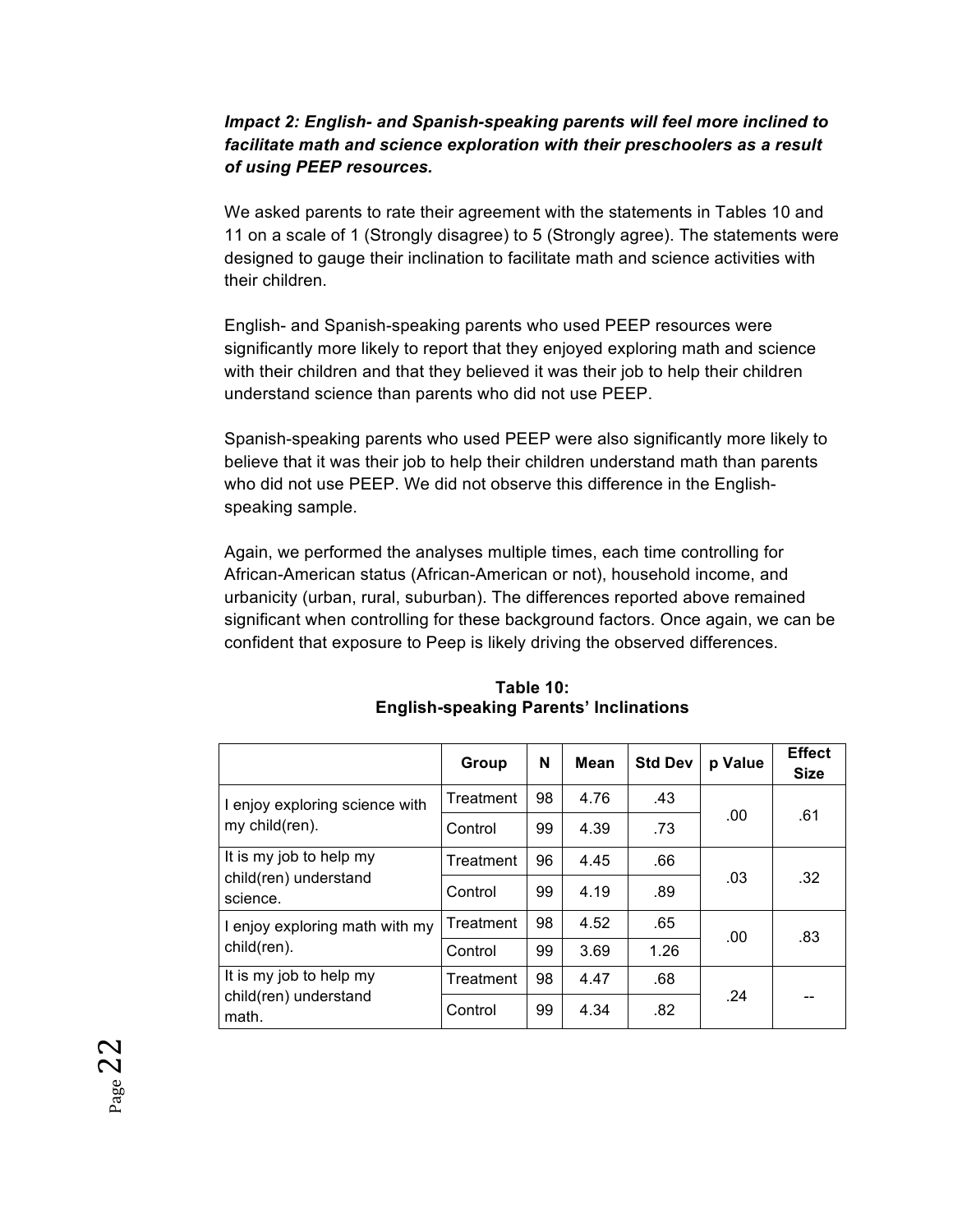|                                                              | Group     | N   | <b>Mean</b> | <b>Std Dev</b> | p Value | <b>Effect</b><br><b>Size</b> |
|--------------------------------------------------------------|-----------|-----|-------------|----------------|---------|------------------------------|
| I enjoy exploring science with                               | Treatment | 96  | 4.81        | .39            |         |                              |
| my child(ren).                                               | Control   | 98  | 4.04        | 1.27           | .00     | .81                          |
| It is my job to help my<br>child(ren) understand<br>science. | Treatment | 96  | 4.19        | .73            |         |                              |
|                                                              | Control   | 100 | 3.70        | 1.24           | .00     | .48                          |
| I enjoy exploring math with my                               | Treatment | 96  | 4.56        | .66            | .00.    | 1.03                         |
| child(ren).                                                  | Control   | 100 | 3.59        | 1.15           |         |                              |
| It is my job to help my<br>child(ren) understand<br>math.    | Treatment | 96  | 4.09        | 1.02           |         |                              |
|                                                              | Control   | 100 | 3.76        | 1.37           | .05     | .27                          |

**Table 11: Spanish-speaking Parents' Inclinations**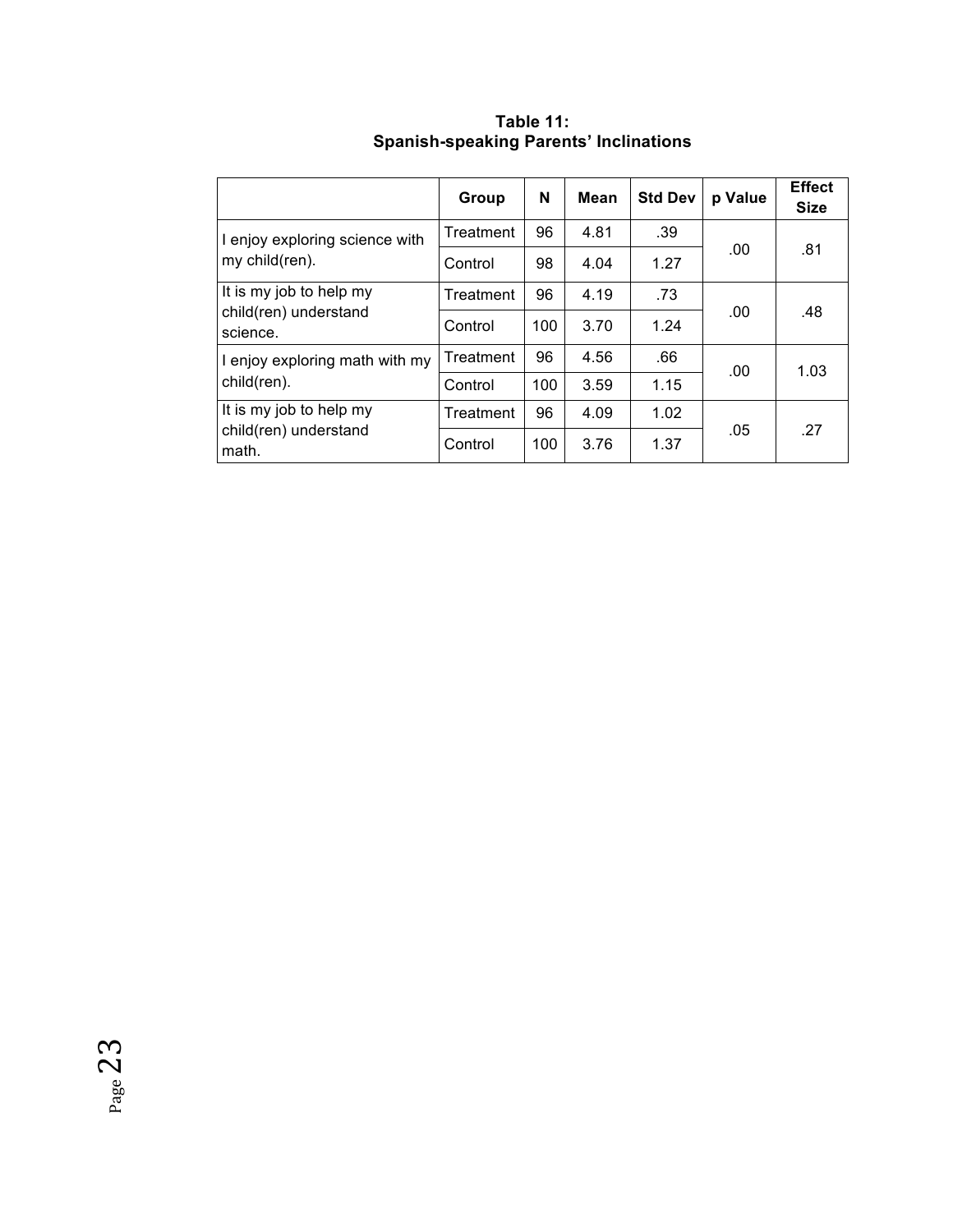# **Children**

# *Impact 3: Preschoolers will more effectively apply inquiry process skills, including prediction, observation, problem-solving, and exploration as a result of using PEEP.*

We asked parents to rate their agreement with the statements in Tables 12 and 13 on a scale of 1 (Strongly disagree) to 5 (Strongly agree). The statements were designed to gauge their children's inquiry process skills.

Parents of Spanish-speaking children who used PEEP were significantly more likely to report that their children asked interesting questions about how things work, enjoyed exploring and sharing ideas about what they find, enjoyed solving problems, and showed a willingness to listen to other people's ideas than children who did not use PEEP.

We found no differences in inquiry skills between English-speaking children who used PEEP versus those who did not use PEEP. Given that the children in the English-speaking control group had higher scores on these skills when compared to children in the Spanish-speaking control group, it is possible that we observed a "ceiling effect" with little room for growth.

We performed the Spanish-speaking children's analyses again, this time controlling for type of school attended. The differences reported above remained significant when controlling for school attended. So, once again, we are confident that exposure to PEEP is likely driving the observed differences.

We asked additional follow-up question of families who used PEEP. We found:

Among Spanish-speaking parents who used PEEP,

- 81% agreed that "PEEP taught my child to share with others what s/he learned."
- 63% agreed that "PEEP taught my child how to come up with ideas or explanations for why things happen."
- 56% agreed that "PEEP taught my child how to use words and numbers to describe what s/he is thinking or doing."
- 53% agreed that "PEEP taught my child how to ask questions about things that interest or puzzle him/her, and how to try and find the answers."
- 53% agreed that "PEEP taught my child how to predict (using what s/he already knows to think about what might happen next)."

Among English-speaking parents who used PEEP,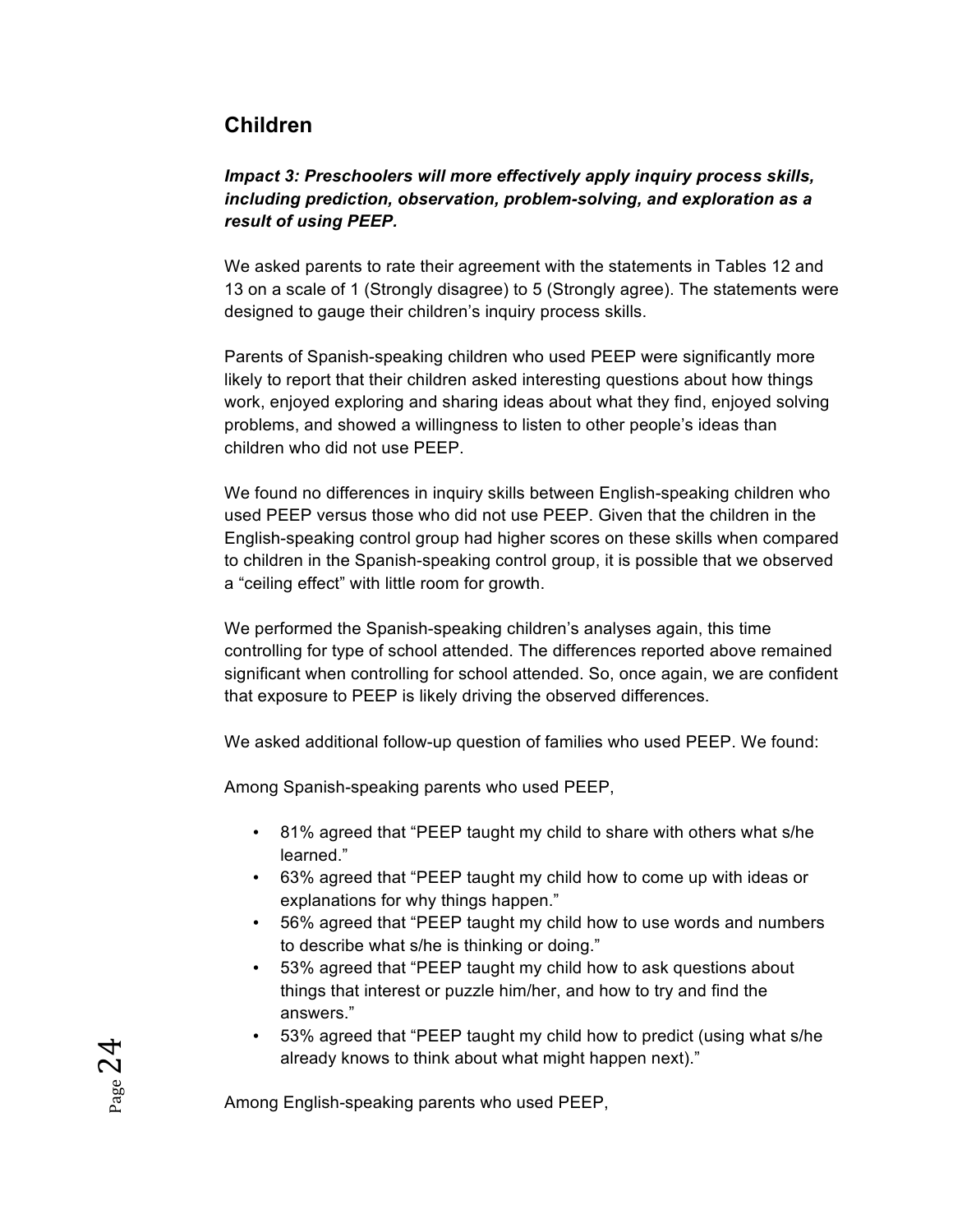- 64% agreed that "PEEP taught my child how to come up with ideas or explanations for why things happen."
- 59% agreed that "PEEP taught my child how to predict (using what s/he already knows to think about what might happen next)."
- 54% agreed that "PEEP taught my child how to use words and numbers to describe what s/he is thinking or doing."
- 52% agreed that "PEEP taught my child to share with others what s/he learned."
- 51% agreed that "PEEP taught my child how to ask questions about things that interest or puzzle him/her, and how to try and find the answers."

| My child                                   | Group     | N  | <b>Mean</b> | <b>Std Dev</b> | p Value | <b>Effect Size</b> |
|--------------------------------------------|-----------|----|-------------|----------------|---------|--------------------|
| asks interesting                           | Treatment | 98 | 4.42        | .80            |         |                    |
| questions about how<br>things work.        | Control   | 99 | 4.42        | .86            | .96     |                    |
| likes to explore and                       | Treatment | 98 | 4.44        | .76            | .93     |                    |
| share ideas about what he<br>or she finds. | Control   | 98 | 4.43        | .95            |         |                    |
| doesn't like to learn new                  | Treatment | 94 | 1.78        | 1.11           | .67     |                    |
| things.                                    | Control   | 99 | 1.85        | 1.22           |         |                    |
| likes to solve problems.                   | Treatment | 98 | 4.26        | .78            | .75     |                    |
|                                            | Control   | 99 | 4.29        | .88            |         |                    |
| is willing to listen to other              | Treatment | 96 | 3.81        | .74            | .38     |                    |
| people's ideas.                            | Control   | 99 | 3.92        | .92            |         |                    |

## **Table 12: English-speaking Children's Inquiry Skills**

**Table 13: Spanish-speaking Children's Inquiry Skills**

| My child                                          | Group     | N   | <b>Mean</b> | <b>Std Dev</b> | p Value | <b>Effect Size</b> |
|---------------------------------------------------|-----------|-----|-------------|----------------|---------|--------------------|
| asks interesting                                  | Treatment | 96  | 4.63        | .49            |         | .72                |
| questions about how<br>things work.               | Control   | 88  | 3.73        | 1.58           | .00     |                    |
| doesn't like to learn new                         | Treatment | 87  | 2.86        | 1.84           | .00.    | .86                |
| things.                                           | Control   | 100 | 1.59        | .70            |         |                    |
| likes to explore and<br>share ideas about what he | Treatment | 96  | 4.81        | .39            | .00     |                    |
| or she finds.                                     | Control   | 100 | 3.50        | 1.76           |         | 1.03               |
| likes to solve problems.                          | Treatment | 96  | 4.44        | .79            | .00.    | .81                |
|                                                   | Control   | 100 | 3.48        | 1.45           |         |                    |
| is willing to listen to other                     | Treatment | 96  | 4.25        | .75            |         | .76                |
| people's ideas.                                   | Control   | 100 | 3.40        | 1.38           | .00     |                    |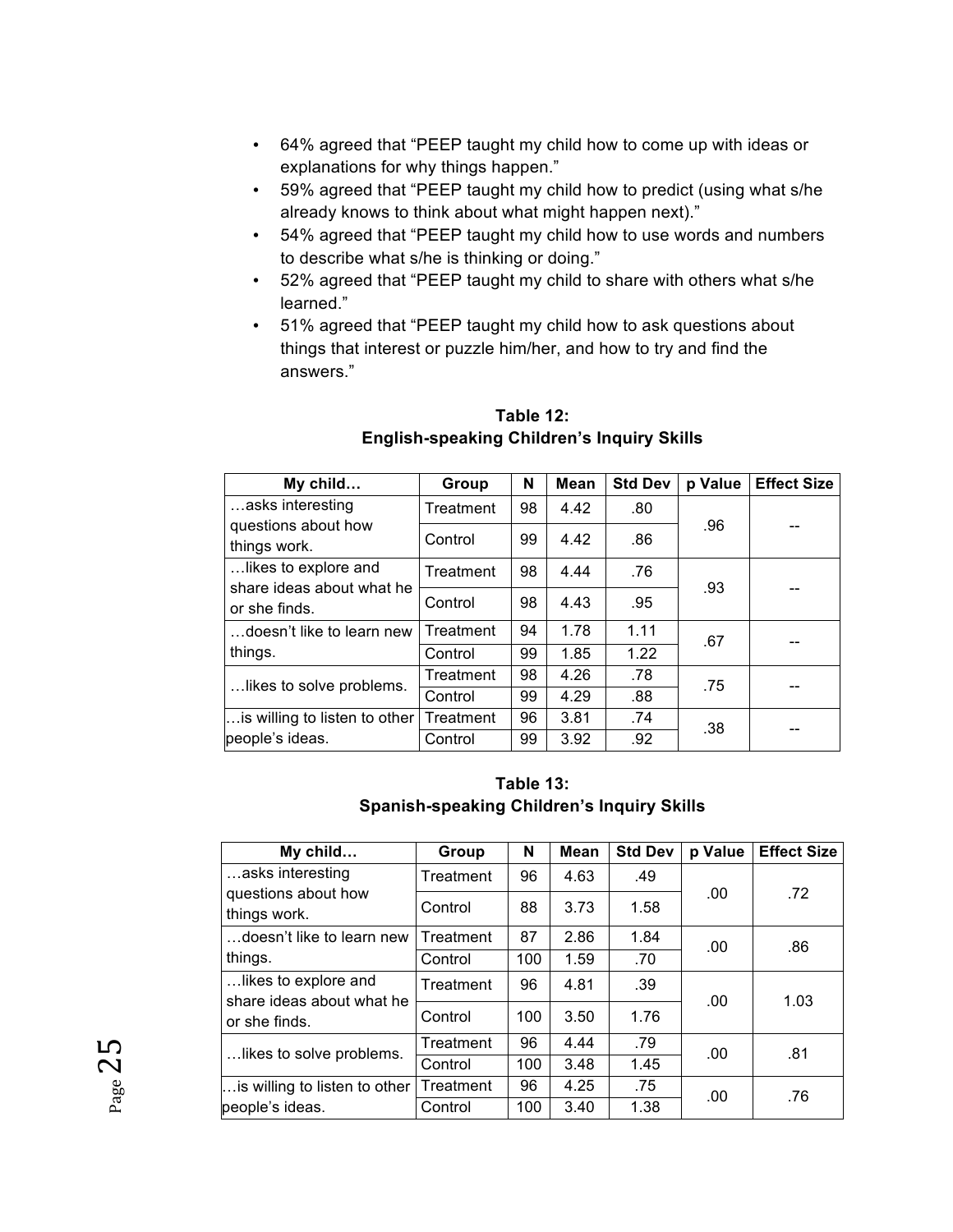## *Impact 4: Preschoolers will demonstrate more curiosity and interest in math and science as a result of using PEEP.*

We asked parents to rate their agreement with the following statements on a scale of 1 (Strongly disagree) to 5 (Strongly agree). The statements were designed to gauge their children's curiosity and interest in math and science.

We found that English- and Spanish-speaking parents reported that children who used PEEP resources were significantly more likely to be more interested in math and science and were more curious than children who did not use PEEP. This was true, even when controlling for type of school attended.

We asked additional follow-up questions of families that used PEEP. We found:

Among Spanish-speaking parents who used PEEP,

- 100% of parents who used PEEP resources reported that "PEEP made my child more interested in learning science,"
- 81% agreed that "PEEP sparked my child's curiosity," and
- 72% of parents reported that "PEEP made my child more interested in learning about math."

Among English-speaking parents who used PEEP,

- 90% agreed that "PEEP sparked my child's curiosity,"
- 61% reported that "PEEP made my child more interested in learning science," and
- 61% also reported that "PEEP made my child more interested in learning about math."

| My child                  | Group     | N  | <b>Mean</b> | <b>Std Dev</b> | p Value | <b>Effect Size</b> |
|---------------------------|-----------|----|-------------|----------------|---------|--------------------|
| is interested in science. | Treatment | 98 | 4.55        | .52            | .00     | .42                |
|                           | Control   | 99 | 4.24        | .88            |         |                    |
| is interested in math.    | Treatment | 96 | 4.27        | .76            | .02     | .33                |
|                           | Control   | 98 | 3.96        | 1.05           |         |                    |
| is generally curious.     | Treatment | 96 | 4.72        | .52            | .02     | .34                |
|                           | Control   | 96 | 4.50        | .73            |         |                    |

#### **Table 14: English-speaking Children's Inquiry Skills and Interest**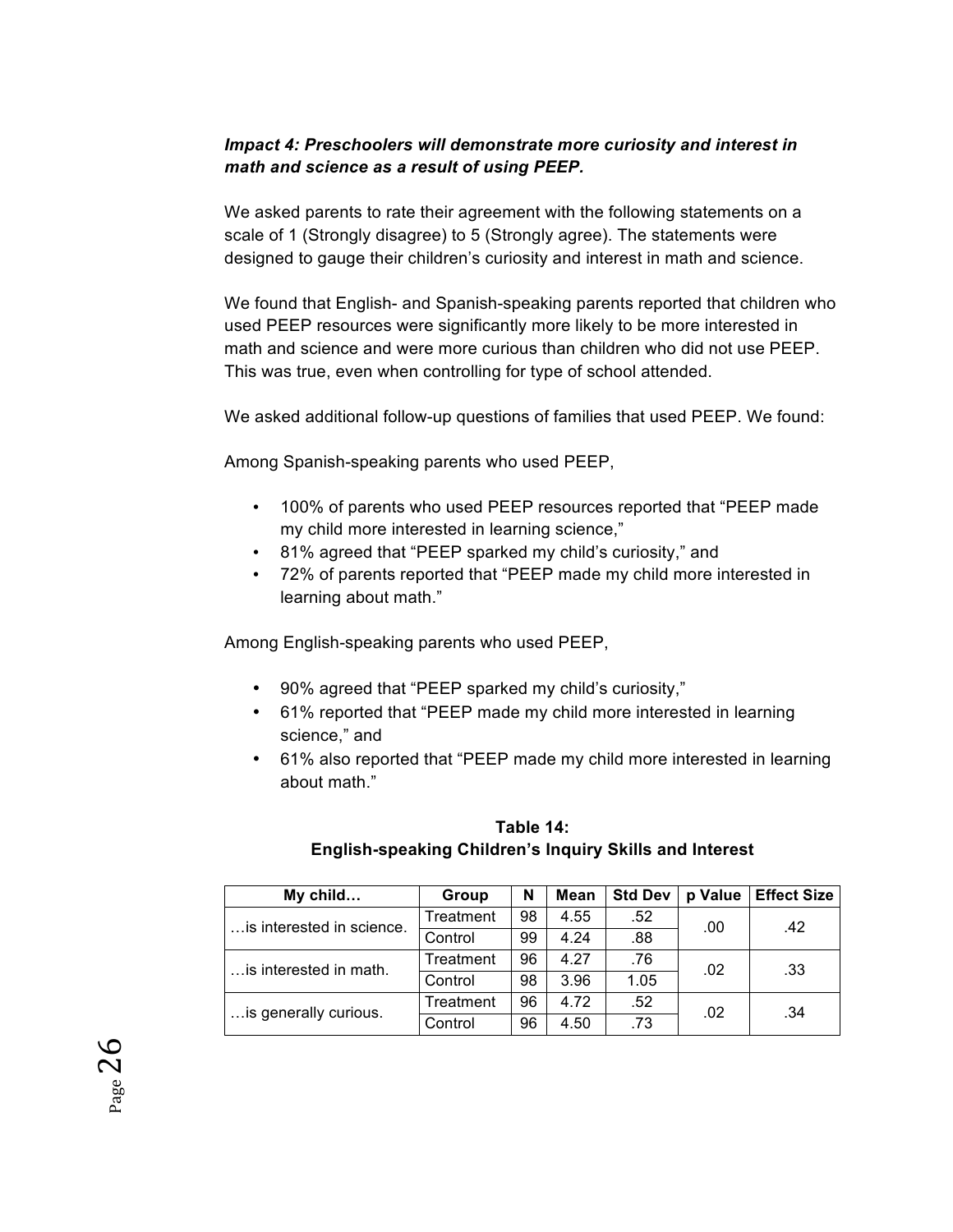| My child                  | Group     | N   | <b>Mean</b> | <b>Std Dev</b> | p Value | <b>Effect Size</b> |
|---------------------------|-----------|-----|-------------|----------------|---------|--------------------|
| is interested in science. | Treatment | 87  | 4.41        | .50            | .00     | .88                |
|                           | Control   | 100 | 3.44        | 1.47           |         |                    |
| is interested in math.    | Treatment | 87  | 4.21        | .61            | .00     | .82                |
|                           | Control   | 100 | 3.40        | 1.23           |         |                    |
| is generally curious.     | Treatment | 78  | 4.65        | .48            | .00     | .65                |
|                           | Control   | 88  | 3.84        | 1.59           |         |                    |

**Table 15: Spanish-speaking Children's Inquiry Skills and Interest**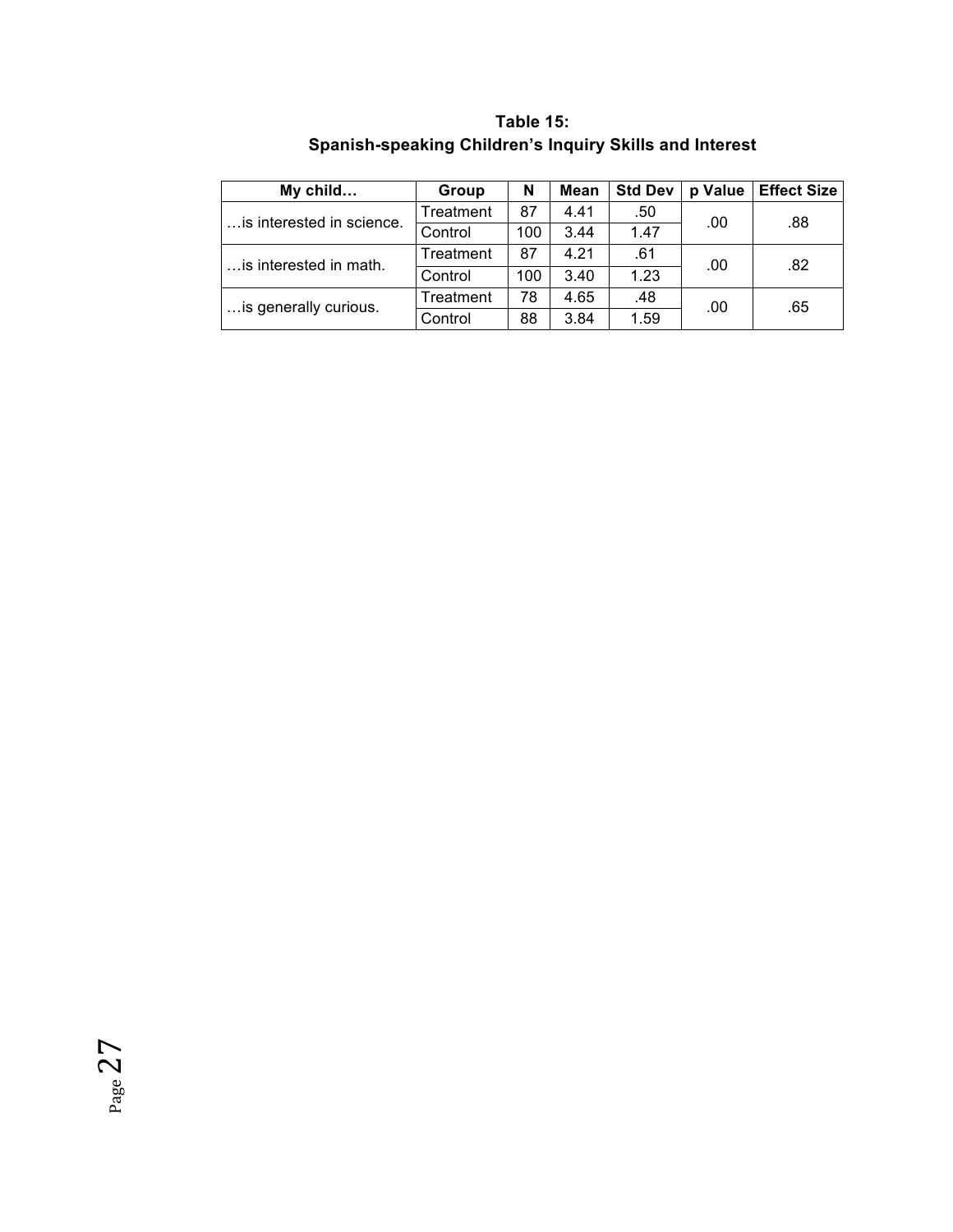#### *Impact 5: Preschoolers will learn math and science content as a result of using PEEP.*

We created a set of questions to test children's knowledge of the science and math concepts covered in the PEEP resources. Specifically, the measure assessed children's understanding of light, color, numbers, and measuring. Children were able to earn a total of 15 points on the measure.

We found that English- and Spanish-speaking children who used the PEEP resources scored significantly higher on the knowledge measure than children who did not use PEEP. Spanish-speaking children who used PEEP scored, on average, 29% better than the children who did not use PEEP. English-speaking children who used PEEP scored an average of 18% better than children who did not use PEEP. These differences remained significant, even when controlling for school type.



**Figure 2. Average math and science knowledge scores.**

The average score for Spanish-speaking children in the treatment group was 14.08 (sd = 1.71) while the average score for their peers in the control group was 10.91 (sd =  $2.52$ ).<sup>5</sup>

The average score for English-speaking children in the treatment group was 13.31 (sd = 1.69) while the average score for their peers in the control group was 11.27 (sd =  $2.05$ ).<sup>6</sup>

 $5$  t<sub>(174.084)</sub> = 10.401, p = .00, effect size = 1.47.

 $^{6}$  t <sub>(198)</sub> = 7.688, p = .00, effect size = 1.09.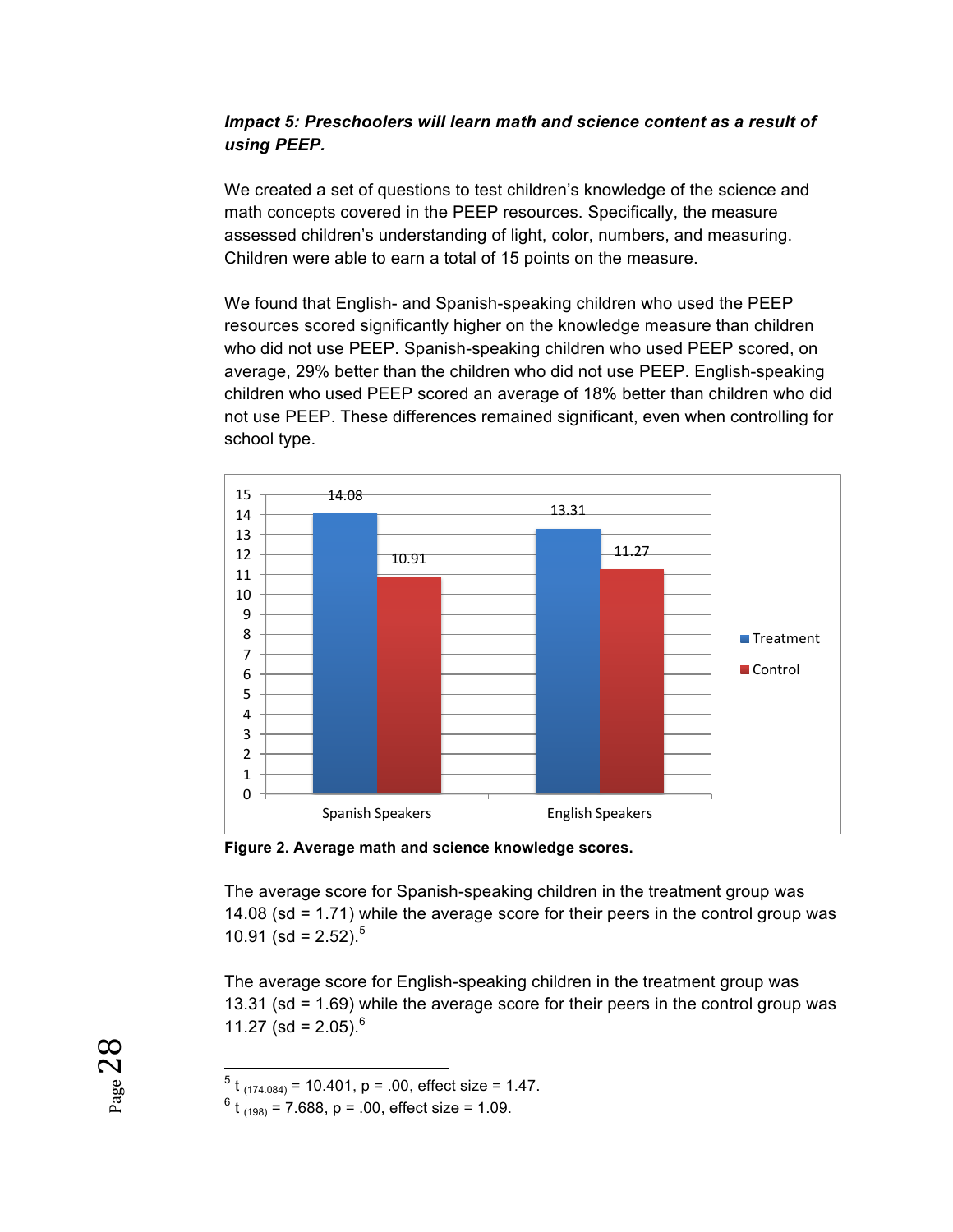We found that 100% of Spanish-speaking parents who used PEEP reported that "My child learned something new about science from PEEP" and 75% of these parents reported that "My child learned something new about math from PEEP."

We found that 92% of English-speaking parents who used PEEP reported that "My child learned something new about science from PEEP" and 75% of parents reported that "My child learned something new about math from PEEP."

# **Feedback on PEEP**

We asked treatment group families to provide feedback on their experiences using PEEP. All parents (100%) reported that they would let their child watch or play with PEEP again. All but one child (99%) reported they planned to visit PEEP again.

We asked children to tell us what they learned from PEEP. Some illustrative quotes are listed below:

- *You can use lots of things to measure. I learned about shadows and colors and how tall PEEP is.*
- *You can do shadows on stuff.*
- *To explore and do science projects.*
- *The shadow one, I learned, they got scared of their shadows...but I didn't get scared. When I run and its sunny I don't look behind me. But when they run they look behind them and get scared.*
- *Shadows, colors, and how to measure.*

 $P_{\text{age}} 29$ 

- *It's fun and they talk about colors, and shapes, and numbers (I like numbers a lot!) and PEEP and Quack and all the characters are friends.*
- *I learned to play with PEEP is more interesting than TV. He taught me that you can experiment and have fun a lot.*

Finally, we asked parents what they liked about PEEP. Several parents reported that they enjoyed PEEP because it taught their children something new within the context of having fun:

• *They like to watch because it's funny, but don't realize they're learning at the same time.*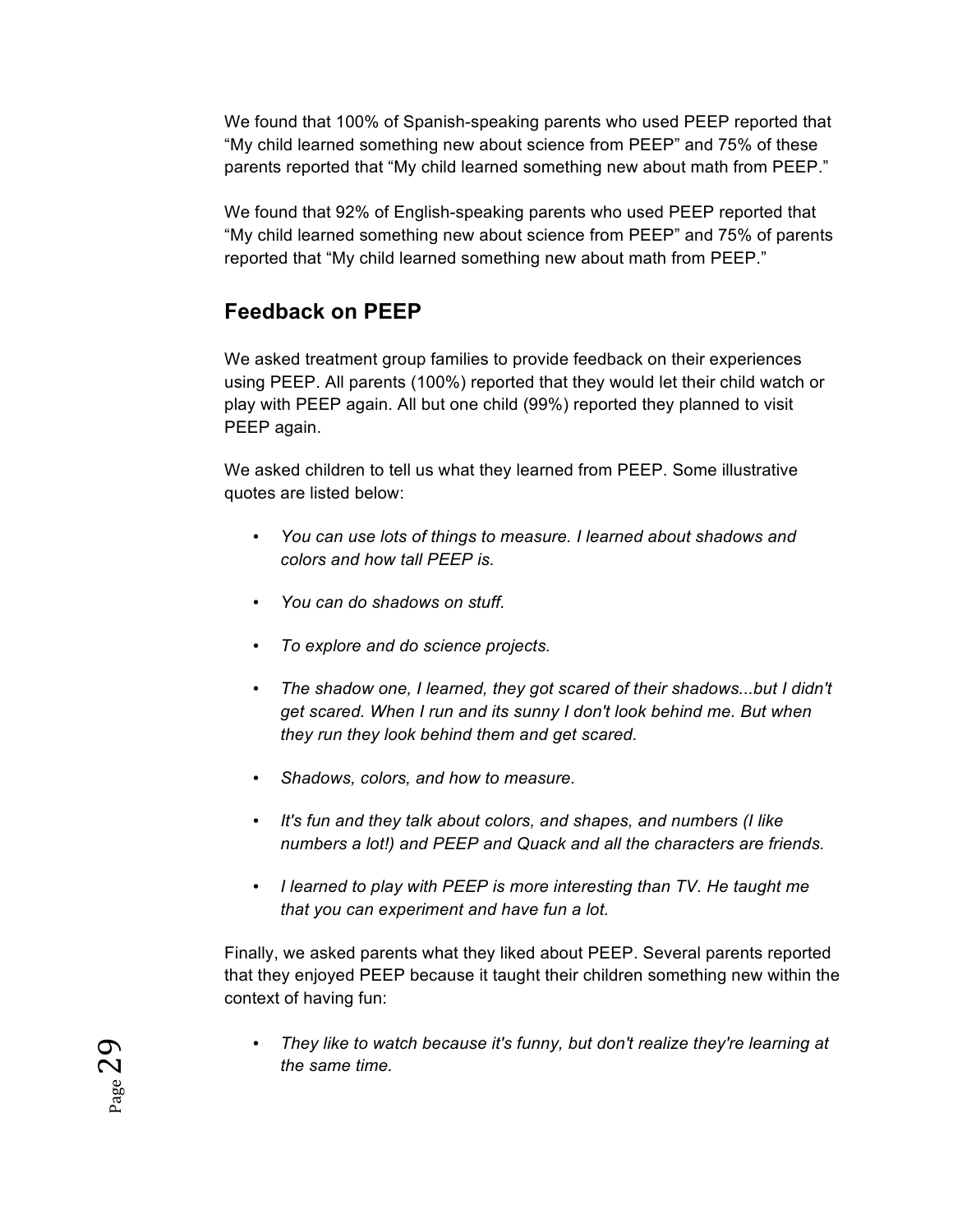- *I liked that the games were very creative and taught kids science and math without them knowing it. There was just the right amount of humor mixed into each video with PEEP.*
- *I like that the characters learn through exploration and experimentation. I especially like that they occasionally make mistakes and learn from them. I think overall the characters, plots, and dialogue come together really well.*
- *We enjoyed the short and easy to understand videos and games. I was glad that the materials were educational.*
- *The videos/games were fun, colorful and easy to digest for my four year old.*
- *This presentation makes learning fun for my son.*
- *Real life lessons, Creatures in nature, simple illustrations, friendly characters, the games didn't include phrases like "Oops!" Try again!"... they were very positive and there was never frustration in my child.*

Other parents reported that they liked PEEP because it kept their children engaged:

- *We liked the live action videos because it seemed to get her really interested and showed her she could do these experiments too.*
- *The shows were a good length to keep my son's attention. They were fun to watch!*
- *The characters are intriguing/engaging, the topics we learn from, and have fun along the way. Also, the games are Fantastic! Plus the live children learning are always interesting ideas for me as a parent.*
- *Personalities of the characters are engaging to adults and kids, and I like how science is integrated smoothly.*
- *It engaged my child and I didn't mind him spending time on a device given it was teaching him.*
- *I love that it is an interactive show that keeps kids' attention while also teaching them about topics that may be difficult to teach otherwise.*

Parents also reported that they enjoyed the slower pace and simplicity of PEEP as well as its "easy to access" content:

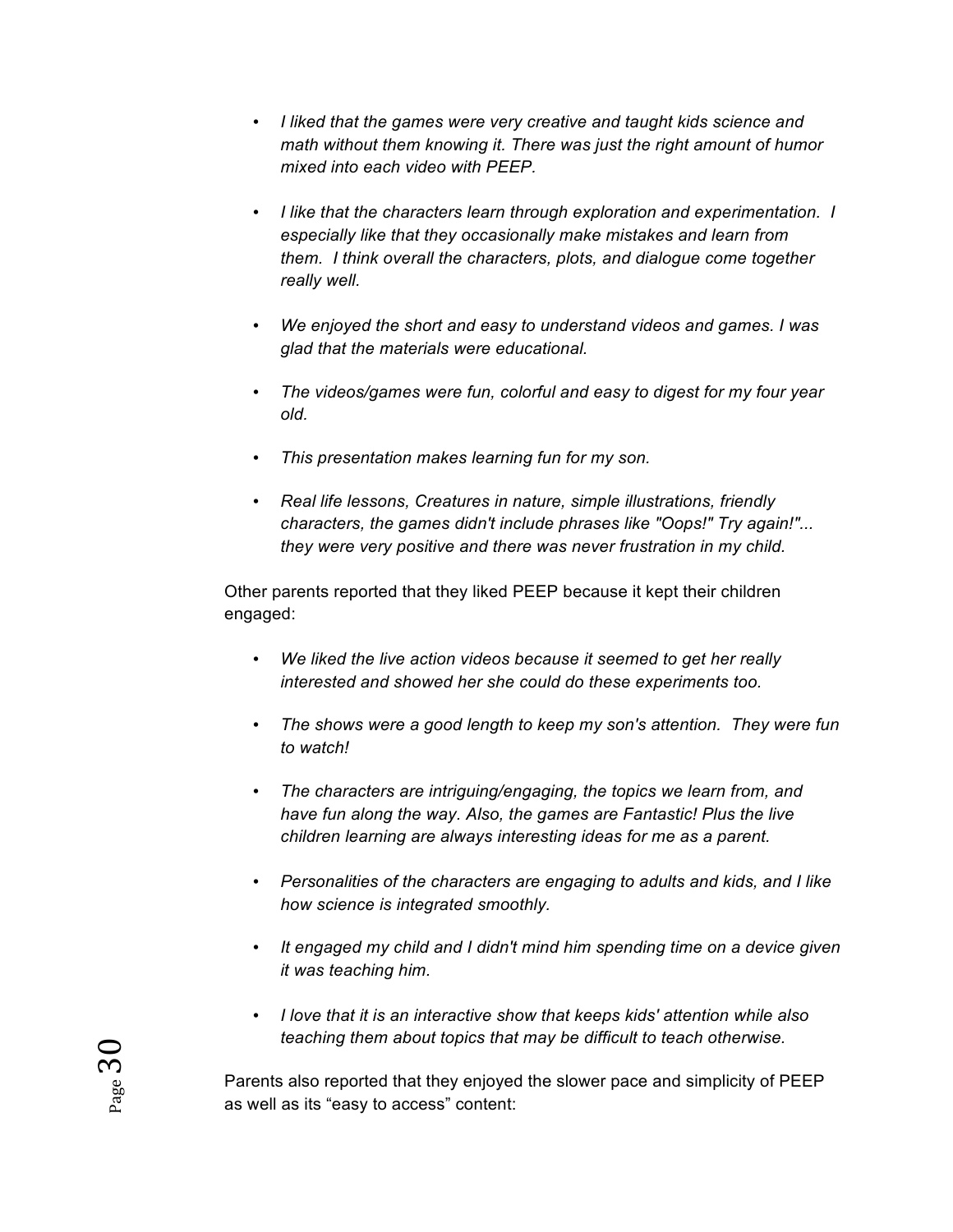- *[I liked the] use of complex ideas within a simple framework. I also appreciate the simplicity of the characters and the setting in which the stories take place.*
- *The characters are simply drawn but keep my child's interest and make him laugh.*
- *Slower pace, quirky characters, narration makes things clearer for children.*
- *Pace, humor are right on! Concepts explored in an age-appropriate way.*
- *It's simple, colorful, and hilarious for the kids.*

A couple parents reported that they appreciated the gender neutrality of PEEP:

- *[I liked] the mixture of interesting cartoon characters with the presence of real children. Also that there were not super gendered topics or characters like we see in so much children's entertainment and toys at the moment. Finally we LOVE the learning element of this.*
- *[I liked] that the genders of the characters aren't obvious. [I also liked the] depiction of friendships and the live action segments--diversity of children and the kinds of activities they do.*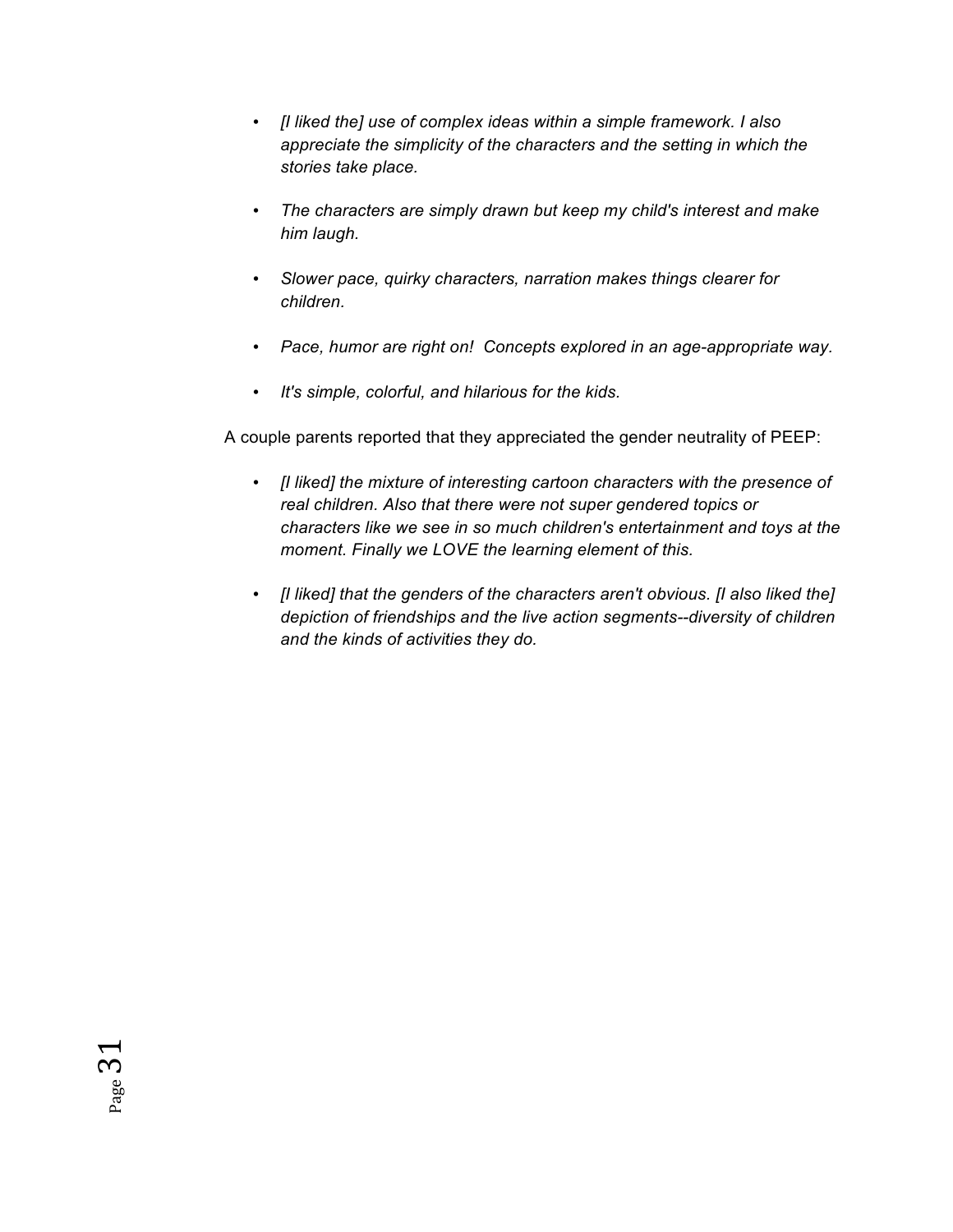# **Summary**

Parents who used PEEP resources were significantly more likely to find **enjoyment** exploring science with their children, improve their **knowledge** of how to help their children learn science concepts, and believe that it is their **role** to help their children learn science and math. (Results were consistent across English- and Spanish-speaking parents.) In addition, 100% of parents reported that they would let their child watch/play with PEEP again.

Children who used PEEP resources were more likely to improve their **knowledge** of math and science content, increase their **interest** in math and science, and show **curiosity** about math and science. (Results were consistent across English- and Spanish-speaking children.) In addition, 99% of children said they would watch/play with PEEP again.

Below, we summarize the main evaluation findings, organized by impacts.

**Impact 1: English- and Spanish-speaking parents will feel more equipped (self-efficacy), and thus more confident facilitating math and science exploration with their preschoolers as a result of using PEEP.**

We found that English- and Spanish-speaking parents who used PEEP resources were significantly more comfortable exploring math and science with their children and were significantly more knowledgeable about how to help their children learn specific math concepts, such as numbers, measuring, and other math topics than parents who did not use PEEP resources.

# **Among English- and Spanish-speaking families, PEEP resources helped increase parents' comfort levels with respect to exploring math and science with their children.**

Parents who used PEEP resources were significantly more likely than parents who did not use PEEP to agree with the following statements:

- I am comfortable exploring science with my child(ren).
- I am comfortable exploring math with my child(ren).

## **PEEP resources improved parents' confidence and self-efficacy around how to help their children learn about specific math and science concepts.**

English-speaking parents who used PEEP resources were statistically more likely than parents who did not use PEEP to agree with the following statements: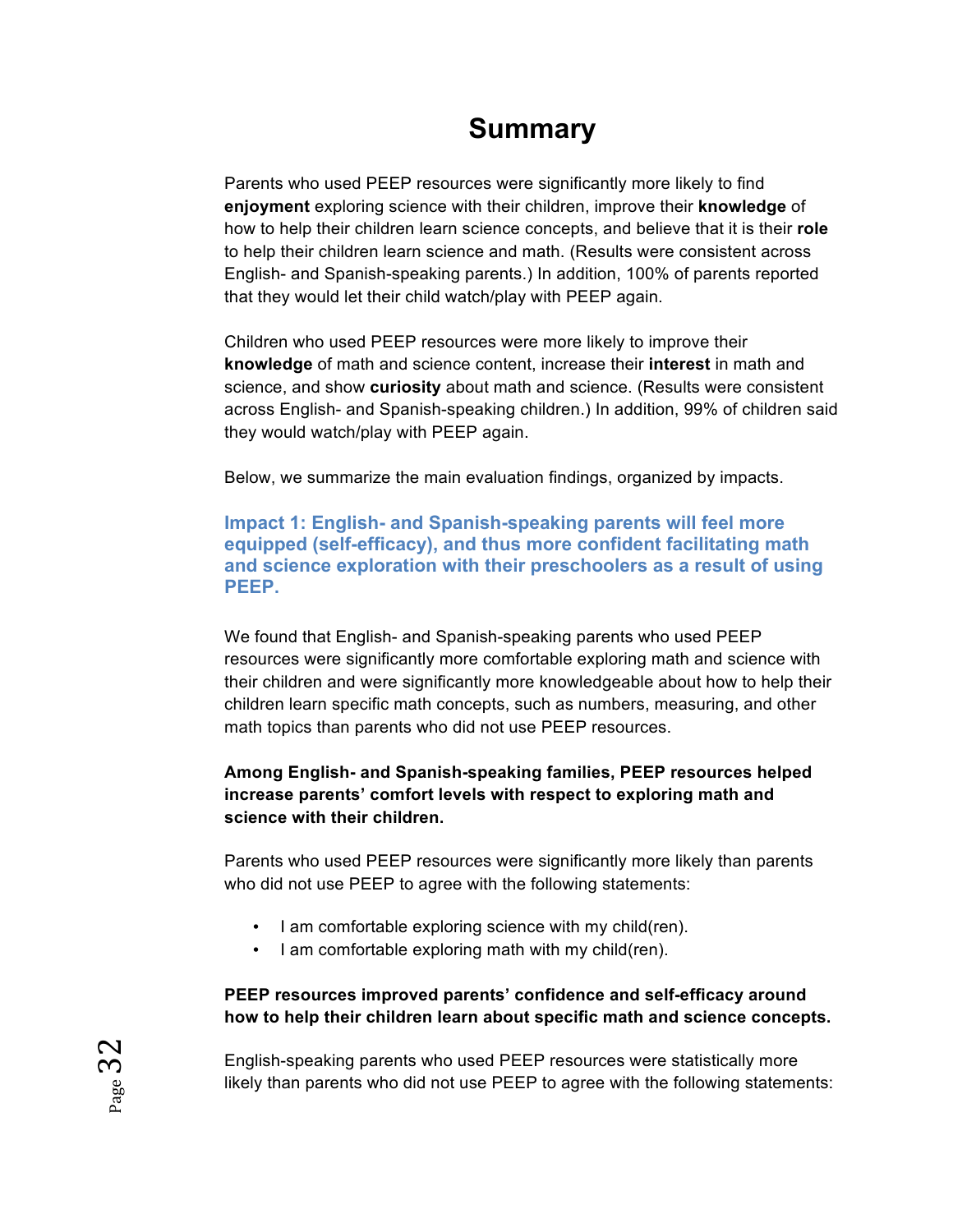- I know how to help my child(ren) learn about light, color, and other science topics.
- I know how to help my child(ren) learn about numbers, measuring, and other math topics.

Spanish-speaking parents who used PEEP resources were significantly more likely than parents who did not use PEEP to agree with the following statements:

- I know how to explain most basic math concepts to my child(ren).
- I know how to help my child(ren) learn about numbers, measuring, and other math topics.

# **Spanish-speaking parents who used PEEP resources were more likely to report that math and science were difficult subjects to explain than parents who did not use PEEP.**

Spanish-speaking parents who used PEEP resources were significantly more likely than parents who did not use PEEP resources to agree with the following statements:

- Science is harder to explain than most subjects.
- Math is harder to explain than most subjects.

## **Impact 2: English- and Spanish-speaking parents will feel more inclined to facilitate math and science exploration with their preschoolers as a result of using PEEP resources.**

**English- and Spanish-speaking parents who used PEEP resources were significantly more likely to report that they enjoyed exploring math and science with their children and that they believed it was their job to help their children understand science than parents who did not use PEEP, thus making them more inclined to explore these topics with their children.**

English- and Spanish-speaking parents who used PEEP resources were statistically more likely than parents who did not use PEEP resources to agree with the following statements:

- I enjoy exploring science with my child(ren).
- I enjoy exploring math with my child(ren).

Spanish-speaking parents who used PEEP resources were statistically more likely than parents who did not use PEEP resources to agree with the following statements:

• It is my job to help my child(ren) understand science.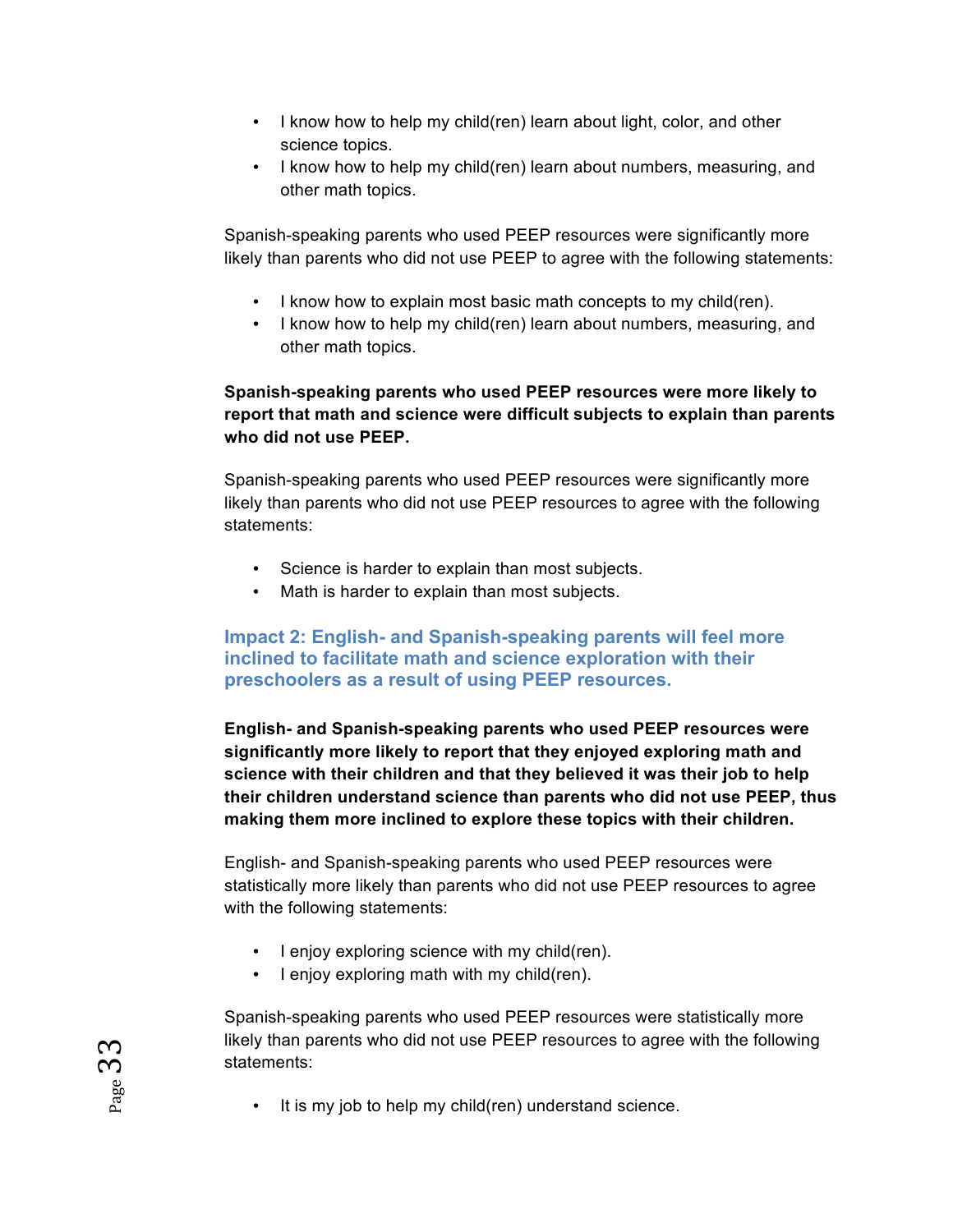• It is my job to help my child(ren) understand math.

English-speaking parents who used PEEP were significantly more likely than parents who did not use PEEP to agree that it was their job to help their children to understand science, but there was no difference between the groups with respect to math.

# **Impact 3: Preschoolers will more effectively apply inquiry process skills, including prediction, observation, problem-solving, and exploration as a result of using PEEP.**

Spanish-speaking parents whose children used PEEP resources reported that their children were significantly more likely to ask interesting questions about how things work, enjoy exploring and sharing ideas about what they find, enjoy solving problems, and show a willingness to listen to other people's ideas than children who did not use PEEP.

We found no differences in inquiry skills between English-speaking children who used PEEP versus those who did not use PEEP, but this is possibly due to a "ceiling effect" – children in the English-speaking control group had higher scores than children in the Spanish-speaking control group, so there may have been less room for growth.

# **Impact 4: Preschoolers will demonstrate more curiosity and interest in math and science as a result of using PEEP.**

**English- and Spanish-speaking parents whose children used PEEP resources reported that their children were significantly more likely to be interested in math and science and were more curious than children who did not use PEEP.** 

In addition, among Spanish-speaking parents who used PEEP,

- 100% of parents who used PEEP resources reported that "PEEP made my child more interested in learning science,"
- 81% agreed that "PEEP sparked my child's curiosity," and
- 72% of parents reported that "PEEP made my child more interested in learning about math."

Among English-speaking parents who used PEEP,

- 90% agreed that "PEEP sparked my child's curiosity,"
- 61% reported that "PEEP made my child more interested in learning science," and

 $P_{\text{age}}$  34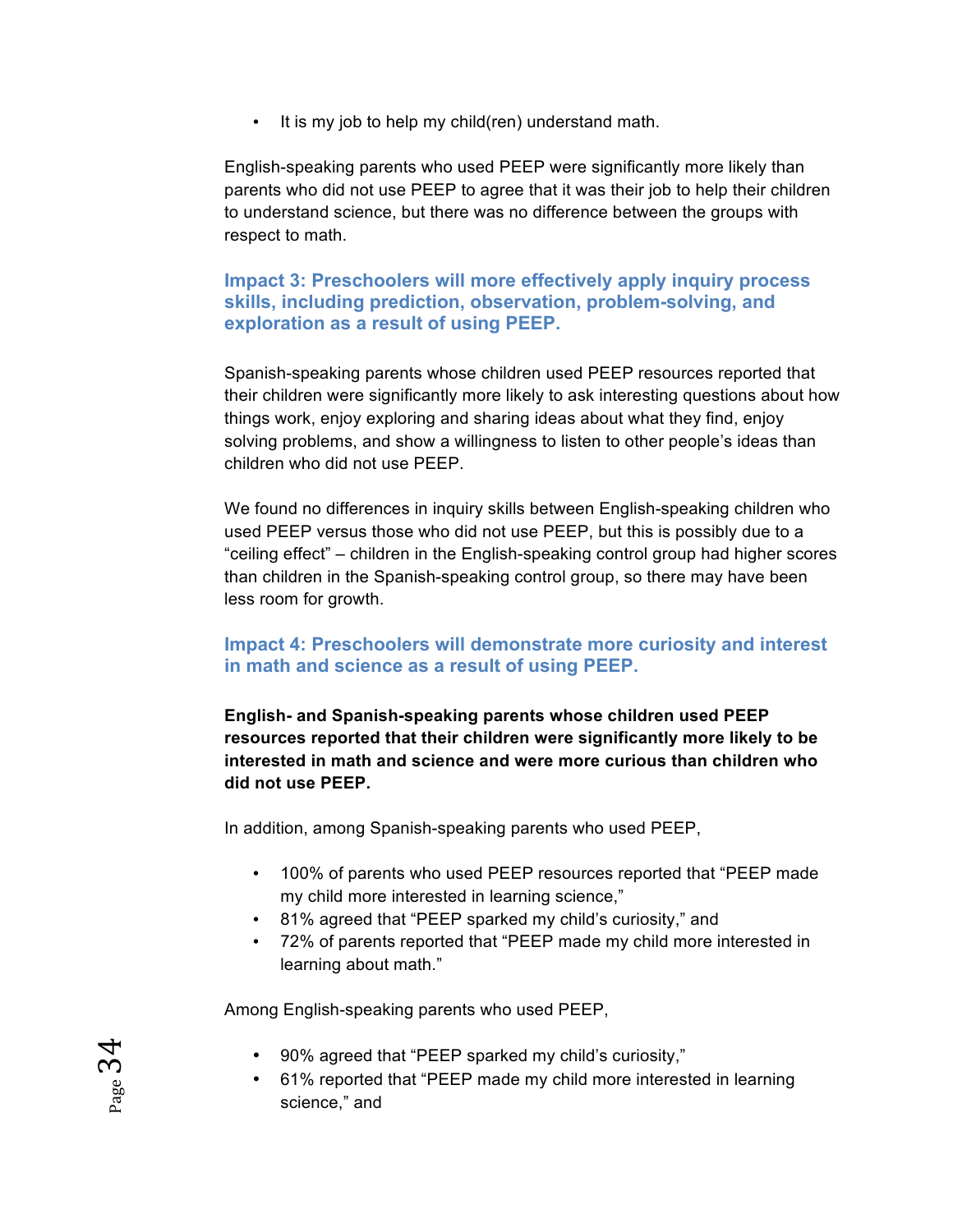• 61% also reported that "PEEP made my child more interested in learning about math."

# **Impact 5: Preschoolers will learn math and science content as a result of using PEEP.**

We found that English- and Spanish-speaking children who used the PEEP resources scored significantly higher on objective measures of science and math knowledge (including numbers, measuring, light, and color) than children who did not use PEEP.

# **Spanish-speaking children who used PEEP scored, on average, 29% better than the children who did not use PEEP. English-speaking children who used PEEP scored an average of 18% better than children who did not use PEEP.**

We found that 100% of Spanish-speaking parents who used PEEP reported that "My child learned something new about science from PEEP" and 75% of these parents reported that "My child learned something new about math from PEEP."

We found that 92% of English-speaking parents who used PEEP reported that "My child learned something new about science from PEEP" and 75% of parents reported that "My child learned something new about math from PEEP."

# **Feedback on PEEP**

## **All parents (100%) reported that they would let their child watch or play with PEEP again. All but one child (99%) reported they planned to visit PEEP again.**

Several parents reported that they enjoyed PEEP because it taught their children something new within the context of having fun. Other parents reported that they liked PEEP because it kept their children engaged. Parents also reported that they enjoyed the slower pace and simplicity of PEEP as well as its "easy to access" content. A couple parents reported that they appreciated the gender neutrality of PEEP.

# **Suggestions for Future Study**

Due to the small proportion of low income families in the study, it is unclear what role socioeconomic status (SES) may have played in some of the findings. We suggest that future evaluations try to include more low income families. For example, it would be informative to conduct an evaluation with 100% lower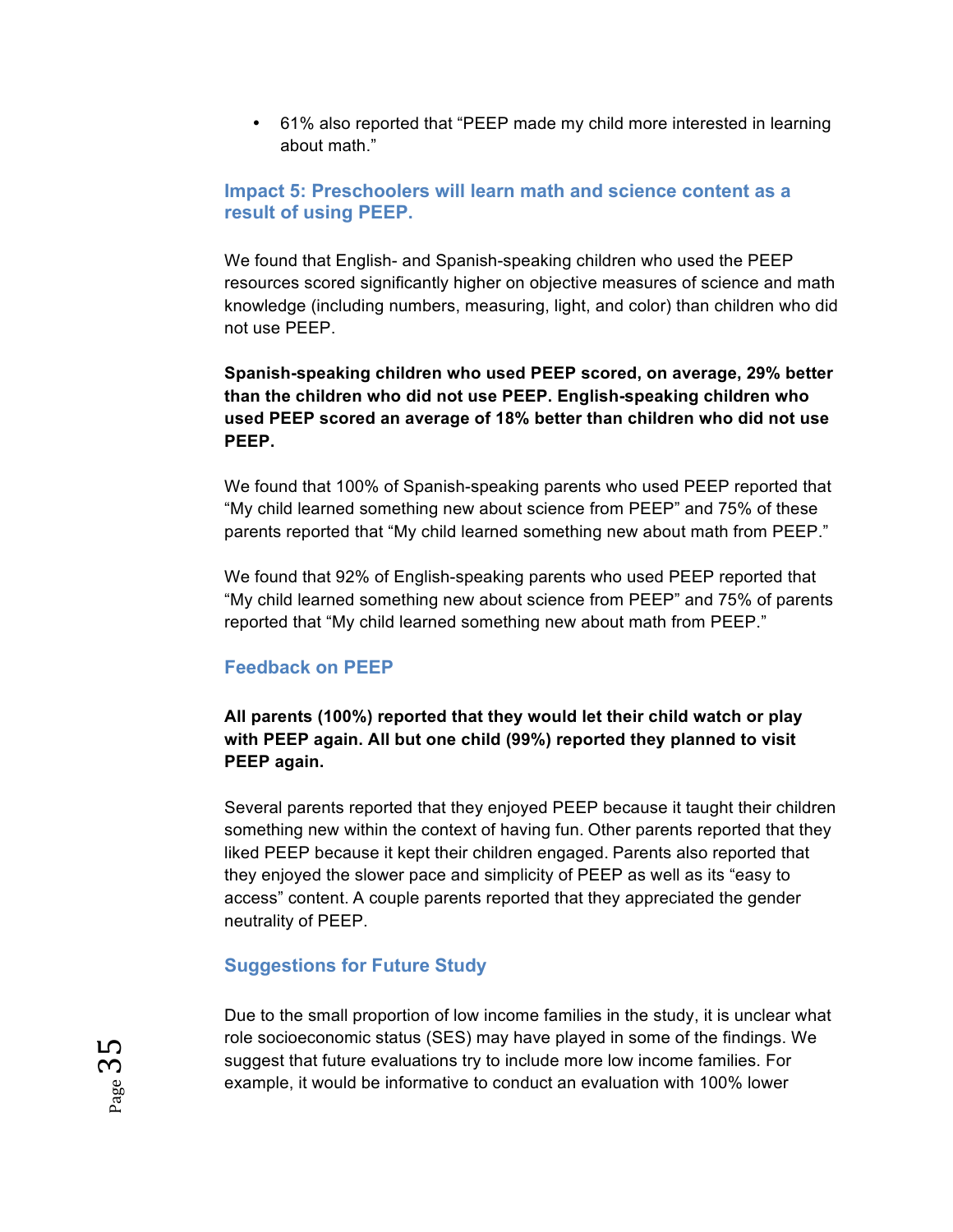income samples to explore the impacts that can be made on a population with fewer economic and educational resources than middle or upper income families.

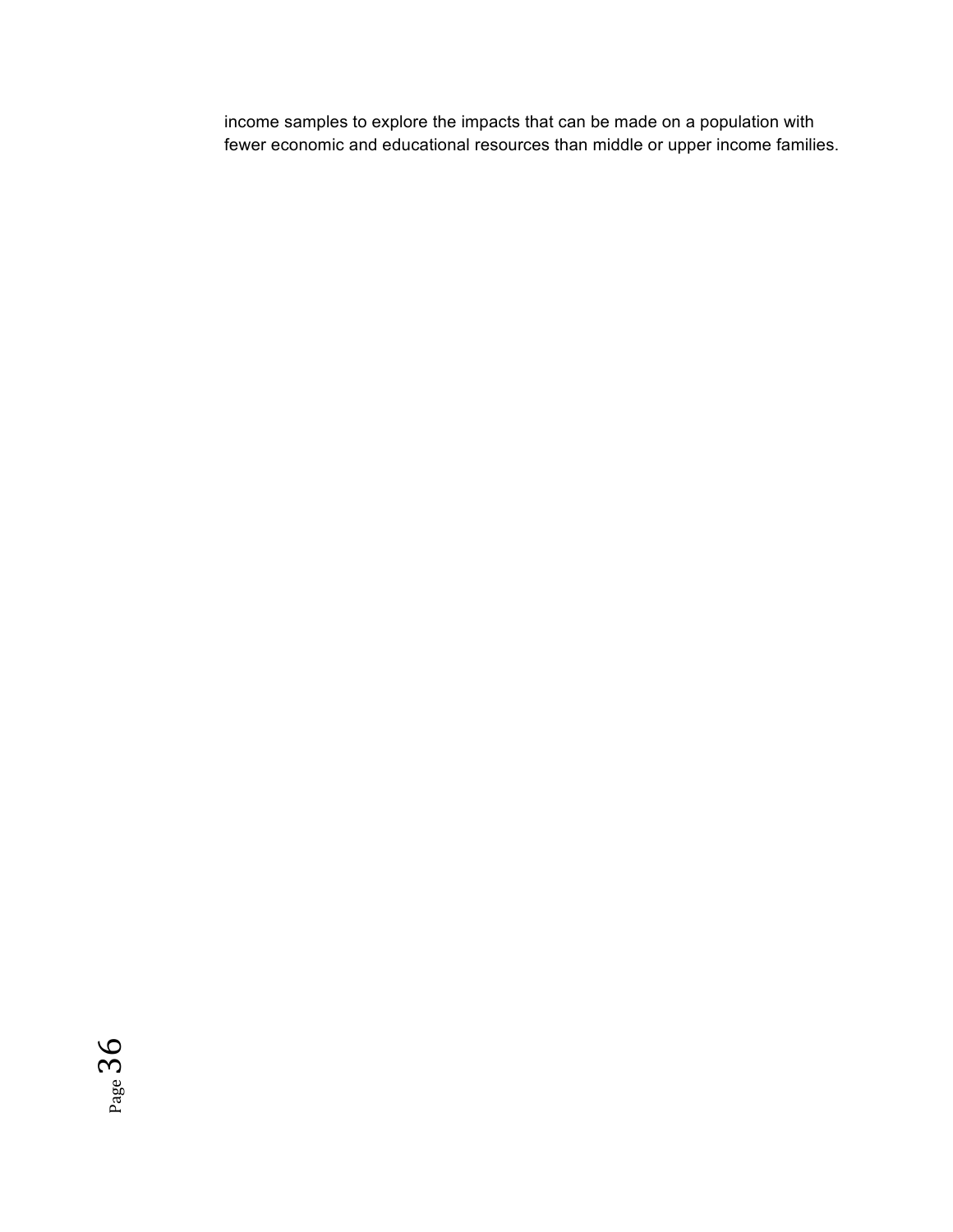# **Appendix A: Treatment Group Episodes, Games, and Activities (English)**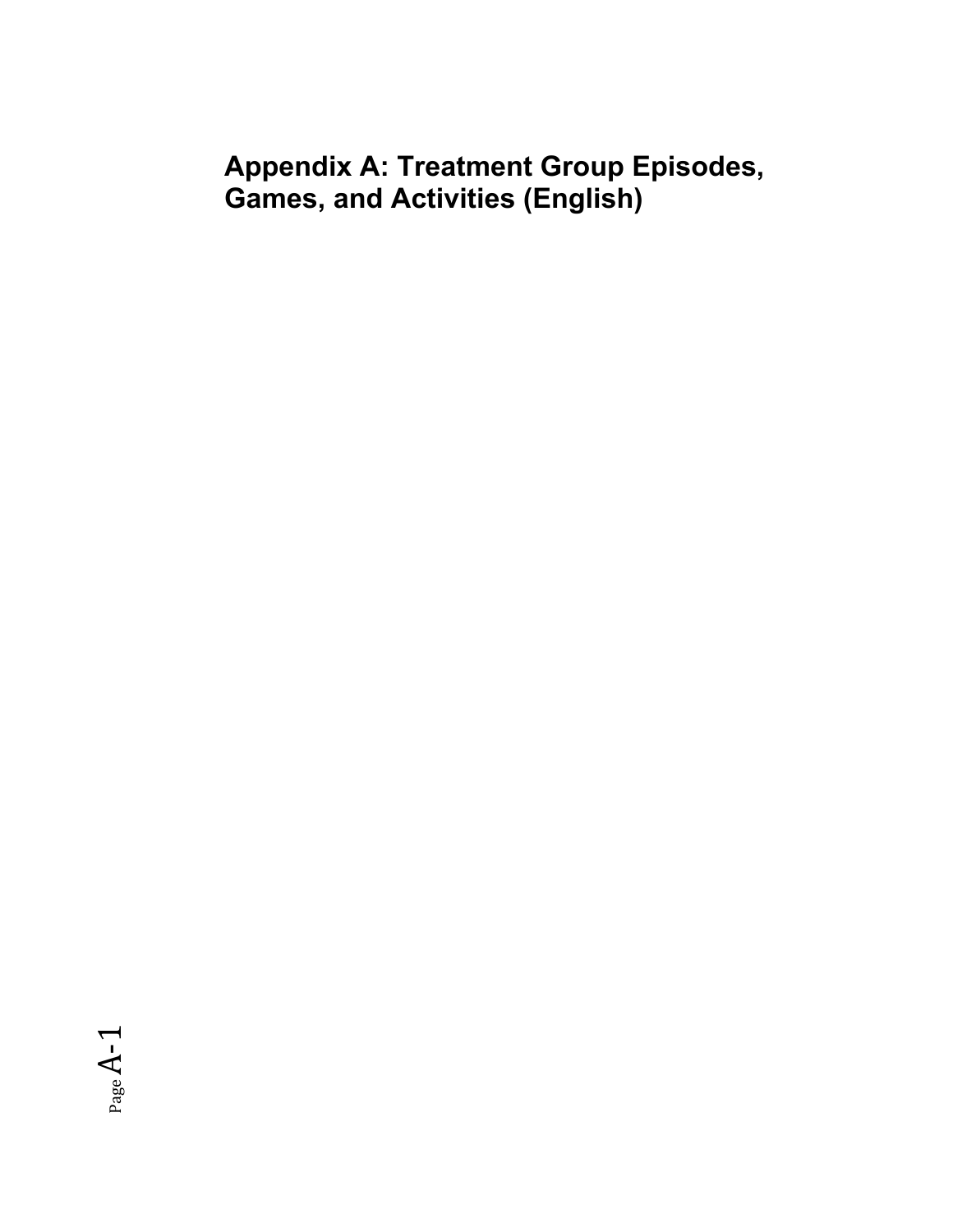**Step 1: Online Activities**

To complete the study, please review as many of the following cartoons, games, and live action videos as you can:

• Cartoons (Each cartoon is between 1 and 5 minutes):

#### o **A PEEP of a Different Color:**

http://PEEPandthebigwideworld.com/en/kids/pathways/4/light-andcolor/videos/32/a-PEEP-of-a-different-color/

#### o **PEEP's Color Quest:**

http://PEEPandthebigwideworld.com/en/kids/pathways/4/light-andcolor/videos/14/PEEPs-color-quest/

o **Shadow Play:** http://PEEPandthebigwideworld.com/en/kids/pathways/4/light-andcolor/videos/17/shadow-play/

#### o **Night Light:**  http://PEEPandthebigwideworld.com/en/kids/pathways/4/light-andcolor/videos/15/night-light/

o **Bringing Spring:**  http://PEEPandthebigwideworld.com/en/kids/pathways/4/light-andcolor/videos/18/bringing-spring/

#### o **Go West Young PEEP:**  http://PEEPandthebigwideworld.com/en/kids/pathways/4/light-andcolor/videos/16/go-west-young-PEEP/

#### o **PEEP Feet:**

http://PEEPandthebigwideworld.com/en/kids/pathways/5/numbersand-measuring/videos/69/PEEP-feet/

o **Meeting Halfway:**  http://PEEPandthebigwideworld.com/en/kids/pathways/5/numbersand-measuring/videos/131/meeting-half-way/

#### o **Count Them Out:**

http://PEEPandthebigwideworld.com/en/kids/pathways/5/numbersand-measuring/videos/178/count-them-out/

- o **There's No Place Like Home:**  http://PEEPandthebigwideworld.com/en/kids/pathways/5/numbersand-measuring/videos/124/theres-no-place-like-home/
- o **Two's a Crowd, Part I:**  http://PEEPandthebigwideworld.com/en/kids/pathways/5/numbersand-measuring/videos/39/twos-a-crowd-part-1/

Page  $\blacktriangleleft$  $\blacksquare$  $\boldsymbol{\mathsf{C}}$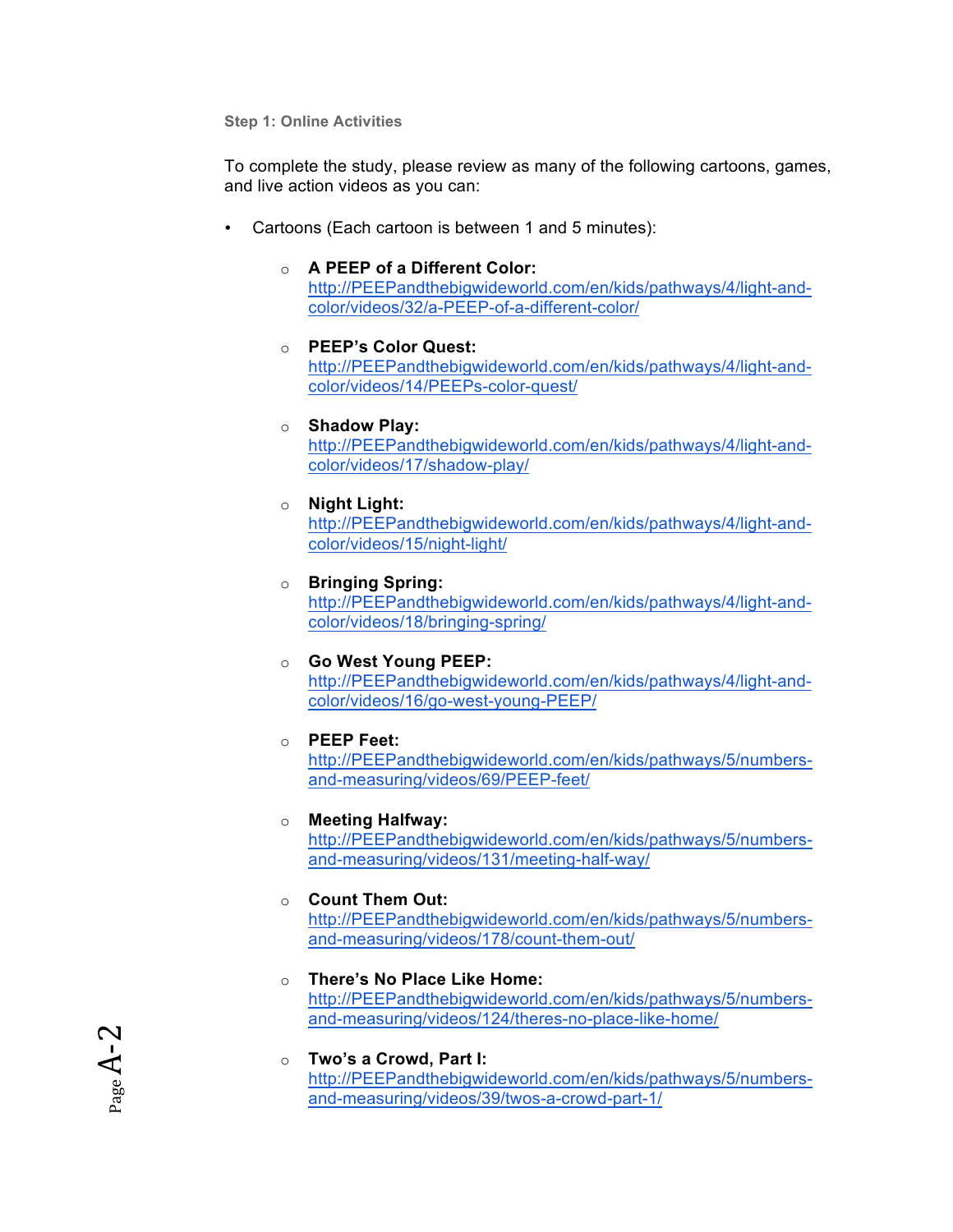#### o **Two's a Crowd, Part II:**

http://PEEPandthebigwideworld.com/en/kids/pathways/5/numbersand-measuring/videos/41/twos-a-crowd-part-2/

• Games:

#### o **Shadow Shapes:**

http://PEEPandthebigwideworld.com/en/kids/pathways/4/light-andcolor/games/html5/2/shadow-shapes/

#### o **Paint Splat:**

http://PEEPandthebigwideworld.com/en/kids/pathways/4/light-andcolor/games/10/paint-splat/

#### o **Night Light:**

http://PEEPandthebigwideworld.com/en/kids/games/html5/1/nightlight/

#### o **Fish Swish:**

http://PEEPandthebigwideworld.com/en/kids/pathways/5/numbersand-measuring/games/4/fish-swish/

#### o **Flower Power:**

http://PEEPandthebigwideworld.com/en/kids/pathways/5/numbersand-measuring/games/5/flower-power/

- o **Hop to It!:**  http://PEEPandthebigwideworld.com/en/kids/pathways/5/numbersand-measuring/games/7/hop-to-it/
- Live Action Videos (Each of these videos with real families is less than 5 minutes):

#### o **Mixing Paint:**

http://PEEPandthebigwideworld.com/en/kids/pathways/4/light-andcolor/videos/33/mixing-paint/

#### o **Juicy Light:**

http://PEEPandthebigwideworld.com/en/kids/pathways/4/light-andcolor/videos/20/juicy-light/

#### o **Shadow Puppets:**

http://PEEPandthebigwideworld.com/en/kids/pathways/4/light-andcolor/videos/61/shadow-puppets/

#### o **Shadow Tracing:**

http://PEEPandthebigwideworld.com/en/kids/pathways/4/light-andcolor/videos/66/shadow-tracing/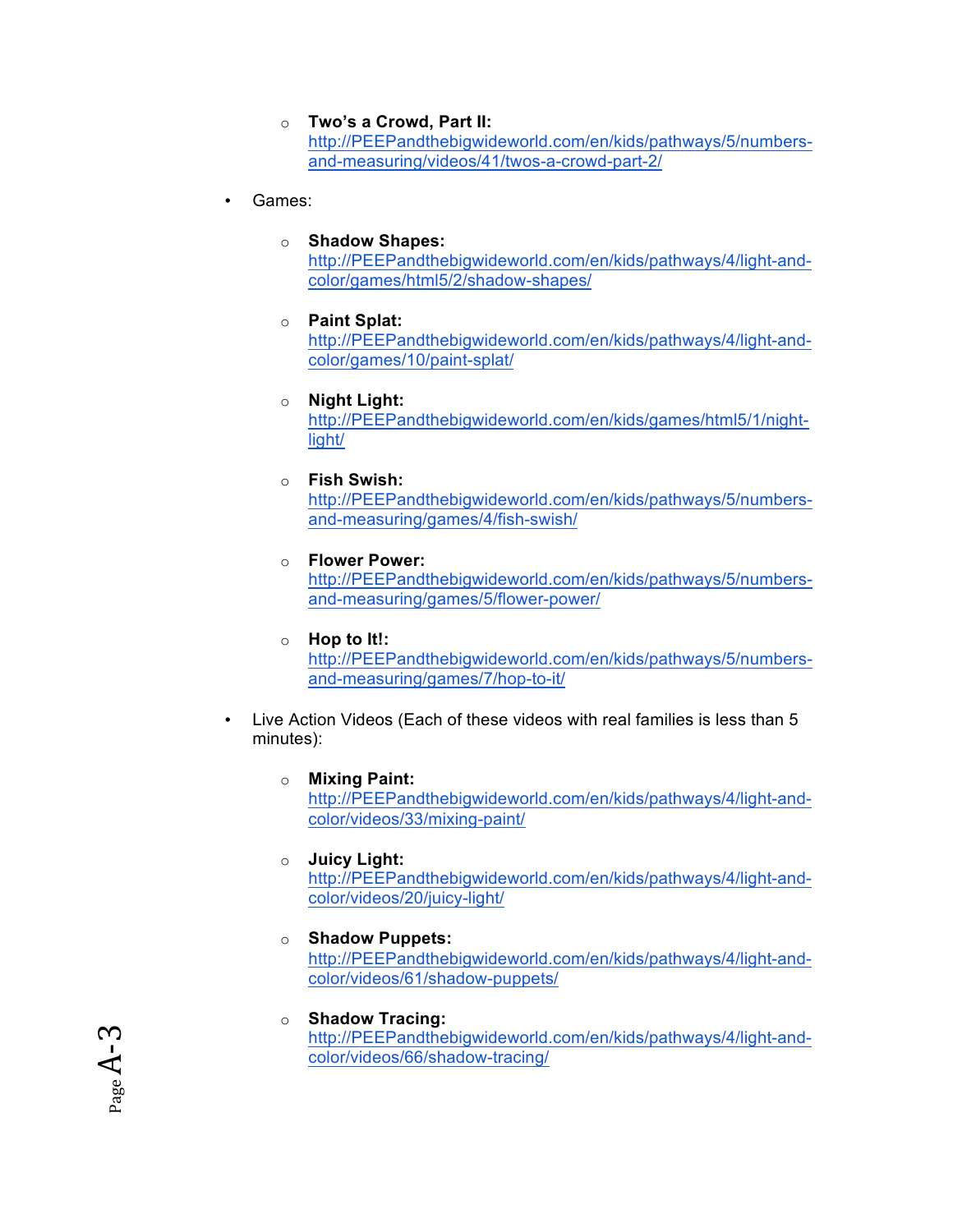#### o **Outdoor Shadows:**

http://PEEPandthebigwideworld.com/en/kids/pathways/4/light-andcolor/videos/21/outdoor-shadows/

#### o **Recycled Reflections:**

http://PEEPandthebigwideworld.com/en/kids/pathways/4/light-andcolor/videos/150/recycled-reflections/

#### o **Shifting Shadows:**

http://PEEPandthebigwideworld.com/en/kids/pathways/4/light-andcolor/videos/85/shifting-shadows/

#### o **Measuring Me:**

http://PEEPandthebigwideworld.com/en/kids/pathways/5/numbersand-measuring/videos/70/measuring-me/

#### o **Half Court:**

http://PEEPandthebigwideworld.com/en/kids/pathways/5/numbersand-measuring/videos/252/half-court/

#### o **Sharing Snacks:**

http://PEEPandthebigwideworld.com/en/kids/pathways/5/numbersand-measuring/videos/179/sharing-snacks/

#### o **Lemonade Lessons:**  http://PEEPandthebigwideworld.com/en/kids/pathways/5/numbersand-measuring/videos/248/lemonade-lessons/

#### o **Measuring with Footsteps:** http://PEEPandthebigwideworld.com/en/kids/pathways/5/numbersand-measuring/videos/40/measuring-with-footsteps/

#### o **Using a Measuring Stick:**  http://PEEPandthebigwideworld.com/en/kids/pathways/5/numbersand-measuring/videos/43/using-a-measuring-stick/

**Step 2: Do 2 Family Hands-on Activities**

Please do **one** of any of the following activities together:

http://PEEPandthebigwideworld.com/en/parents/activities/by-theme/#act-4

Then, please do **one** of any of the following activities together:

http://PEEPandthebigwideworld.com/en/parents/activities/by-theme/#act-5

Each activity will take anywhere from a few minutes to an hour and may require some everyday household materials.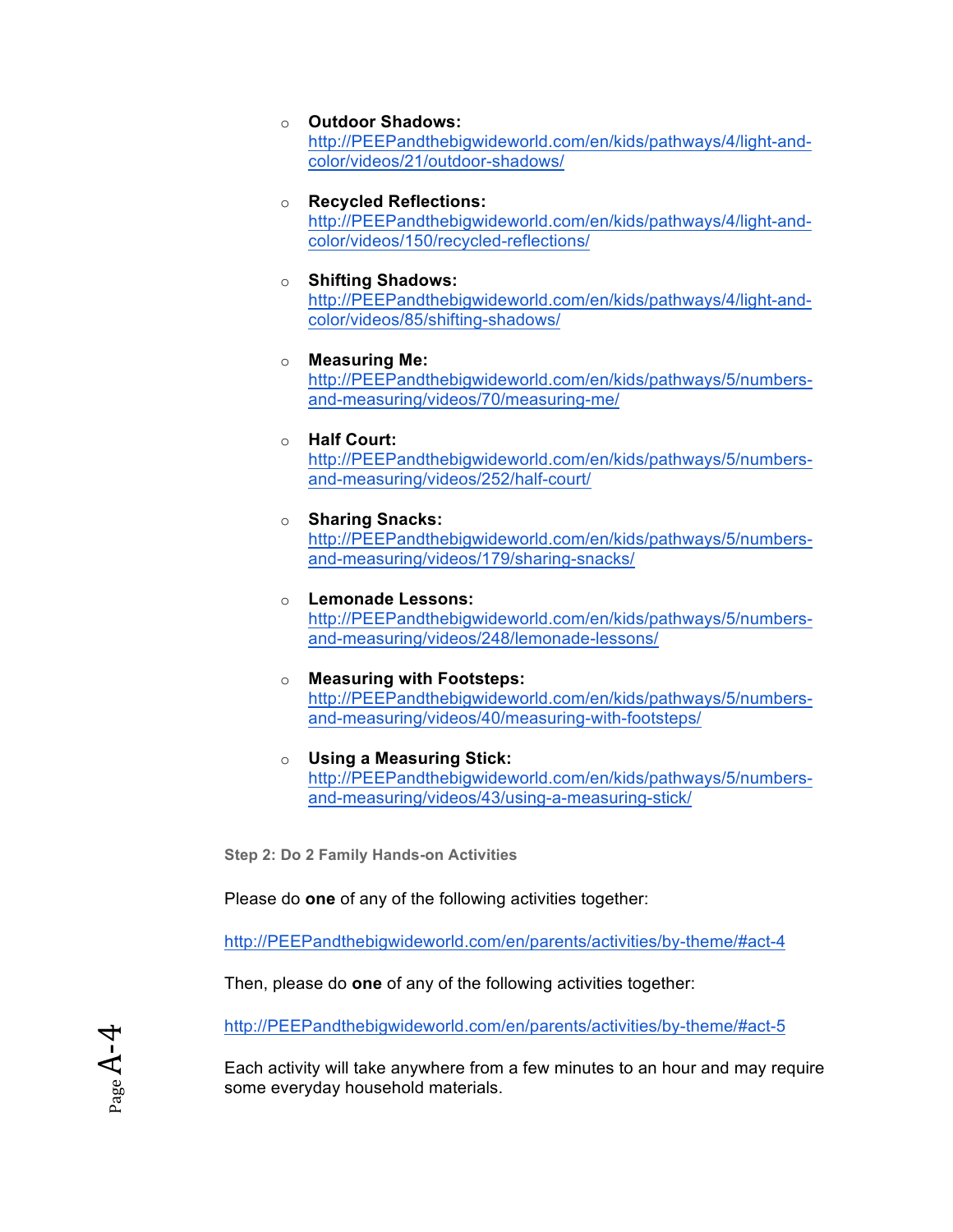# **Appendix B: Treatment Group Episodes, Games, and Activities (Spanish)**

Page  $\mathbf{\Xi}$  $\blacksquare$  $\overline{\phantom{0}}$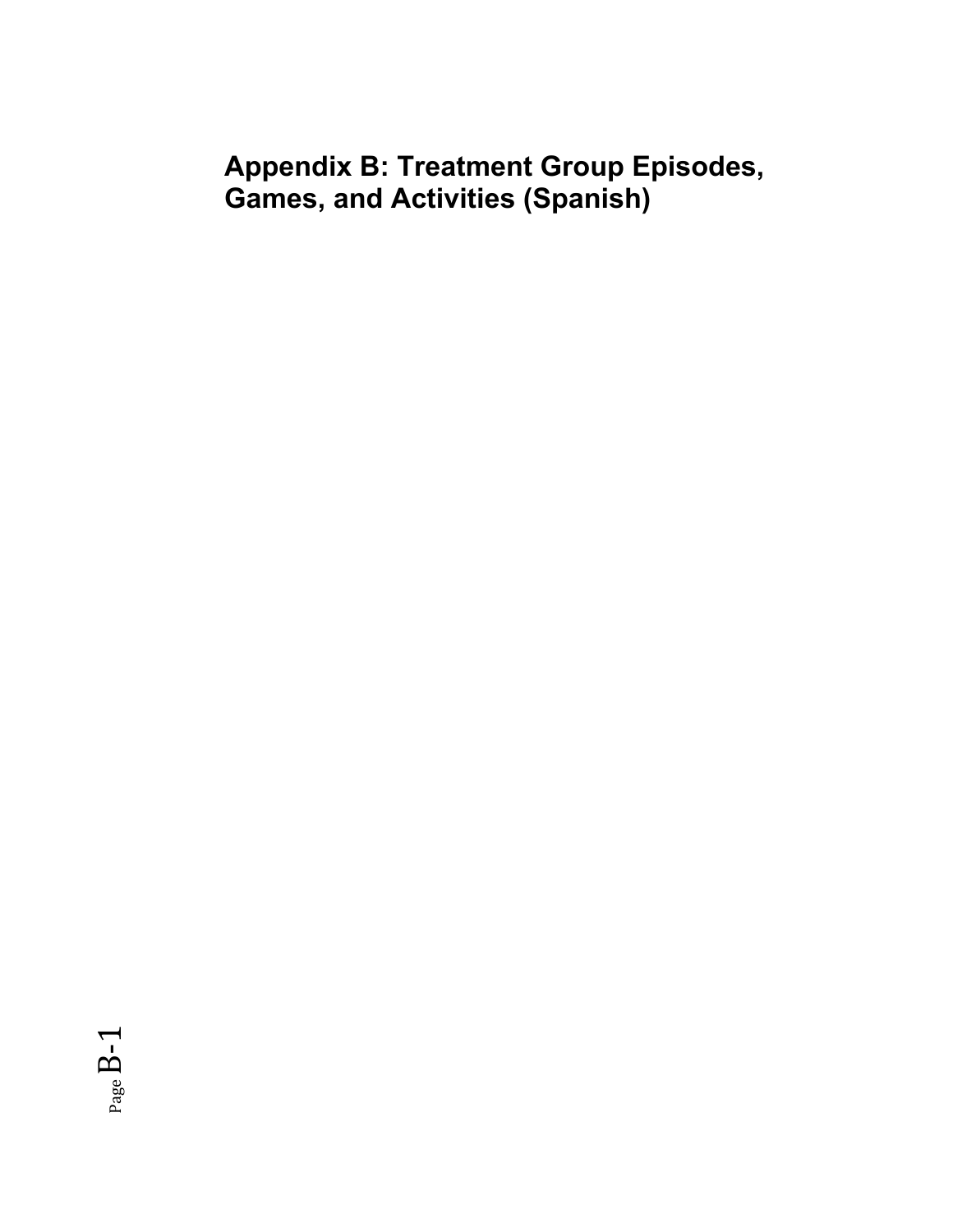**Paso 1: Actividades en Internet**

Para completar el estudio, favor de repasar la mayor cantidad posible de las siguientes caricaturas, juegos y videos de acción en vivo:

- Caricaturas (Cada caricatura dura de entre 1 a 5 minutos):
	- **A PEEP of a Different Color /** Diferentes colores**:**  http://PEEPandthebigwideworld.com/en/kids/pathways/4/light-andcolor/videos/32/a-PEEP-of-a-different-color/
	- **PEEP's Color Quest / PEEP sale a buscar colores:**  http://PEEPandthebigwideworld.com/en/kids/pathways/4/light-andcolor/videos/14/PEEPs-color-quest/
	- **Shadow Play / Jugando con la sombra:** http://PEEPandthebigwideworld.com/en/kids/pathways/4/light-andcolor/videos/17/shadow-play/
	- **Night Light / Se hizo la luz:**  http://PEEPandthebigwideworld.com/en/kids/pathways/4/light-andcolor/videos/15/night-light/
	- **Bringing Spring / Trayendo la primavera:**  http://PEEPandthebigwideworld.com/en/kids/pathways/4/light-andcolor/videos/18/bringing-spring/
	- **Go West Young PEEP / Siguiendo el Sol:**  http://PEEPandthebigwideworld.com/en/kids/pathways/4/light-andcolor/videos/16/go-west-young-PEEP/
	- **PEEP Feet / Paso a paso:** http://PEEPandthebigwideworld.com/en/kids/pathways/5/numbersand-measuring/videos/69/PEEP-feet/
	- **Meeting Halfway / Veámonos en la mitad:**  http://PEEPandthebigwideworld.com/en/kids/pathways/5/numbersand-measuring/videos/131/meeting-half-way/
	- **Count Them Out / Contemos uno por uno:**  http://PEEPandthebigwideworld.com/en/kids/pathways/5/numbersand-measuring/videos/178/count-them-out/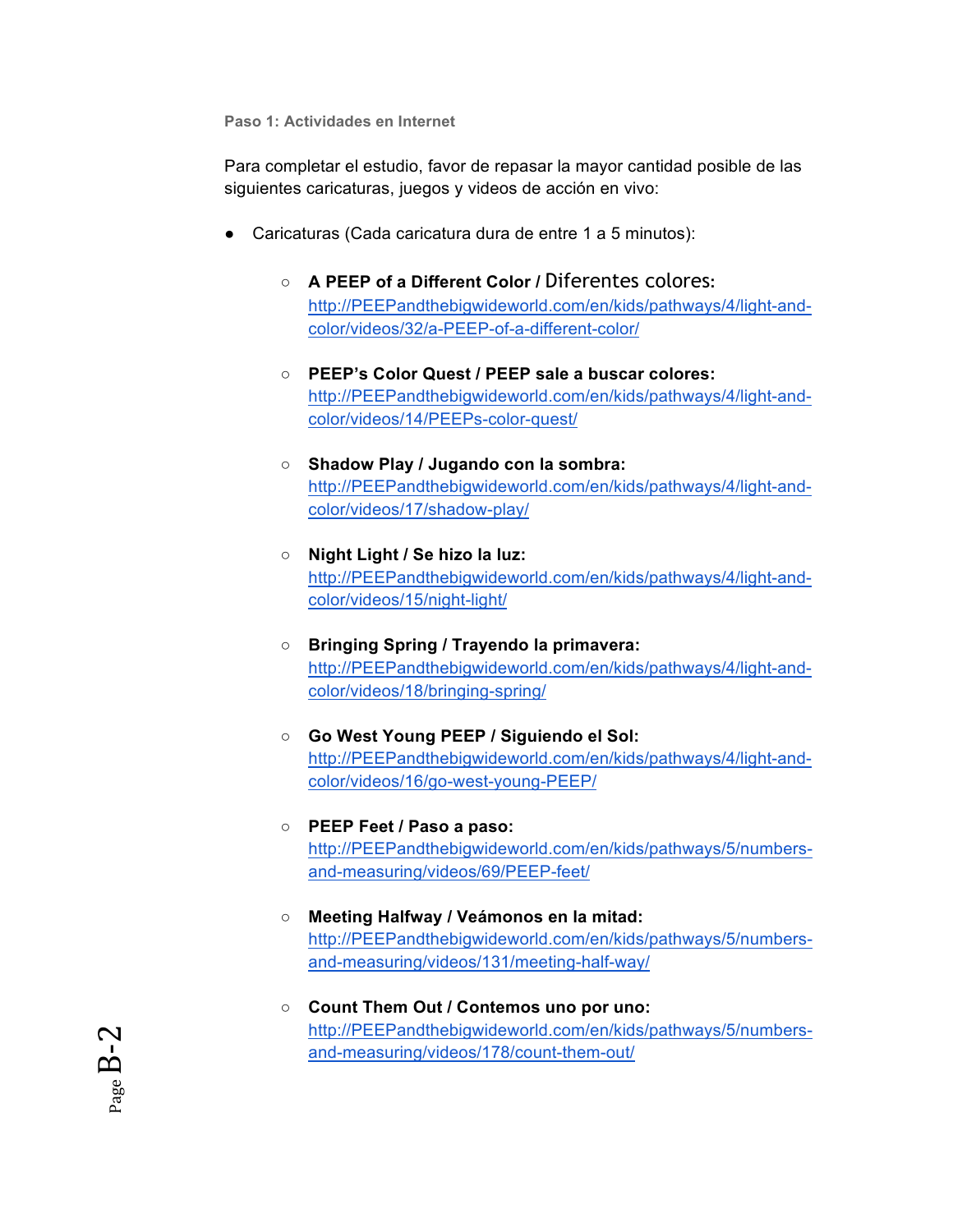- **There's No Place Like Home / No hay nada como el hogar:**  http://PEEPandthebigwideworld.com/en/kids/pathways/5/numbersand-measuring/videos/124/theres-no-place-like-home/
- **Two's a Crowd, Part I / Dos son multitud, parte 1:**  http://PEEPandthebigwideworld.com/en/kids/pathways/5/numbersand-measuring/videos/39/twos-a-crowd-part-1/
- **Two's a Crowd, Part II / Dos son multitud, parte 2:**  http://PEEPandthebigwideworld.com/en/kids/pathways/5/numbersand-measuring/videos/41/twos-a-crowd-part-2/
- Juegos:
	- **Shadow Shapes / Figuras de la Sombra:**  http://PEEPandthebigwideworld.com/en/kids/pathways/4/light-andcolor/games/html5/2/shadow-shapes/
	- **Paint Splat / Pintura Plas:**  http://PEEPandthebigwideworld.com/en/kids/pathways/4/light-andcolor/games/10/paint-splat/
	- **Night Light / Luz Nocturna:**  http://PEEPandthebigwideworld.com/en/kids/games/html5/1/nightlight/
	- **Fish Swish / Pez Saltarín:**  http://PEEPandthebigwideworld.com/en/kids/pathways/5/numbersand-measuring/games/4/fish-swish/
	- **Flower Power / Flor Poderosa:**  http://PEEPandthebigwideworld.com/en/kids/pathways/5/numbersand-measuring/games/5/flower-power/
	- **Hop to It! / ¡Salta Encima!:**  http://PEEPandthebigwideworld.com/en/kids/pathways/5/numbersand-measuring/games/7/hop-to-it/
- Videos de Acción en Vivo (Cada uno de estos videos, con familias reales, dura menos de 5 minutos):
	- **Mixing Paint / Como mezclar pinturas:**  http://PEEPandthebigwideworld.com/en/kids/pathways/4/light-andcolor/videos/33/mixing-paint/

Page  $\mathbf{\Xi}$  $\blacksquare$ <u>က</u>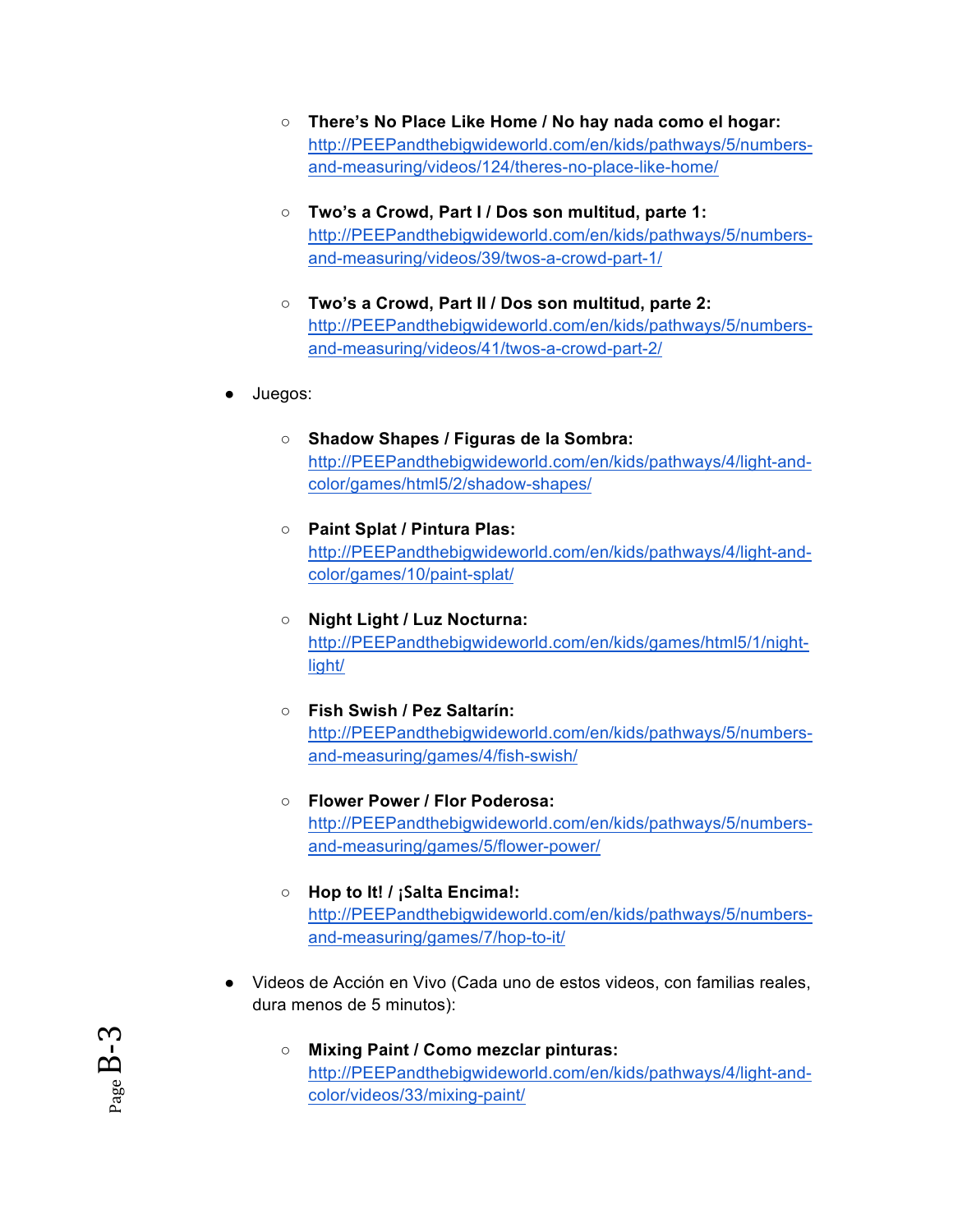$P_{\text{age}}$   $B-4$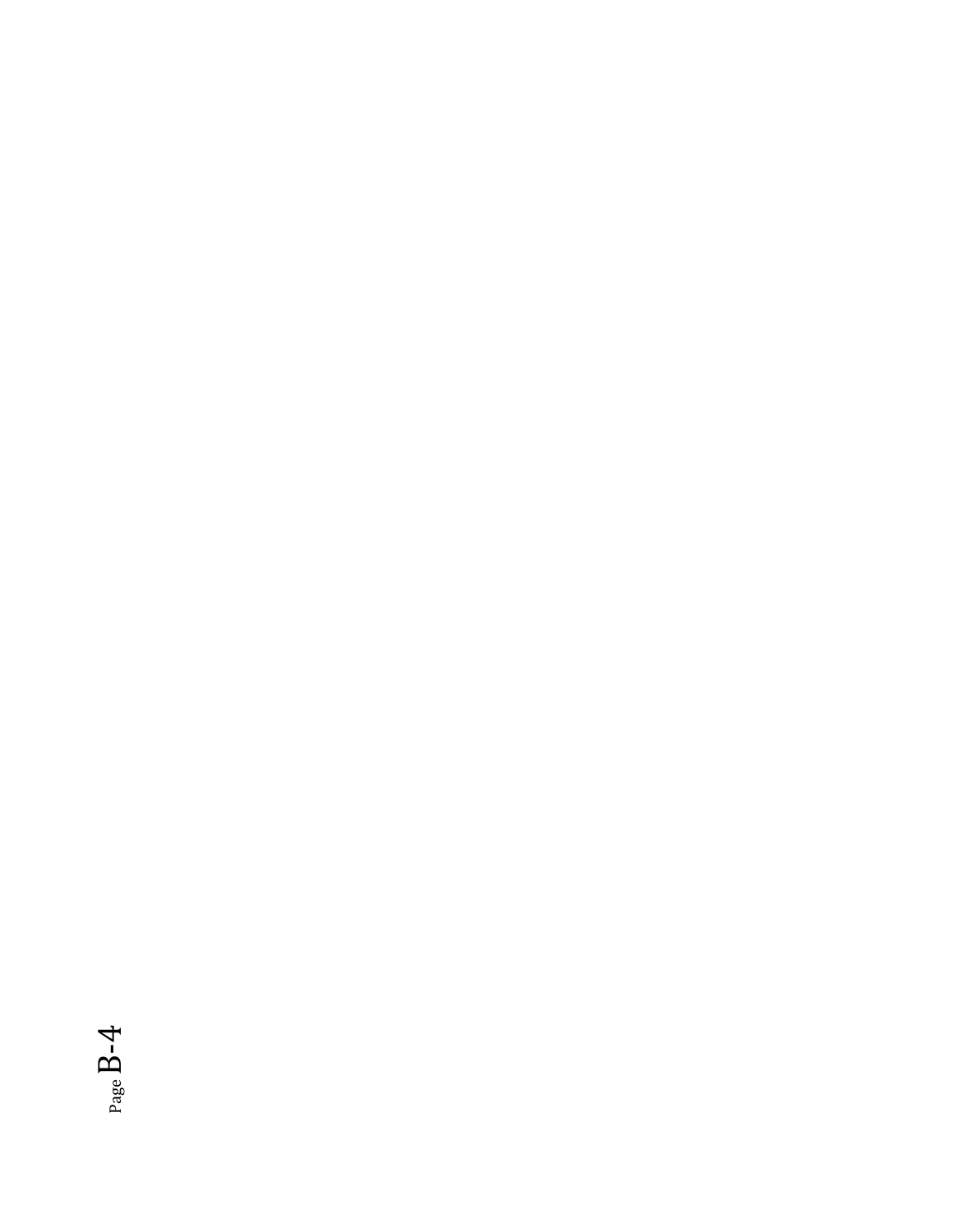- **Juicy Light / Luz jugosa:**  http://PEEPandthebigwideworld.com/en/kids/pathways/4/light-andcolor/videos/20/juicy-light/
- **Shadow Puppets / Juguemos con títeres de sombras:**  http://PEEPandthebigwideworld.com/en/kids/pathways/4/light-andcolor/videos/61/shadow-puppets/
- **Shadow Tracing / Creando sombras:** http://PEEPandthebigwideworld.com/en/kids/pathways/4/light-andcolor/videos/66/shadow-tracing/
- **Outdoor Shadows / Sombras al aire libre:**  http://PEEPandthebigwideworld.com/en/kids/pathways/4/light-andcolor/videos/21/outdoor-shadows/
- **Recycled Reflections / Reflejos reciclados:** http://PEEPandthebigwideworld.com/en/kids/pathways/4/light-andcolor/videos/150/recycled-reflections/
- **Shifting Shadows / Como cambias las sombras:**  http://PEEPandthebigwideworld.com/en/kids/pathways/4/light-andcolor/videos/85/shifting-shadows/
- **Measuring Me / Midamos las alturas:**  http://PEEPandthebigwideworld.com/en/kids/pathways/5/numbersand-measuring/videos/70/measuring-me/
- **Half Court / Media cancha:** http://PEEPandthebigwideworld.com/en/kids/pathways/5/numbersand-measuring/videos/252/half-court/
- **Sharing Snacks / Comidas compartidas:**  http://PEEPandthebigwideworld.com/en/kids/pathways/5/numbersand-measuring/videos/179/sharing-snacks/
- **Lemonade Lessons / Las lecciones de la limonada:**  http://PEEPandthebigwideworld.com/en/kids/pathways/5/numbersand-measuring/videos/248/lemonade-lessons/
- **Measuring with Footsteps / Medir con los pasos:** http://PEEPandthebigwideworld.com/en/kids/pathways/5/numbersand-measuring/videos/40/measuring-with-footsteps/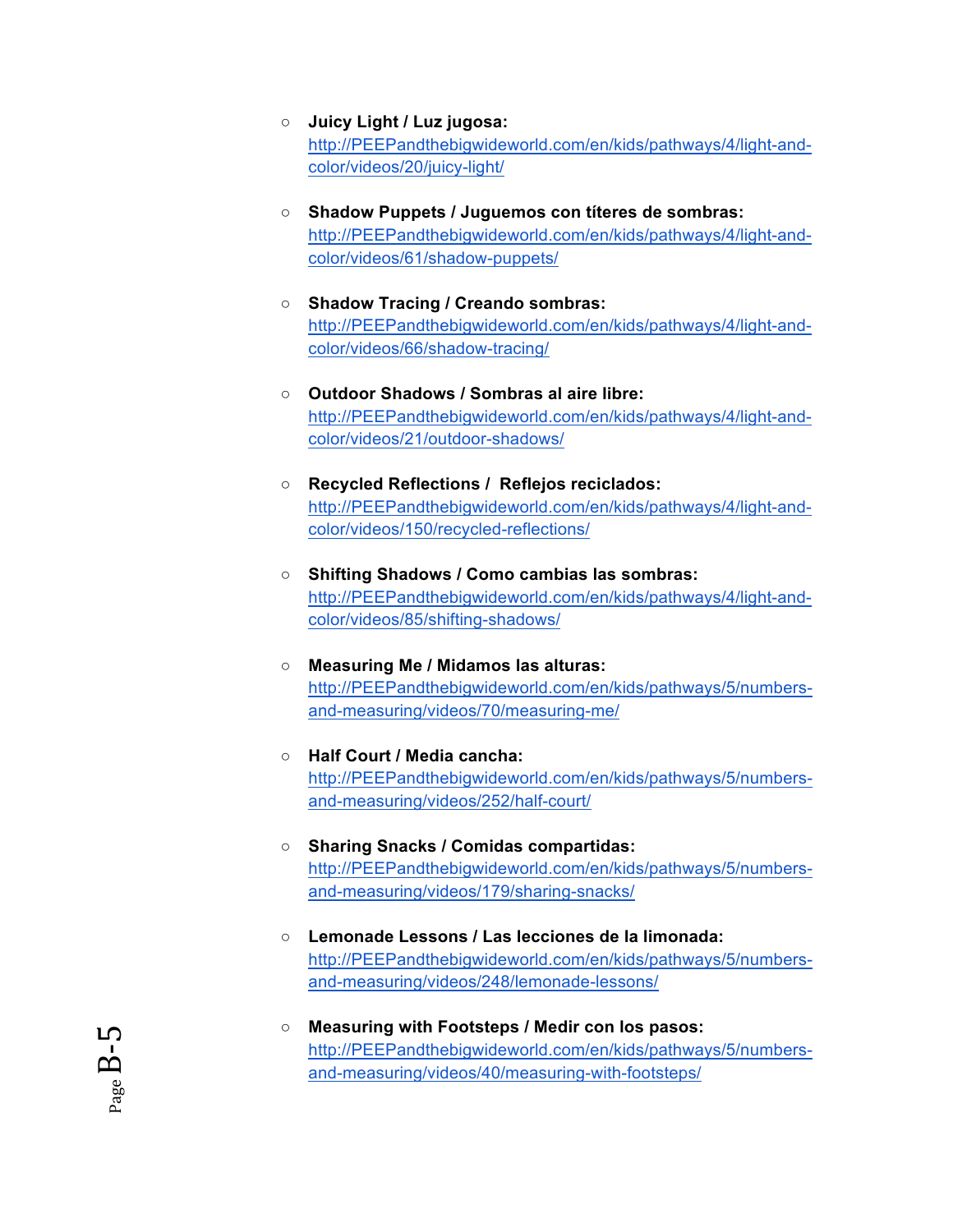○ **Using a Measuring Stick / Medir con una regla:**  http://PEEPandthebigwideworld.com/en/kids/pathways/5/numbersand-measuring/videos/43/using-a-measuring-stick/

**Paso 2: Hacer 2 Actividades practicas familiares**

Favor de hacer **una** de las siguientes actividades junto a su familia:

http://PEEPandthebigwideworld.com/en/parents/activities/by-theme/#act-4

Después, favor de hacer **una** de las siguientes actividades junto a su familia:

http://PEEPandthebigwideworld.com/en/parents/activities/by-theme/#act-5

Cada actividad tomará desde un par de minutos hasta una hora y necesitará algunos materiales caseros de uso diario.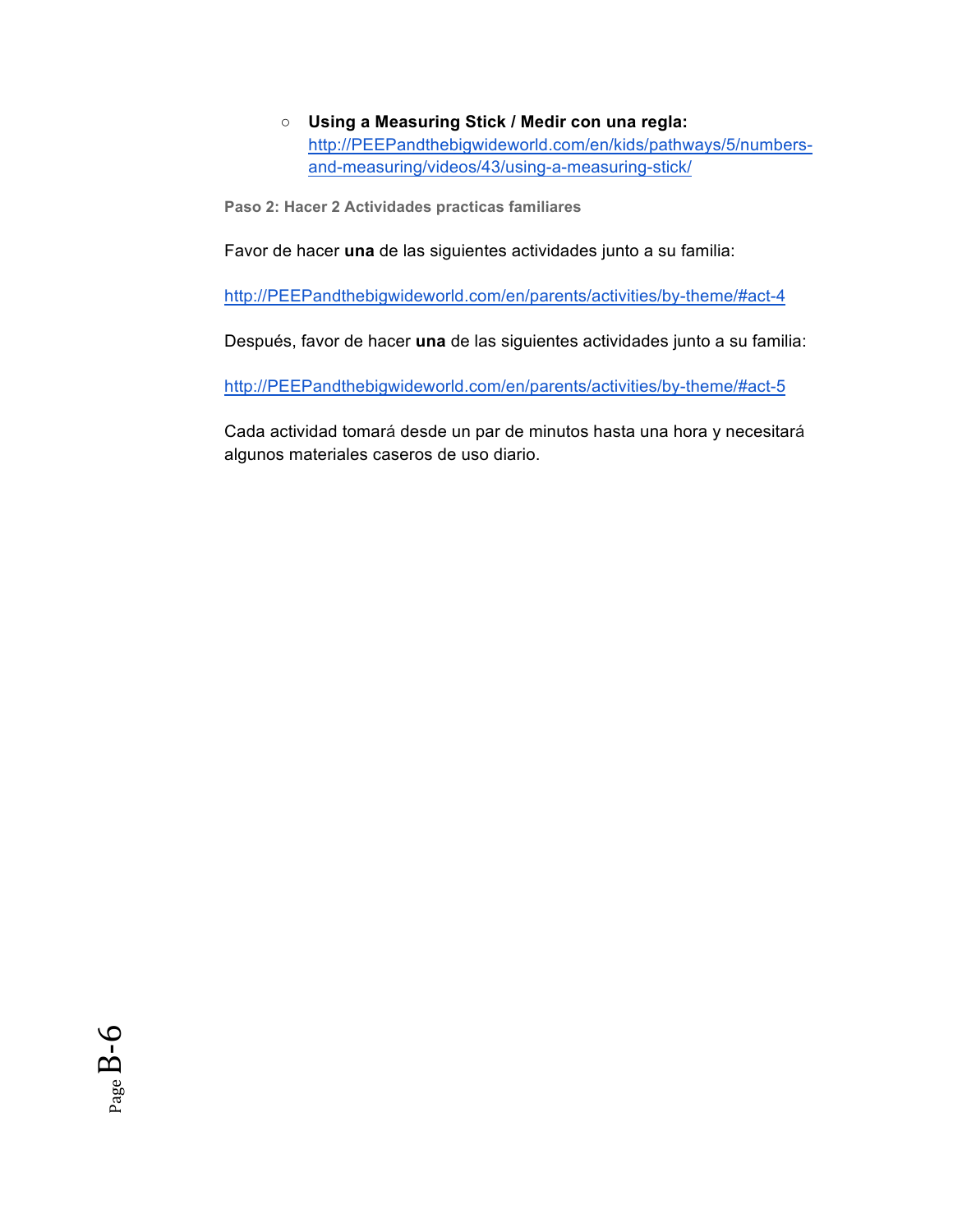# **Appendix C: Treatment Group Post-test Survey (English and Spanish)**